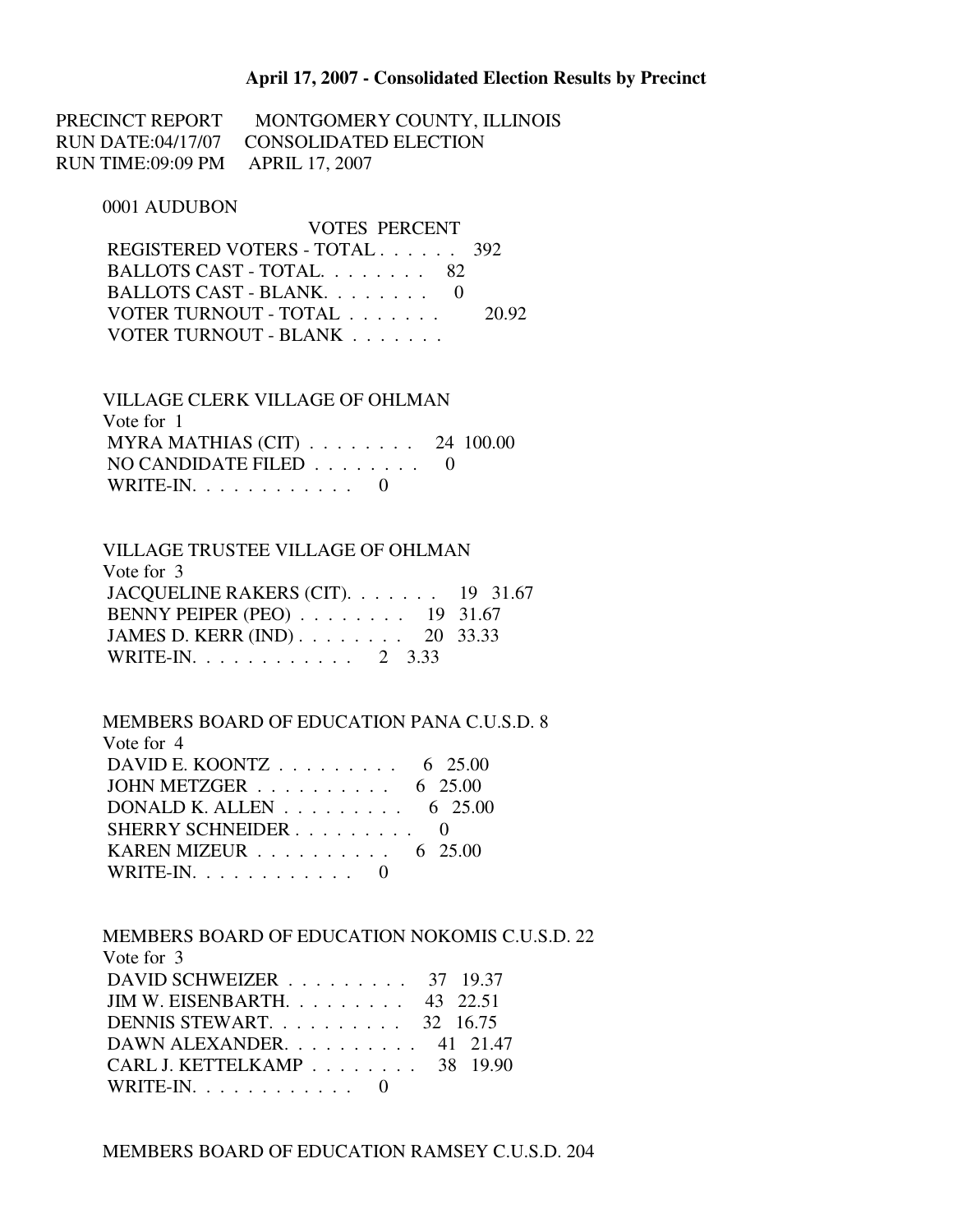Vote for 3 CHRIS WALL . . . . . . . . . . . 2 33.33 JEFF BLACKBURN. . . . . . . . . . 2 33.33 DENNIS ROCHKES. . . . . . . . . . 2 33.33 WRITE-IN. . . . . . . . . . . . 0

 TRUSTEES COMMUNITY COLLEGE DISTRICT LAKE LAND C.C.D. 517 Vote for 2 GARY C. NIEHAUS . . . . . . . . . 3 18.75 LELAND GLAZEBROOK. . . . . . . . . . 6 37.50 THOMAS A. NIEBRUGGE . . . . . . . . 7 43.75 WRITE-IN.  $\ldots$  . . . . . . . . 0

 MEMBERS REG.BD.SCHOOL TRUSTEES (BOND,EFFINGHAM,FAYETTE) Vote for 2 JAMES A. HARRE. . . . . . . . . . 2 50.00 WILLIAM L. WENDLING . . . . . . . . 2 50.00 WRITE-IN.  $\ldots$  . . . . . . . . 0

 MEMBERS REG.BD.SCHOOL TRUSTEES (CHRISTIAN AND MONTGOMERY COUNTIES) Vote for 2 DAVID L. SPINNER . . . . . . . . . 55 98.21 WRITE-IN. . . . . . . . . . . . 1 1.79

PRECINCT REPORT MONTGOMERY COUNTY, ILLINOIS RUN DATE:04/17/07 CONSOLIDATED ELECTION RUN TIME:09:09 PM APRIL 17, 2007

0002 BOIS D'ARC

 VOTES PERCENT REGISTERED VOTERS - TOTAL . . . . . . 687 BALLOTS CAST - TOTAL. . . . . . . . 165 BALLOTS CAST - BLANK. . . . . . . . 0 VOTER TURNOUT - TOTAL . . . . . . . 24.02 VOTER TURNOUT - BLANK . . . . . . .

 VILLAGE TRUSTEE VILLAGE OF FARMERSVILLE Vote for 3 ROBERT ROVEY (IND) . . . . . . . . 92 26.21 ANTHONY "TONY" SANDERS (IND) . . . . . 60 17.09 GARRY A. TODT (IND) . . . . . . . . 107 30.48 ROGER H. WILLIAMS (IND). . . . . . . 90 25.64 WRITE-IN. . . . . . . . . . . . 2 .57

 LIBRARY TRUSTEES FARMERSVILLE-WAGGONER Vote for 2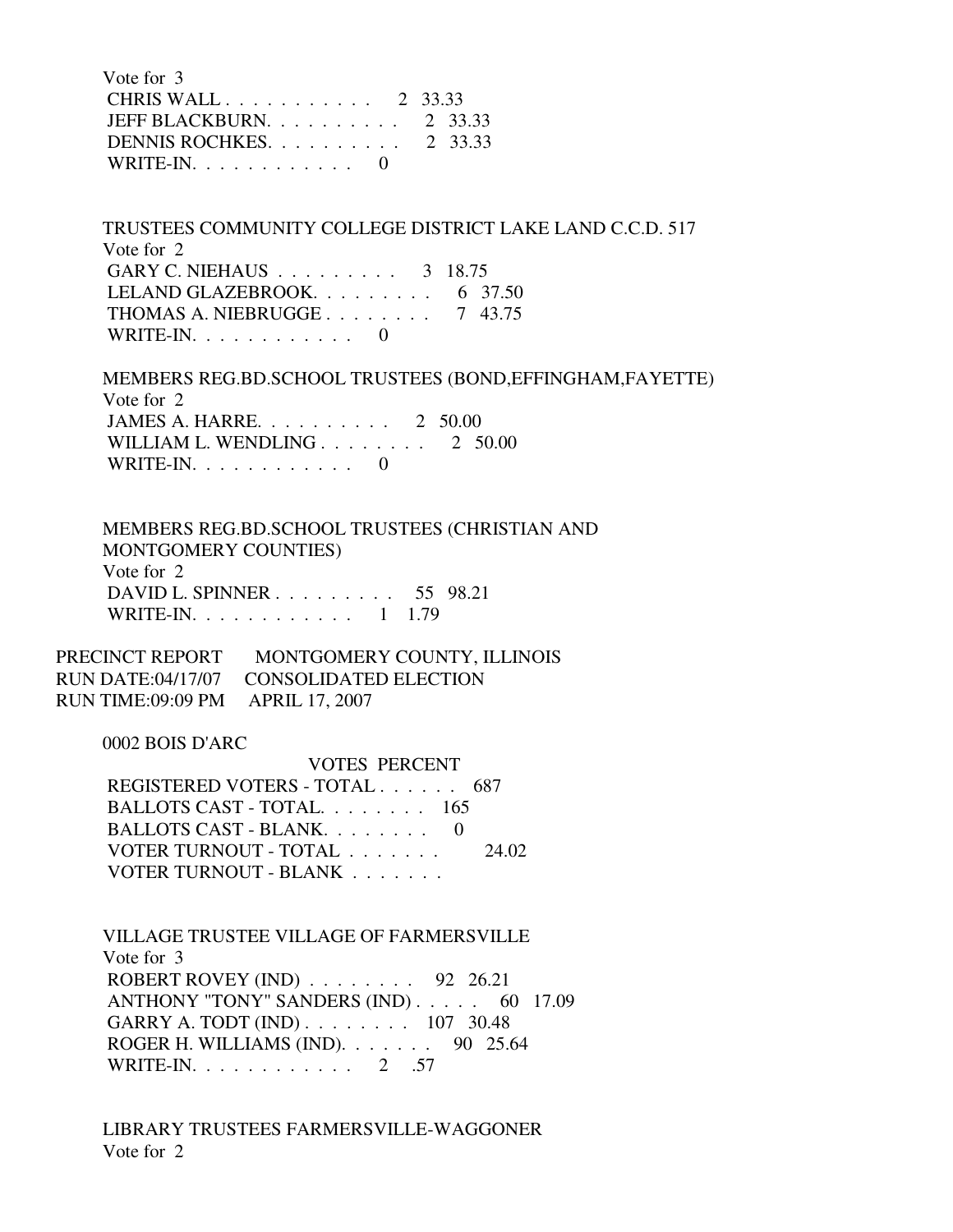JAROD HITCHINGS . . . . . . . . . 134 48.38 CAROL ROVEY. . . . . . . . . . . 142 51.26 WRITE-IN. . . . . . . . . . . . 1 .36

 LIBRARY TRUSTEES GRAND PRAIRIE OF THE WEST Vote for 4 SANDRA HELMERICHS. . . . . . . . . 4 25.00 DORIS L. WEERTS . . . . . . . . . 4 25.00 GLORIA LESKOVISEK. . . . . . . . . 4 25.00 ROBYN HAYS . . . . . . . . . . . 4 25.00 WRITE-IN.  $\ldots$  . . . . . . . . . 0

 MEMBERS BOARD OF EDUCATION PAWNEE C.U.S.D. 11 Vote for 3 CHRIS REYNOLDS. . . . . . . . . . 0 SHELLY CRAIGMILES. . . . . . . . . 2 10.53 DALE G. DAILY  $\ldots$ , . . . . . . . 1 5.26 EDWARD BOWEN . . . . . . . . . . 4 21.05 DANIEL JOHNSON. . . . . . . . . . 6 31.58 KIMBERLY S. JACKSON . . . . . . . . 0 KIMBERLY ANN DONAHO . . . . . . . . 2 10.53 GREGG SHIMCHICK . . . . . . . . . 0 DOUG HOWELL. . . . . . . . . . . 2 10.53 SHAWN BURNLEY  $\ldots$  . . . . . . . . 2 10.53 WRITE-IN. . . . . . . . . . . . 0

 MEMBERS BOARD OF EDUCATION MORRISONVILLE C.U.S.D 1 UNEXPIRED 2-YEAR TERM Vote for 1 DEBRA K. FORBES . . . . . . . . . 1 100.00 WRITE-IN.  $\ldots$  . . . . . . . . . 0

 MEMBERS BOARD OF EDUCATION PANHANDLE C.U.S.D. 2 UNEXPIRED 2-YR.TERM Vote for 1 JAMES M. ALLEN. . . . . . . . . . 104 99.05 WRITE-IN. . . . . . . . . . . . 1 .95

 MEMBERS BOARD OF EDUCATION GIRARD C.U.S.D. 3 UNEXPIRED 2-YEAR TERM Vote for 2 JAY ROGERS . . . . . . . . . . . 0  $WRITE-IN. \ldots \ldots \ldots$ 

 MEMBERS BOARD OF EDUCATION MORRISONVILLE C.U.S.D 1 FULL 4-YEAR TERM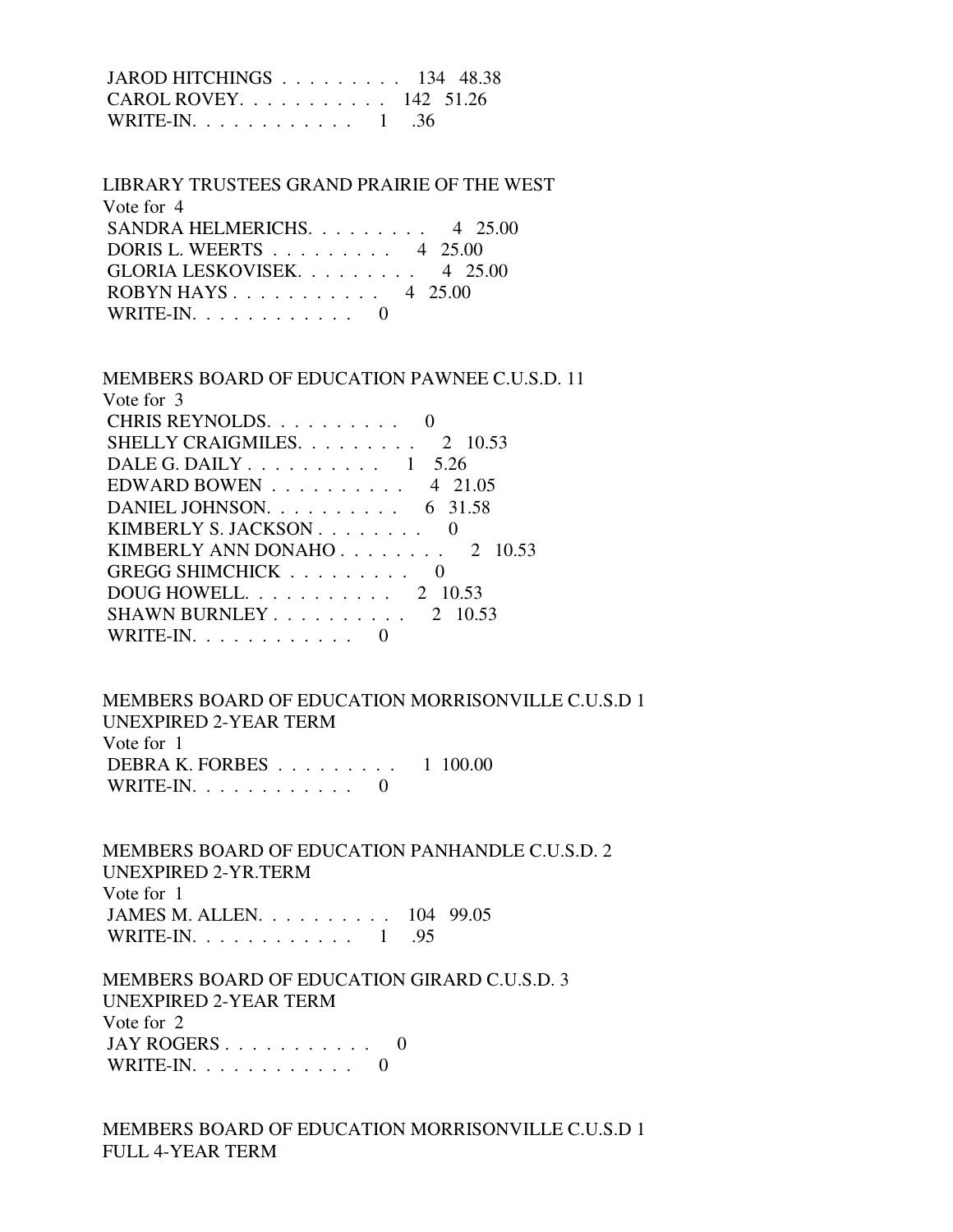| Vote for 4                                            |  |
|-------------------------------------------------------|--|
| BILL HARMON. $\ldots$ 1 25.00                         |  |
| RICHARD WAYNE REED $\ldots$ ,  0                      |  |
| STEPHEN P. BROWN $1\,25.00$                           |  |
| KEDRA SCHMEDEKE $\ldots \ldots \ldots \ldots 1$ 25.00 |  |
| MARY J. BEARD 1 25.00                                 |  |
| WRITE-IN. $\ldots$ 0                                  |  |

# MEMBERS BOARD OF EDUCATION PANHANDLE C.U.S.D. 2 FULL 4-YEAR TERM Vote for 4 SCHELLI A. MARTIN-SANDERS . . . . . . 87 18.39 TERESA M. PAYNE . . . . . . . . . 112 23.68 CLARENCE L. SMITH. . . . . . . . . 48 10.15 MICHAEL V. MEISNER . . . . . . . . 109 23.04 RANDY J. POPE . . . . . . . . . . 115 24.31 WRITE-IN. . . . . . . . . . . . . 2 .42

## MEMBERS BOARD OF EDUCATION GIRARD C.U.S.D. 3

| FULL 4-YEAR TERM                           |
|--------------------------------------------|
| Vote for 4                                 |
| JODIE SEALEY $\ldots \ldots \ldots \ldots$ |
| MARK W. EDWARDS                            |
| MARK S. SLOMAN. $\ldots$ 0                 |
| SUSAN L. FOX                               |
| COLLEEN M. KOPROWITZ.                      |
| $WRITE-IN. \ldots \ldots \ldots$           |
|                                            |

## MEMBERS BOARD OF EDUCATION VIRDEN C.U.S.D. 4

 Vote for 3 BETH KIEL . . . . . . . . . . . 3 27.27 TAMARA S. KIME-IRELAND . . . . . . . 4 36.36 JEFFREY L. CARTER. . . . . . . . . 4 36.36 WILLIAM "BOB" McCREADY . . . . . . . 0 WRITE-IN. . . . . . . . . . . . 0

 MEMBERS REG.BD SCHOOL TRUSTEES (SANGAMON COUNTY) Vote for 3 RICHARD M. HADFIELD . . . . . . . . 2 33.33 ROBERT PLUNK . . . . . . . . . . 1 16.67 RALPH L. MOORE. . . . . . . . . . 3 50.00 WRITE-IN. . . . . . . . . . . . 0

 MEMBERS REG.BD.SCHOOL TRUSTEES (CALHOUN, GREENE, JERSEY Vote for 3 LYLE STOECKER . . . . . . . . . . . 6 60.00 ROBERT WALKER . . . . . . . . . . 4 40.00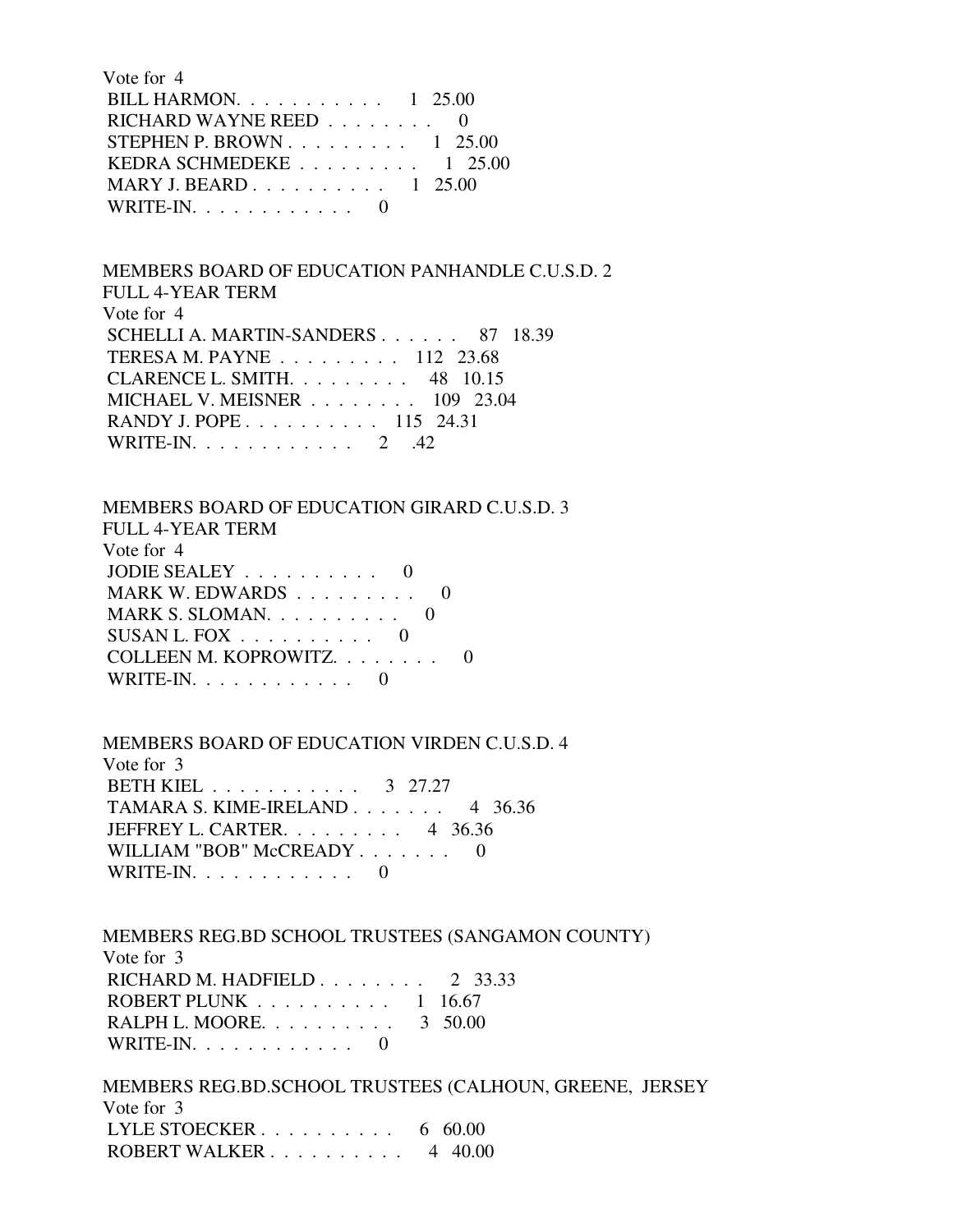WRITE-IN. . . . . . . . . . . . 0

 MEMBERS REG.BD.SCHOOL TRUSTEES (CHRISTIAN AND MONTGOMERY COUNTIES) Vote for 2 DAVID L. SPINNER . . . . . . . . . 114 100.00 WRITE-IN. . . . . . . . . . . . 0

 FIRE DISTRICT TRUSTEE MORRISONVILLE-PALMER F.P.D. Vote for 2 LARRY "DOC" PROSE. . . . . . . . . 1 50.00 JOE KENT. . . . . . . . . . . . 1 50.00 WRITE-IN. . . . . . . . . . . . 0

PRECINCT REPORT MONTGOMERY COUNTY, ILLINOIS RUN DATE:04/17/07 CONSOLIDATED ELECTION RUN TIME:09:09 PM APRIL 17, 2007

## 0003 BUTLER GROVE

| <b>VOTES PERCENT</b>          |      |
|-------------------------------|------|
| REGISTERED VOTERS - TOTAL 541 |      |
| BALLOTS CAST - TOTAL 54       |      |
| BALLOTS CAST - BLANK. 0       |      |
| VOTER TURNOUT - TOTAL         | 9.98 |
| VOTER TURNOUT - BLANK         |      |

## MAYOR CITY OF HILLSBORO

| Vote for 1                                             |  |
|--------------------------------------------------------|--|
| WILLIAM M. "BILL" BARAN. $\ldots$ $\ldots$ . 18 100.00 |  |
| WRITE-IN. $\ldots$ 0                                   |  |

| <b>COMMISSIONER CITY OF HILLSBORO</b>            |
|--------------------------------------------------|
| Vote for 4                                       |
| CHRIS SHERER 15 17.65                            |
| CONSTANCE MARIE HILL. 13 15.29                   |
| DENNIS L. McCAMMACK $19$ 22.35                   |
| GEOFF TROST. 14 16.47                            |
| TERRY L. RICHMOND. $\ldots \ldots \ldots$ 6 7.06 |
| JOHN D. SCHAAKE $\ldots \ldots \ldots$ 4 4.71    |
| VIRGIL B. SEAMON $14$ 16.47                      |
| $\text{WRITE-IN.}\ldots\ldots\ldots\ldots\ldots$ |

 VILLAGE TRUSTEE VILLAGE OF BUTLER Vote for 3 MILDRED PROSE (CIT) . . . . . . . . 15 30.61 GARY HUDDLESTUN (CIT)  $\ldots \ldots \ldots$  16 32.65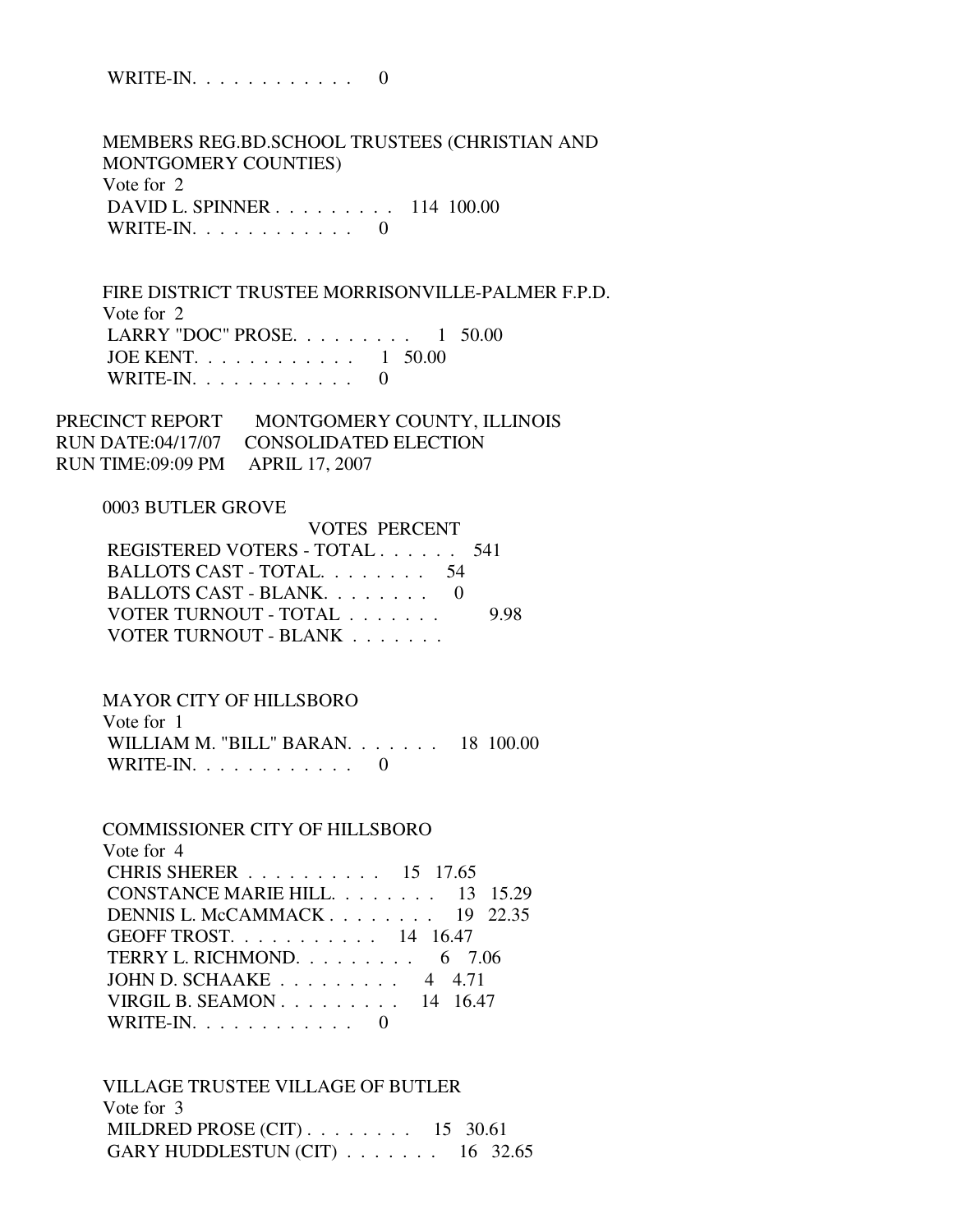KAY WHITE (CIT) . . . . . . . . . 16 32.65 WRITE-IN. . . . . . . . . . . . 2 4.08

 MEMBERS BOARD OF EDUCATION PANHANDLE C.U.S.D. 2 UNEXPIRED 2-YR.TERM Vote for 1 JAMES M. ALLEN.  $\ldots$  . . . . . . . 0 WRITE-IN. . . . . . . . . . . . 0

 MEMBERS BOARD OF EDUCATION LITCHFIELD C.U.S.D. 12 Vote for 4 ROB NICKERSON . . . . . . . . . . 0 STEPHANIE BLANKENSHIP . . . . . . . 0 JEFF SEABAUGH . . . . . . . . . . 0 WRITE-IN. . . . . . . . . . . . 0

 MEMBERS BOARD OF EDUCATION PANHANDLE C.U.S.D. 2 FULL 4-YEAR TERM Vote for 4 SCHELLI A. MARTIN-SANDERS . . . . . . 0 TERESA M. PAYNE  $\ldots$  . . . . . . . 0 CLARENCE L. SMITH. . . . . . . . . 0 MICHAEL V. MEISNER . . . . . . . . 0 RANDY J. POPE  $\ldots$  . . . . . . . . 0 WRITE-IN.  $\ldots$  . . . . . . . . 0

 MEMBERS BOARD OF EDUCATION HILLSBORO C.U.S.D. 3 Vote for 4 TRINA R. BRITTON . . . . . . . . . 36 24.00 WILLIAM D. JURGENA . . . . . . . . 39 26.00 BARBARA ADAMS . . . . . . . . . . 40 26.67 THOMAS W. CLINARD. . . . . . . . . 35 23.33 WRITE-IN. . . . . . . . . . . . 0

 MEMBERS REG.BD.SCHOOL TRUSTEES (CHRISTIAN AND MONTGOMERY COUNTIES) Vote for 2 DAVID L. SPINNER . . . . . . . . . 41 97.62 WRITE-IN. . . . . . . . . . . . 1 2.38

PRECINCT REPORT MONTGOMERY COUNTY, ILLINOIS RUN DATE:04/17/07 CONSOLIDATED ELECTION RUN TIME:09:09 PM APRIL 17, 2007

0004 EAST FORK 1

 VOTES PERCENT REGISTERED VOTERS - TOTAL . . . . . . 438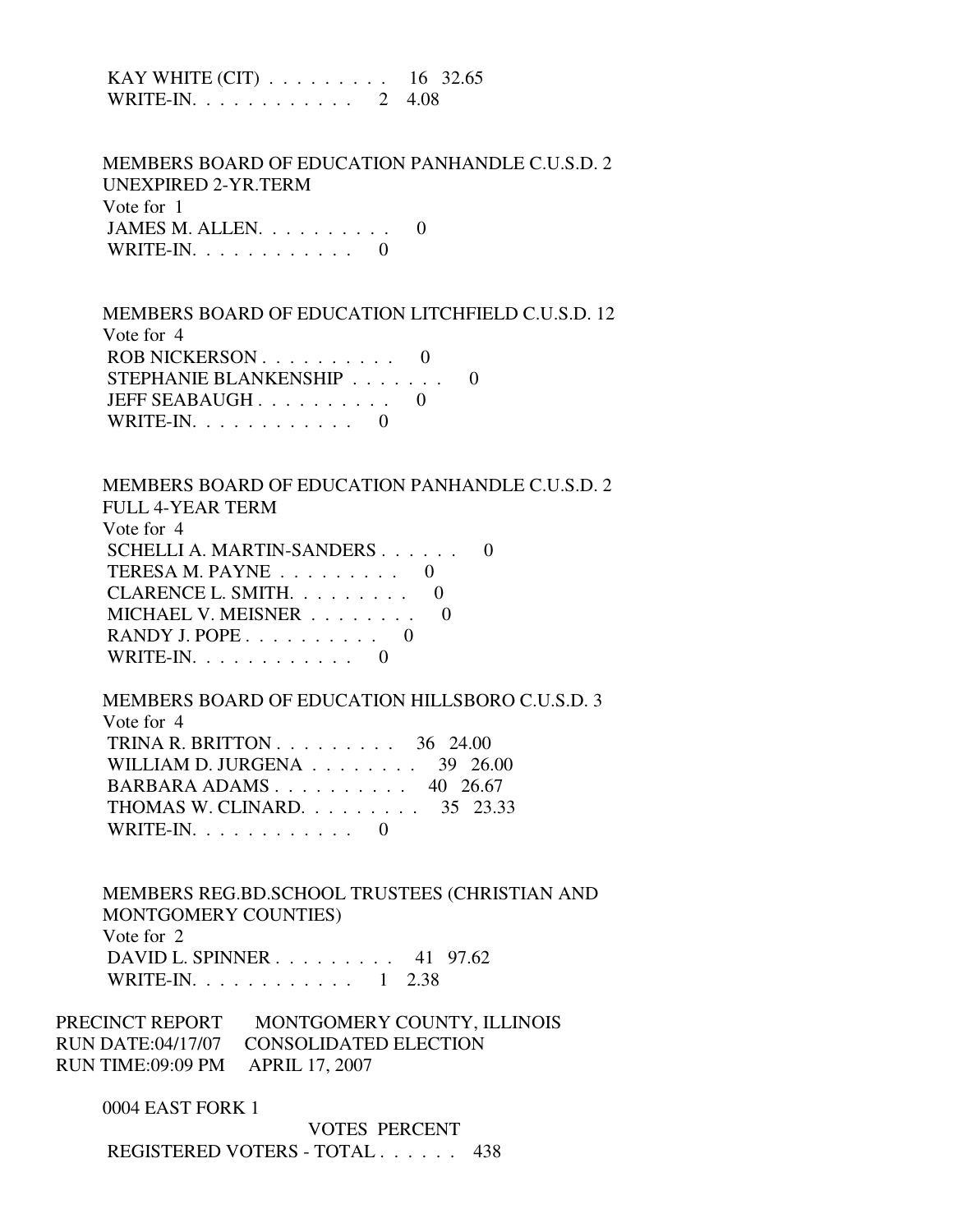BALLOTS CAST - TOTAL. . . . . . . . 28 BALLOTS CAST - BLANK. . . . . . . . 0 VOTER TURNOUT - TOTAL . . . . . . . 6.39 VOTER TURNOUT - BLANK . . . . . . .

 MAYOR CITY OF COFFEEN Vote for 1 DALE NOWLAN. . . . . . . . . . . 17 89.47 WRITE-IN. . . . . . . . . . . . . 2 10.53

 COMMISSIONER CITY OF COFFEEN Vote for 4 MARY COMBS . . . . . . . . . . . 14 56.00 WRITE-IN. . . . . . . . . . . . 11 44.00

 MEMBERS BOARD OF EDUCATION HILLSBORO C.U.S.D. 3 Vote for 4 TRINA R. BRITTON . . . . . . . . . 17 20.00 WILLIAM D. JURGENA . . . . . . . . 24 28.24 BARBARA ADAMS . . . . . . . . . . 21 24.71 THOMAS W. CLINARD. . . . . . . . . 22 25.88 WRITE-IN. . . . . . . . . . . . 1 1.18

 MEMBERS REG.BD.SCHOOL TRUSTEES (CHRISTIAN AND MONTGOMERY COUNTIES) Vote for 2 DAVID L. SPINNER . . . . . . . . . 22 100.00 WRITE-IN. . . . . . . . . . . . 0

PRECINCT REPORT MONTGOMERY COUNTY, ILLINOIS RUN DATE:04/17/07 CONSOLIDATED ELECTION RUN TIME:09:09 PM APRIL 17, 2007

0005 EAST FORK 2

 VOTES PERCENT REGISTERED VOTERS - TOTAL . . . . . . 137 BALLOTS CAST - TOTAL. . . . . . . . 19 BALLOTS CAST - BLANK. . . . . . . . 0 VOTER TURNOUT - TOTAL . . . . . . . 13.87 VOTER TURNOUT - BLANK . . . . . . .

 VILLAGE TRUSTEE VILLAGE OF DONNELLSON Vote for 3 DONALD STURGEON (IND) . . . . . . . 10 19.61 WILLIAM N. BRECKENRIDGE (IND). . . . . 7 13.73 MICHAEL E. WILKINSON (IND). . . . . . 13 25.49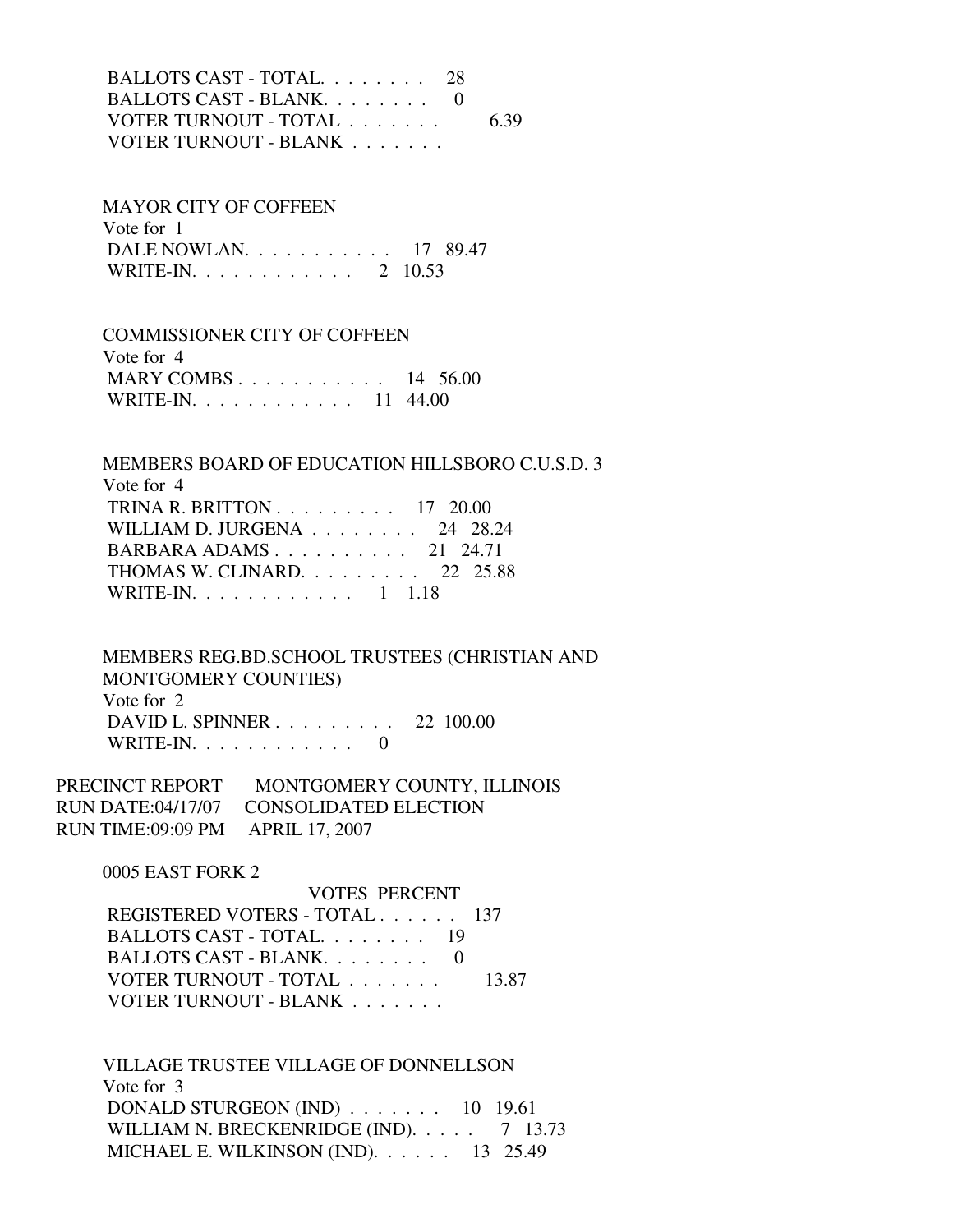E. EDWARD CUNNINGHAM (IND).  $\ldots$  . . . . 6 11.76 JEAN REEVES (IND). . . . . . . . . 15 29.41 WRITE-IN.  $\ldots$  . . . . . . . . . 0

 MEMBERS BOARD OF EDUCATION HILLSBORO C.U.S.D. 3 Vote for 4 TRINA R. BRITTON  $\ldots \ldots \ldots$  9 23.08 WILLIAM D. JURGENA . . . . . . . . 8 20.51 BARBARA ADAMS . . . . . . . . . . 11 28.21 THOMAS W. CLINARD. . . . . . . . . 11 28.21 WRITE-IN.  $\ldots$  . . . . . . . . . 0

 MEMBERS REG.BD.SCHOOL TRUSTEES (CHRISTIAN AND MONTGOMERY COUNTIES) Vote for 2 DAVID L. SPINNER . . . . . . . . . 12 92.31 WRITE-IN. . . . . . . . . . . . 1 7.69

PRECINCT REPORT MONTGOMERY COUNTY, ILLINOIS RUN DATE:04/17/07 CONSOLIDATED ELECTION RUN TIME:09:09 PM APRIL 17, 2007

#### 0006 EAST FORK 3

| <b>VOTES PERCENT</b>          |       |
|-------------------------------|-------|
| REGISTERED VOTERS - TOTAL 622 |       |
| BALLOTS CAST - TOTAL 85       |       |
| BALLOTS CAST - BLANK 2 2.35   |       |
| VOTER TURNOUT - TOTAL         | 13.67 |
| VOTER TURNOUT - BLANK         |       |

### MAYOR CITY OF HILLSBORO

 Vote for 1 WILLIAM M. "BILL" BARAN. . . . . . . 20 86.96 WRITE-IN. . . . . . . . . . . . 3 13.04

#### COMMISSIONER CITY OF HILLSBORO Vote for  $\Lambda$

| CHRIS SHERER 20 17.86                         |
|-----------------------------------------------|
| CONSTANCE MARIE HILL. 25 22.32                |
| DENNIS L. McCAMMACK 13 11.61                  |
| GEOFF TROST. $\ldots$ 20 17.86                |
| TERRY L. RICHMOND. $\ldots$ 13 11.61          |
| JOHN D. SCHAAKE $\ldots \ldots \ldots$ 6 5.36 |
| VIRGIL B. SEAMON $15$ 13.39                   |
|                                               |
|                                               |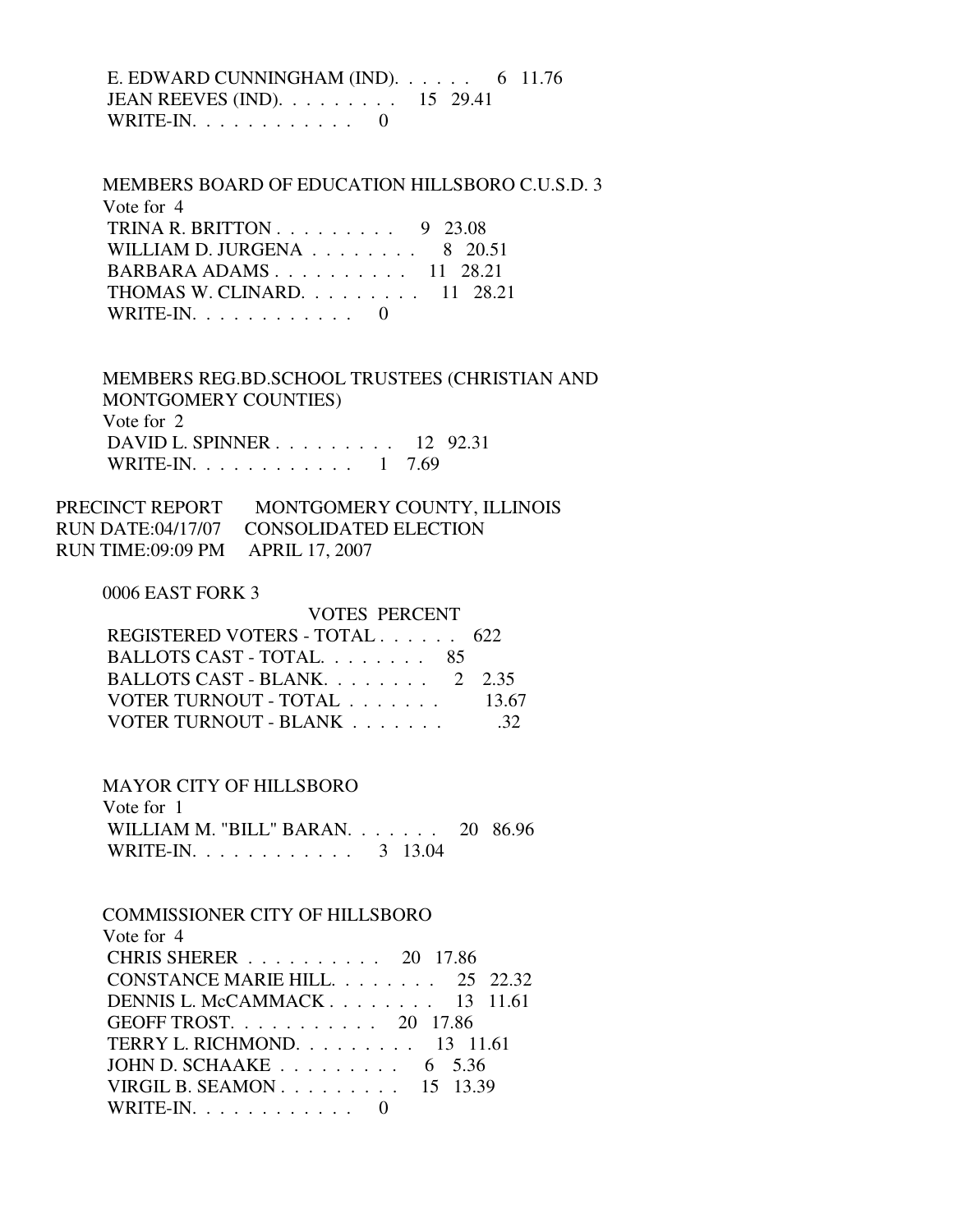VILLAGE TRUSTEE VILLAGE OF SCHRAM CITY Vote for 3 ARTHUR S. CONRAD (IND) . . . . . . . 27 38.03 SAMUEL J. WHITLOW (IND). . . . . . . 21 29.58 MICHAEL E. BLAIN (IND) . . . . . . . 23 32.39 WRITE-IN.  $\ldots$  . . . . . . . . . 0

 MEMBERS BOARD OF EDUCATION HILLSBORO C.U.S.D. 3 Vote for 4 TRINA R. BRITTON . . . . . . . . . 53 25.12 WILLIAM D. JURGENA . . . . . . . . 53 25.12 BARBARA ADAMS . . . . . . . . . . 54 25.59 THOMAS W. CLINARD. . . . . . . . . 51 24.17 WRITE-IN.  $\ldots$  . . . . . . . . . 0

 MEMBERS REG.BD.SCHOOL TRUSTEES (CHRISTIAN AND MONTGOMERY COUNTIES) Vote for 2 DAVID L. SPINNER . . . . . . . . . 58 96.67 WRITE-IN. . . . . . . . . . . . 2 3.33

PRECINCT REPORT MONTGOMERY COUNTY, ILLINOIS RUN DATE:04/17/07 CONSOLIDATED ELECTION RUN TIME:09:09 PM APRIL 17, 2007

0007 EAST FORK 4

 VOTES PERCENT REGISTERED VOTERS - TOTAL . . . . . . 257 BALLOTS CAST - TOTAL. . . . . . . . 13 BALLOTS CAST - BLANK. . . . . . . . 0 VOTER TURNOUT - TOTAL . . . . . . . 5.06 VOTER TURNOUT - BLANK . . . . . . .

MAYOR CITY OF COFFEEN

 Vote for 1 DALE NOWLAN. . . . . . . . . . . 5 71.43 WRITE-IN. . . . . . . . . . . . 2 28.57

 COMMISSIONER CITY OF COFFEEN Vote for 4 MARY COMBS . . . . . . . . . . . . 6 46.15 WRITE-IN. . . . . . . . . . . . 7 53.85

 MEMBERS BOARD OF EDUCATION HILLSBORO C.U.S.D. 3 Vote for 4 TRINA R. BRITTON . . . . . . . . . 5 20.00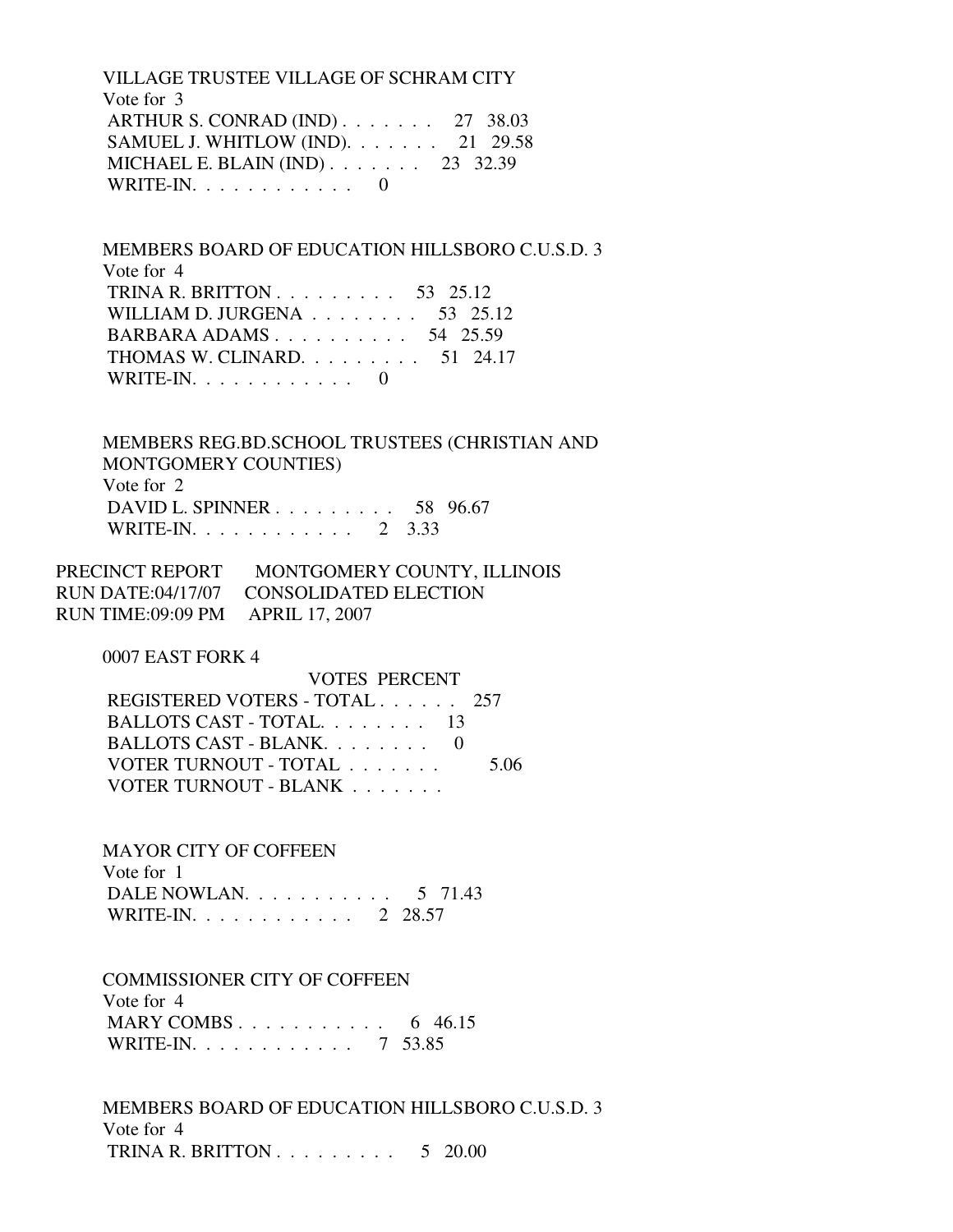WILLIAM D. JURGENA . . . . . . . . 4 16.00 BARBARA ADAMS . . . . . . . . . . 8 32.00 THOMAS W. CLINARD. . . . . . . . . 6 24.00 WRITE-IN. . . . . . . . . . . . 2 8.00

 MEMBERS REG.BD.SCHOOL TRUSTEES (CHRISTIAN AND MONTGOMERY COUNTIES) Vote for 2 DAVID L. SPINNER . . . . . . . . . 12 92.31 WRITE-IN. . . . . . . . . . . . 1 7.69

PRECINCT REPORT MONTGOMERY COUNTY, ILLINOIS RUN DATE:04/17/07 CONSOLIDATED ELECTION RUN TIME:09:09 PM APRIL 17, 2007

0008 FILLMORE

| REGISTERED VOTERS - TOTAL 454 |
|-------------------------------|
| BALLOTS CAST - TOTAL. 79      |
|                               |
| 17.40                         |
|                               |
| BALLOTS CAST - BLANK $0$      |

 VILLAGE TRUSTEE VILLAGE OF FILLMORE Vote for 3 NO CANDIDATE FILED . . . . . . . . 0 WRITE-IN. . . . . . . . . . . . 88 100.00

MEMBERS BOARD OF EDUCATION HILLSBORO C.U.S.D. 3

| Vote for 4                                       |  |
|--------------------------------------------------|--|
| TRINA R. BRITTON $\ldots$ , 0                    |  |
| WILLIAM D. JURGENA $\ldots$ , $\ldots$ , 1 33.33 |  |
| BARBARA ADAMS $1 \quad 33.33$                    |  |
| THOMAS W. CLINARD. $\ldots$ 1 33.33              |  |
| WRITE-IN. $\ldots$ 0                             |  |

 MEMBERS BOARD OF EDUCATION NOKOMIS C.U.S.D. 22 Vote for 3 DAVID SCHWEIZER . . . . . . . . . 30 16.30 JIM W. EISENBARTH. . . . . . . . . 22 11.96 DENNIS STEWART. . . . . . . . . . 20 10.87 DAWN ALEXANDER. . . . . . . . . . 70 38.04 CARL J. KETTELKAMP . . . . . . . . 42 22.83 WRITE-IN. . . . . . . . . . . . 0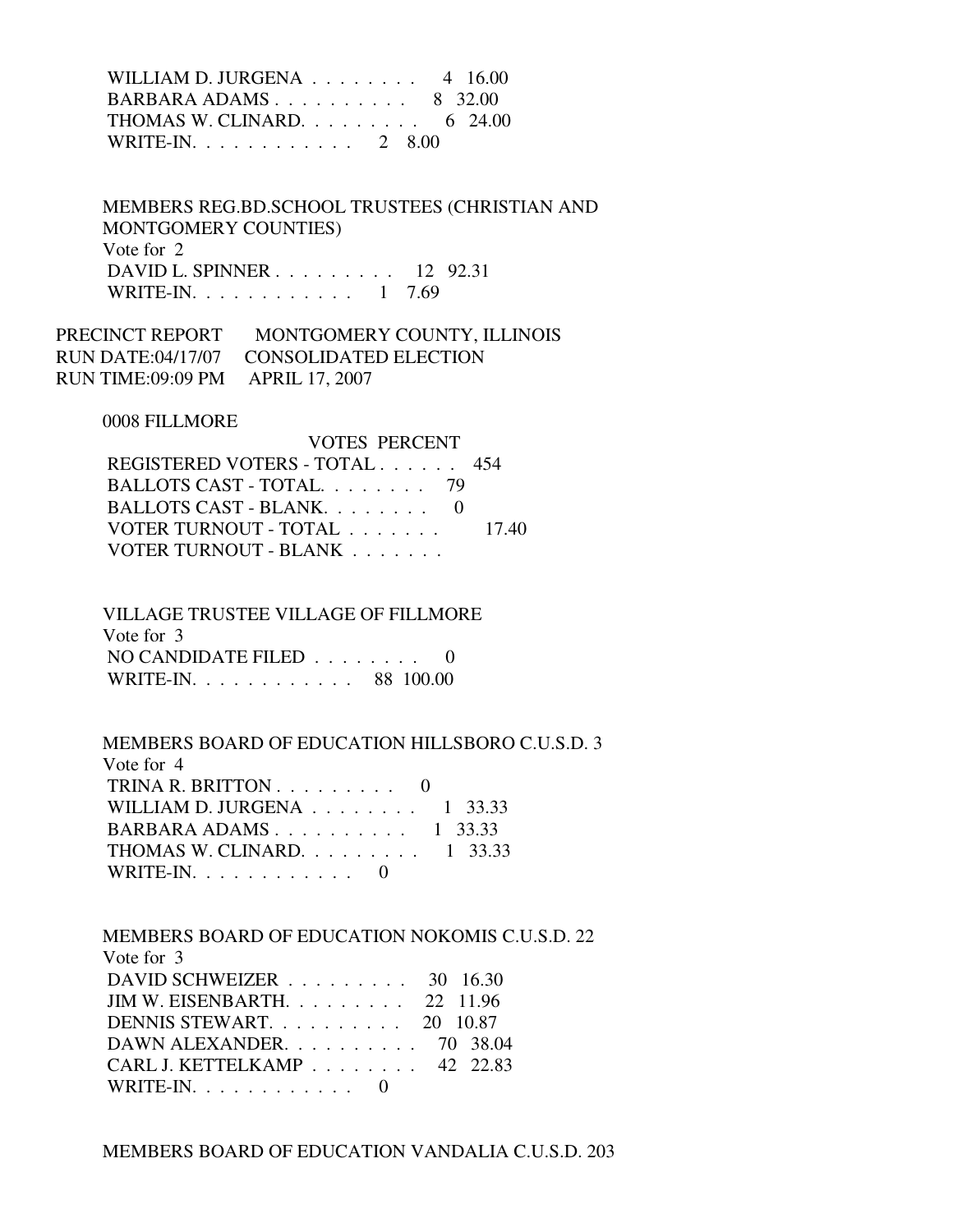| Vote for 3                                         |
|----------------------------------------------------|
| JAY G. SMITH $\ldots \ldots \ldots \ldots$         |
| STEVEN BRADLEY. $\ldots$ 1 33.33                   |
| ROBERT GARRISON II                                 |
| JUDY WASMUTH $\ldots$ ,  1 33.33                   |
|                                                    |
| MATTHEW HALL $\ldots \ldots \ldots \ldots 1$ 33.33 |
| $\text{WRITE-IN.} \ldots \ldots \ldots \ldots$     |

 TRUSTEES COMMUNITY COLLEGE DISTRICT KASKASKIA C.C.D. 501 Vote for 2 LuALICE HOLLAND KAMPWERTH . . . . . . 0 BILL HAWLEY.  $\ldots$  . . . . . . . 0 LINDA S. STOVER  $\ldots \ldots \ldots \ldots$ JAMES D. (JAMIE) VEACH . . . . . . . 0 WRITE-IN. . . . . . . . . . . . 0

 MEMBERS REG.BD.SCHOOL TRUSTEES (BOND,EFFINGHAM,FAYETTE) Vote for 2 JAMES A. HARRE. . . . . . . . . . 1 100.00 WILLIAM L. WENDLING . . . . . . . . 0 WRITE-IN.  $\ldots$  . . . . . . . . . 0

 MEMBERS REG.BD.SCHOOL TRUSTEES (CHRISTIAN AND MONTGOMERY COUNTIES) Vote for 2 DAVID L. SPINNER . . . . . . . . . 48 97.96 WRITE-IN. . . . . . . . . . . . . 1 2.04

 VANDALIA CUSD 203 BOND ISSUE 1 Vote for 1 YES . . . . . . . . . . . . . 1 100.00 NO. . . . . . . . . . . . . . 0

 VANDALIA CUSD 203 BOND ISSUE 2 Vote for 1 YES . . . . . . . . . . . . . 1 100.00 NO. . . . . . . . . . . . . . 0

PRECINCT REPORT MONTGOMERY COUNTY, ILLINOIS RUN DATE:04/17/07 CONSOLIDATED ELECTION RUN TIME:09:09 PM APRIL 17, 2007

0009 GRISHAM 1

 VOTES PERCENT REGISTERED VOTERS - TOTAL . . . . . . 253 BALLOTS CAST - TOTAL. . . . . . . . 72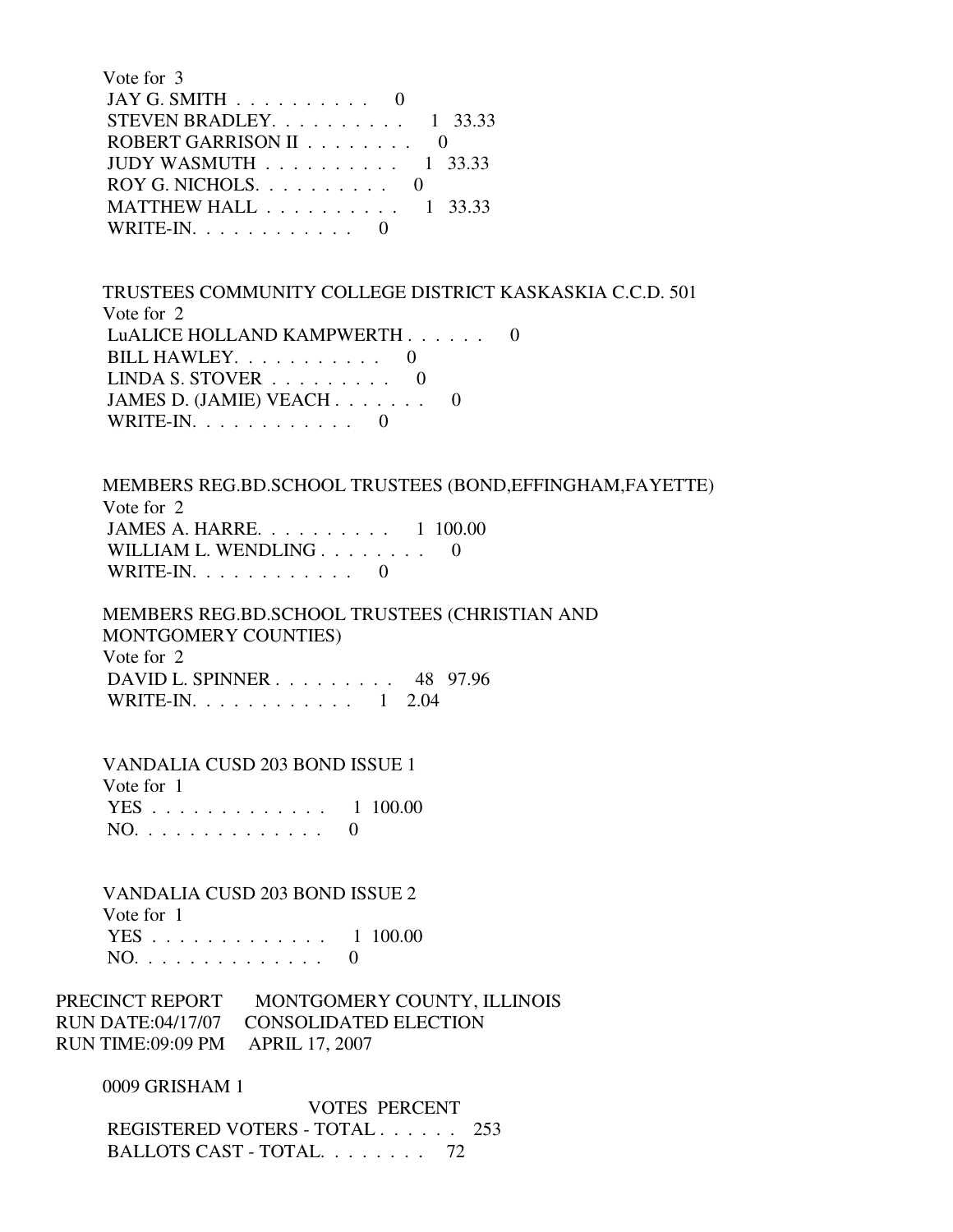| BALLOTS CAST - BLANK. 0 |        |
|-------------------------|--------|
| VOTER TURNOUT - TOTAL   | -28.46 |
| VOTER TURNOUT - BLANK   |        |

| <b>VILLAGE TRUSTEE VILLAGE OF PANAMA</b> |  |
|------------------------------------------|--|
| Vote for 3                               |  |
| OTTO RAU (PEO). $\ldots$ 45 27.78        |  |
| SHARON PHILLIPS (PEO) 40 24.69           |  |
| EUGENE McCARIO (PEO). $\ldots$ 33 20.37  |  |
| DOUGLAS A. CRUTHIS (IND) 44 27.16        |  |
| WRITE-IN. $\ldots$ 0                     |  |

 MEMBERS BOARD OF EDUCATION LITCHFIELD C.U.S.D. 12 Vote for 4 ROB NICKERSON . . . . . . . . . . 3 30.00 STEPHANIE BLANKENSHIP . . . . . . . 3 30.00 JEFF SEABAUGH  $\ldots$ , . . . . . . . . 3 30.00 WRITE-IN. . . . . . . . . . . . . 1 10.00

### MEMBERS BOARD OF EDUCATION HILLSBORO C.U.S.D. 3

| Vote for 4                                           |  |
|------------------------------------------------------|--|
| TRINA R. BRITTON $\ldots$ $\ldots$ $\ldots$ 44 24.31 |  |
| WILLIAM D. JURGENA $\ldots$ 46 25.41                 |  |
| BARBARA ADAMS 53 29.28                               |  |
| THOMAS W. CLINARD. $\ldots$ 37 20.44                 |  |
| WRITE-IN $1, 55$                                     |  |

#### MEMBERS BOARD OF EDUCATION BOND COUNTY C.U.S.D. 2

| Vote for 3                                  |  |
|---------------------------------------------|--|
| SCOTT GAFFNER $\ldots \ldots \ldots \ldots$ |  |
| RONALD N. SMITH $\ldots \ldots \ldots$ 0    |  |
| THOMAS R. THEISS                            |  |
| $WRITE-IN. \ldots \ldots \ldots$            |  |
|                                             |  |

 TRUSTEES COMMUNITY COLLEGE DISTRICT KASKASKIA C.C.D. 501 Vote for 2 LuALICE HOLLAND KAMPWERTH . . . . . . 0 BILL HAWLEY. . . . . . . . . . . 0 LINDA S. STOVER  $\ldots \ldots \ldots$  0 JAMES D. (JAMIE) VEACH . . . . . . . 0 WRITE-IN. . . . . . . . . . . . 0

 MEMBERS REG.BD.SCHOOL TRUSTEES (BOND,EFFINGHAM,FAYETTE) Vote for 2 JAMES A. HARRE. . . . . . . . . . 0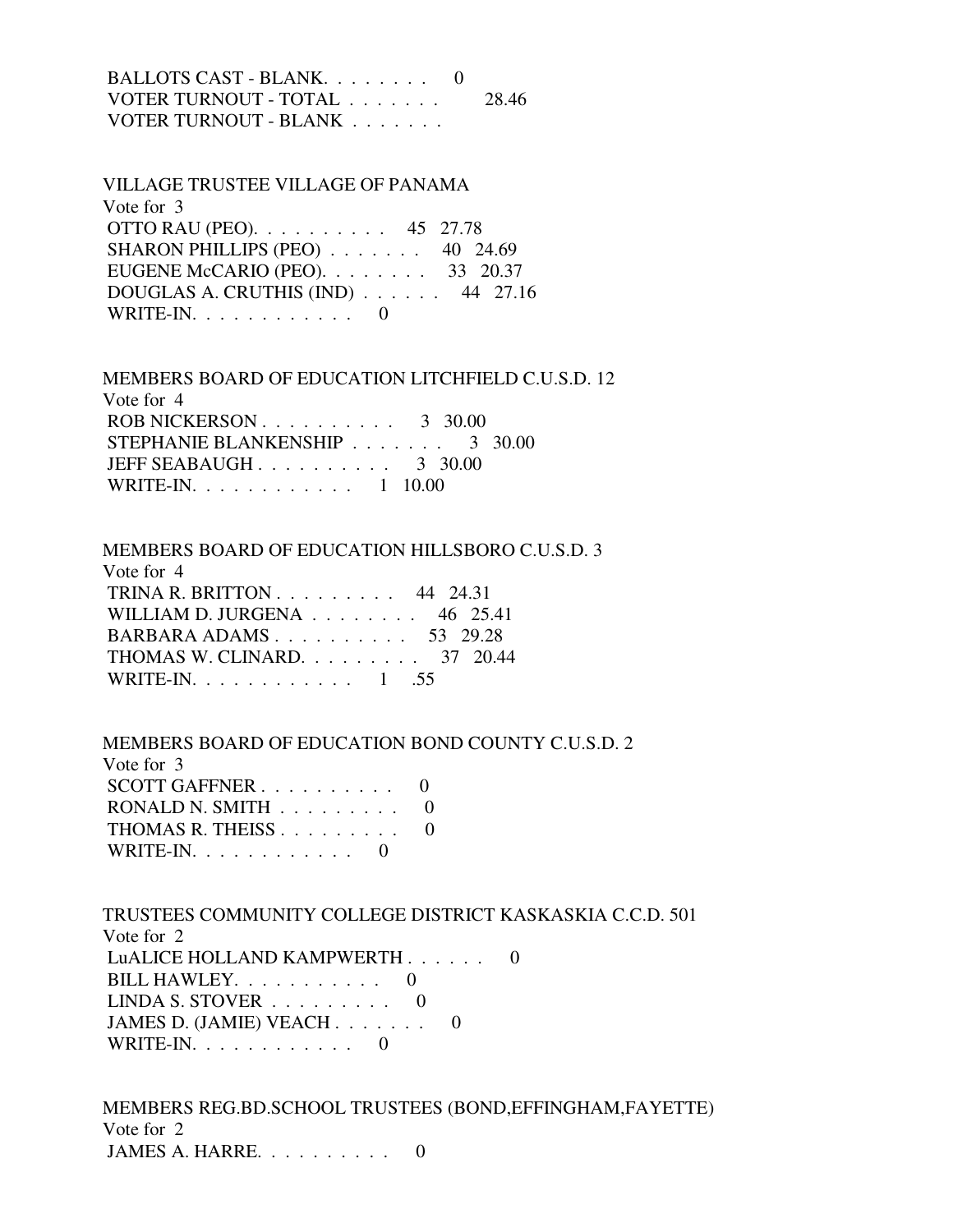WILLIAM L. WENDLING . . . . . . . . 0 WRITE-IN. . . . . . . . . . . . 0

 MEMBERS REG.BD.SCHOOL TRUSTEES (CHRISTIAN AND MONTGOMERY COUNTIES) Vote for 2 DAVID L. SPINNER . . . . . . . . . 54 100.00 WRITE-IN.  $\ldots$  . . . . . . . . . 0

VOTES PERCENT

PRECINCT REPORT MONTGOMERY COUNTY, ILLINOIS RUN DATE:04/17/07 CONSOLIDATED ELECTION RUN TIME:09:09 PM APRIL 17, 2007

#### 0010 GRISHAM 2

| VULES PERUENT                 |       |
|-------------------------------|-------|
| REGISTERED VOTERS - TOTAL 192 |       |
| BALLOTS CAST - TOTAL 31       |       |
| BALLOTS CAST - BLANK. 0       |       |
| VOTER TURNOUT - TOTAL         | 16.15 |
| VOTER TURNOUT - BLANK         |       |

 VILLAGE TRUSTEE VILLAGE OF DONNELLSON Vote for 3 DONALD STURGEON (IND) . . . . . . . 11 15.71 WILLIAM N. BRECKENRIDGE (IND). . . . . 15 21.43

 MICHAEL E. WILKINSON (IND). . . . . . 14 20.00 E. EDWARD CUNNINGHAM (IND). . . . . . 14 20.00 JEAN REEVES (IND). . . . . . . . . 16 22.86 WRITE-IN.  $\ldots$  . . . . . . . . . 0

 MEMBERS BOARD OF EDUCATION HILLSBORO C.U.S.D. 3 Vote for 4 TRINA R. BRITTON . . . . . . . . . 12 20.00 WILLIAM D. JURGENA . . . . . . . . . 16 26.67 BARBARA ADAMS . . . . . . . . . . 18 30.00 THOMAS W. CLINARD. . . . . . . . . 14 23.33 WRITE-IN. . . . . . . . . . . . 0

 MEMBERS REG.BD.SCHOOL TRUSTEES (CHRISTIAN AND MONTGOMERY COUNTIES) Vote for 2 DAVID L. SPINNER . . . . . . . . . 20 100.00 WRITE-IN.  $\ldots$  . . . . . . . . . 0

PRECINCT REPORT MONTGOMERY COUNTY, ILLINOIS RUN DATE:04/17/07 CONSOLIDATED ELECTION RUN TIME:09:09 PM APRIL 17, 2007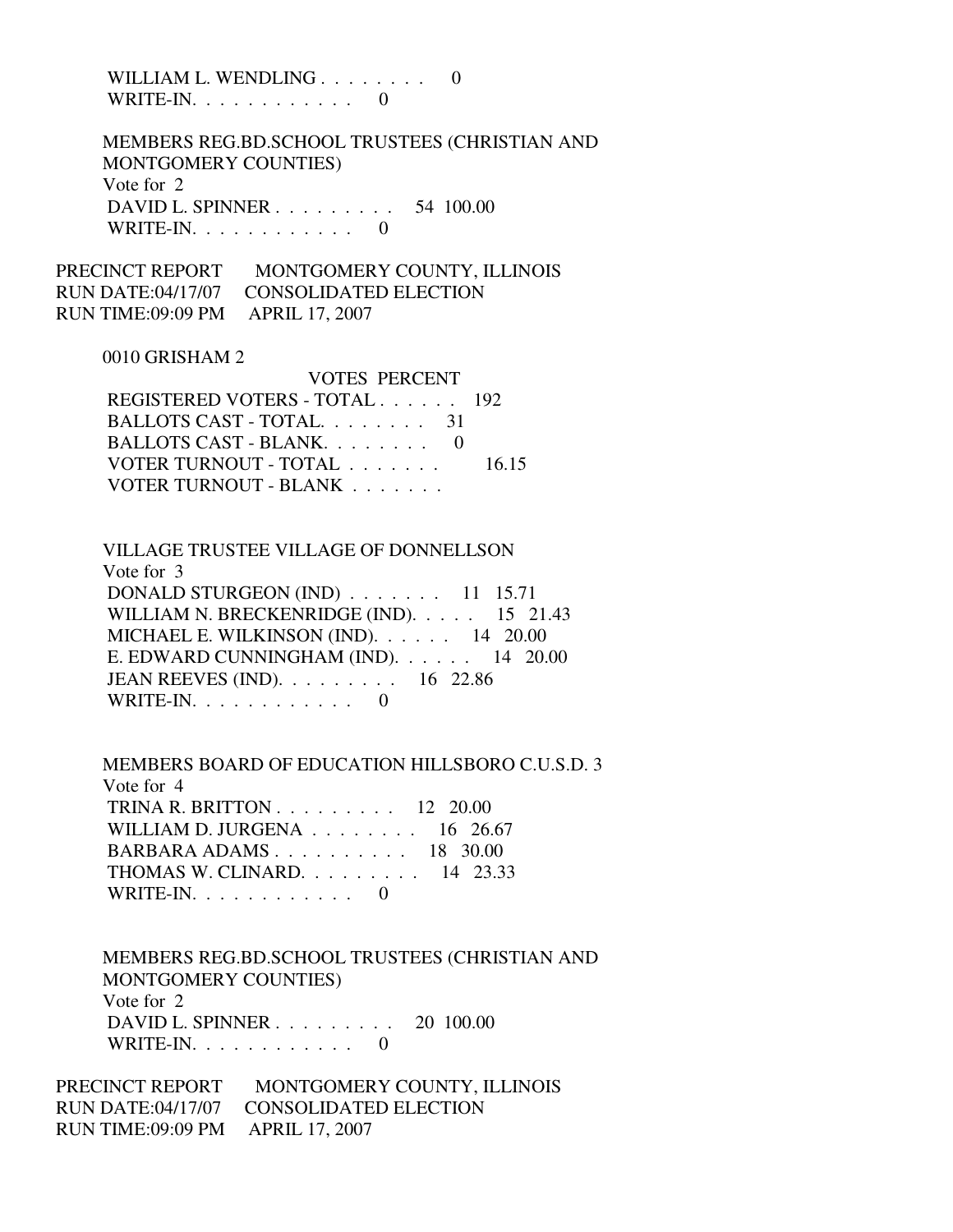#### 0011 HARVEL

| VOTES PERCENT                 |       |
|-------------------------------|-------|
| REGISTERED VOTERS - TOTAL 156 |       |
| BALLOTS CAST - TOTAL $36$     |       |
| BALLOTS CAST - BLANK          |       |
| VOTER TURNOUT - TOTAL         | 23.08 |
| VOTER TURNOUT - BLANK         |       |

 VILLAGE TRUSTEE VILLAGE OF HARVEL Vote for 3 BERT E. LAND (IND) . . . . . . . . 13 86.67 WRITE-IN. . . . . . . . . . . . 2 13.33

 LIBRARY TRUSTEES FARMERSVILLE-WAGGONER Vote for 2 JAROD HITCHINGS . . . . . . . . . 3 50.00 CAROL ROVEY. . . . . . . . . . . 3 50.00 WRITE-IN.  $\ldots$  . . . . . . . . . 0

 LIBRARY TRUSTEE DOYLE PUBLIC LIBRARY DISTRICT Vote for 3 RICHARD A. STEELE. . . . . . . . . 24 32.88 FRANCES M. BENNING . . . . . . . . 23 31.51 MARLA HERMAN . . . . . . . . . . 26 35.62 WRITE-IN.  $\ldots$  . . . . . . . . . 0

 MEMBERS BOARD OF EDUCATION MORRISONVILLE C.U.S.D 1 UNEXPIRED 2-YEAR TERM Vote for 1 DEBRA K. FORBES . . . . . . . . . 3 100.00 WRITE-IN.  $\ldots$  . . . . . . . . . 0

 MEMBERS BOARD OF EDUCATION PANHANDLE C.U.S.D. 2 UNEXPIRED 2-YR.TERM Vote for 1 JAMES M. ALLEN. . . . . . . . . . 24 100.00 WRITE-IN.  $\ldots$  . . . . . . . . . 0

 MEMBERS BOARD OF EDUCATION MORRISONVILLE C.U.S.D 1 FULL 4-YEAR TERM Vote for 4 BILL HARMON. . . . . . . . . . . 3 25.00 RICHARD WAYNE REED . . . . . . . . 2 16.67 STEPHEN P. BROWN . . . . . . . . . . 3 25.00 KEDRA SCHMEDEKE . . . . . . . . . . 3 25.00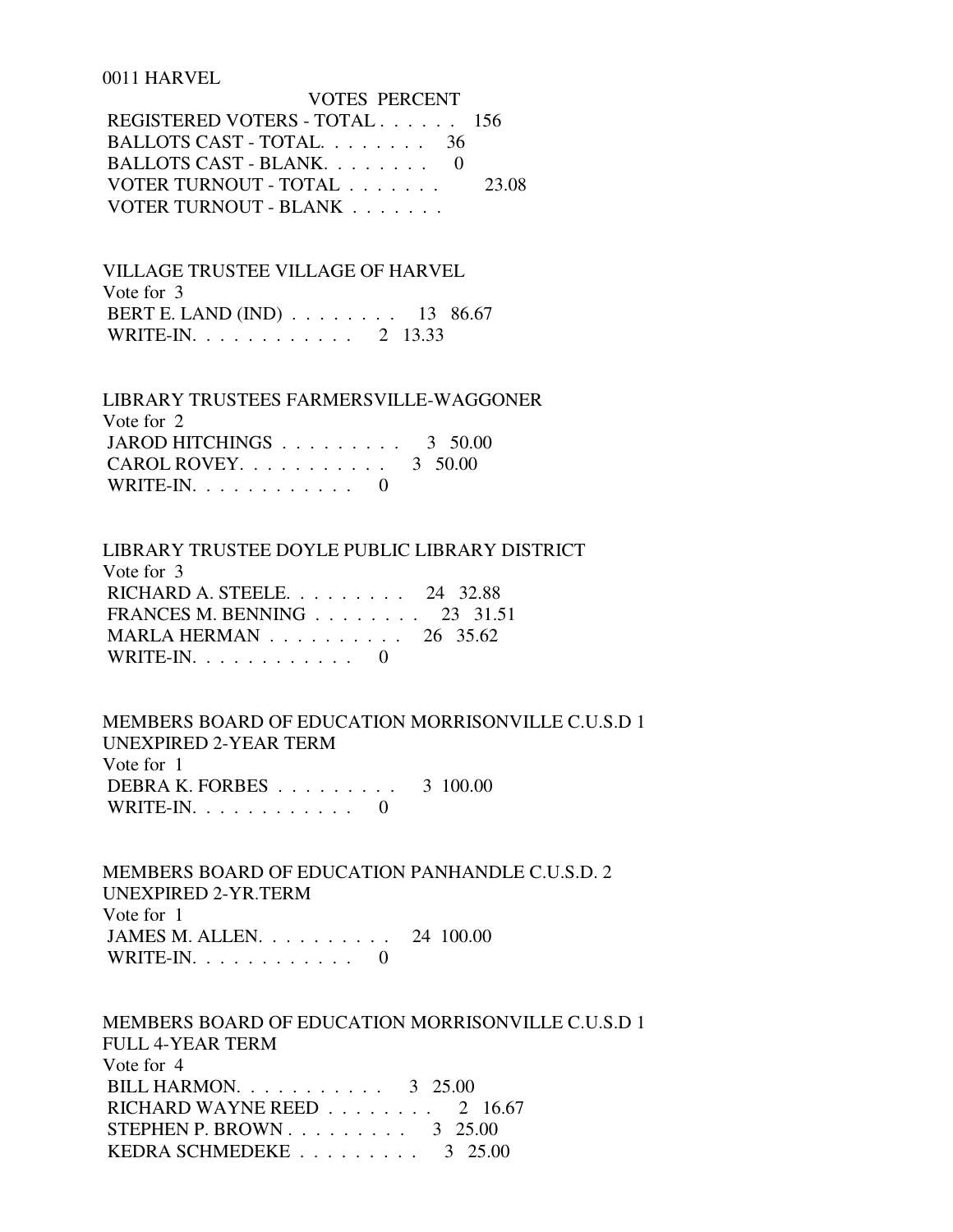MARY J. BEARD . . . . . . . . . . 1 8.33 WRITE-IN.  $\ldots$  . . . . . . . . . 0

 MEMBERS BOARD OF EDUCATION PANHANDLE C.U.S.D. 2 FULL 4-YEAR TERM Vote for 4 SCHELLI A. MARTIN-SANDERS . . . . . . 20 19.23 TERESA M. PAYNE . . . . . . . . . 21 20.19 CLARENCE L. SMITH. . . . . . . . . 23 22.12 MICHAEL V. MEISNER . . . . . . . . 25 24.04 RANDY J. POPE . . . . . . . . . . 15 14.42 WRITE-IN.  $\ldots$  . . . . . . . . . 0

 MEMBERS REG.BD.SCHOOL TRUSTEES (CHRISTIAN AND MONTGOMERY COUNTIES) Vote for 2 DAVID L. SPINNER . . . . . . . . . 26 100.00 WRITE-IN. . . . . . . . . . . . 0

PRECINCT REPORT MONTGOMERY COUNTY, ILLINOIS RUN DATE:04/17/07 CONSOLIDATED ELECTION RUN TIME:09:09 PM APRIL 17, 2007

#### 0012 HILLSBORO 1

| VOTES PERCENT                 |       |
|-------------------------------|-------|
| REGISTERED VOTERS - TOTAL 492 |       |
| BALLOTS CAST - TOTAL 93       |       |
| BALLOTS CAST - BLANK          |       |
| VOTER TURNOUT - TOTAL         | 18.90 |
| VOTER TURNOUT - BLANK         |       |

#### MAYOR CITY OF HILLSBORO

 Vote for 1 WILLIAM M. "BILL" BARAN. . . . . . . 55 93.22 WRITE-IN. . . . . . . . . . . . 4 6.78

#### COMMISSIONER CITY OF HILLSBORO Vote for  $\Lambda$

| $V \cup C \cup U \rightarrow$                          |
|--------------------------------------------------------|
| CHRIS SHERER 56 18.60                                  |
| CONSTANCE MARIE HILL. 41 13.62                         |
| DENNIS L. McCAMMACK 38 12.62                           |
| GEOFF TROST. $\ldots$ 47 15.61                         |
| TERRY L. RICHMOND. 33 10.96                            |
| JOHN D. SCHAAKE $\ldots \ldots \ldots \ldots$ 32 10.63 |
| VIRGIL B. SEAMON $53$ 17.61                            |
| WRITE-IN. 1 .33                                        |
|                                                        |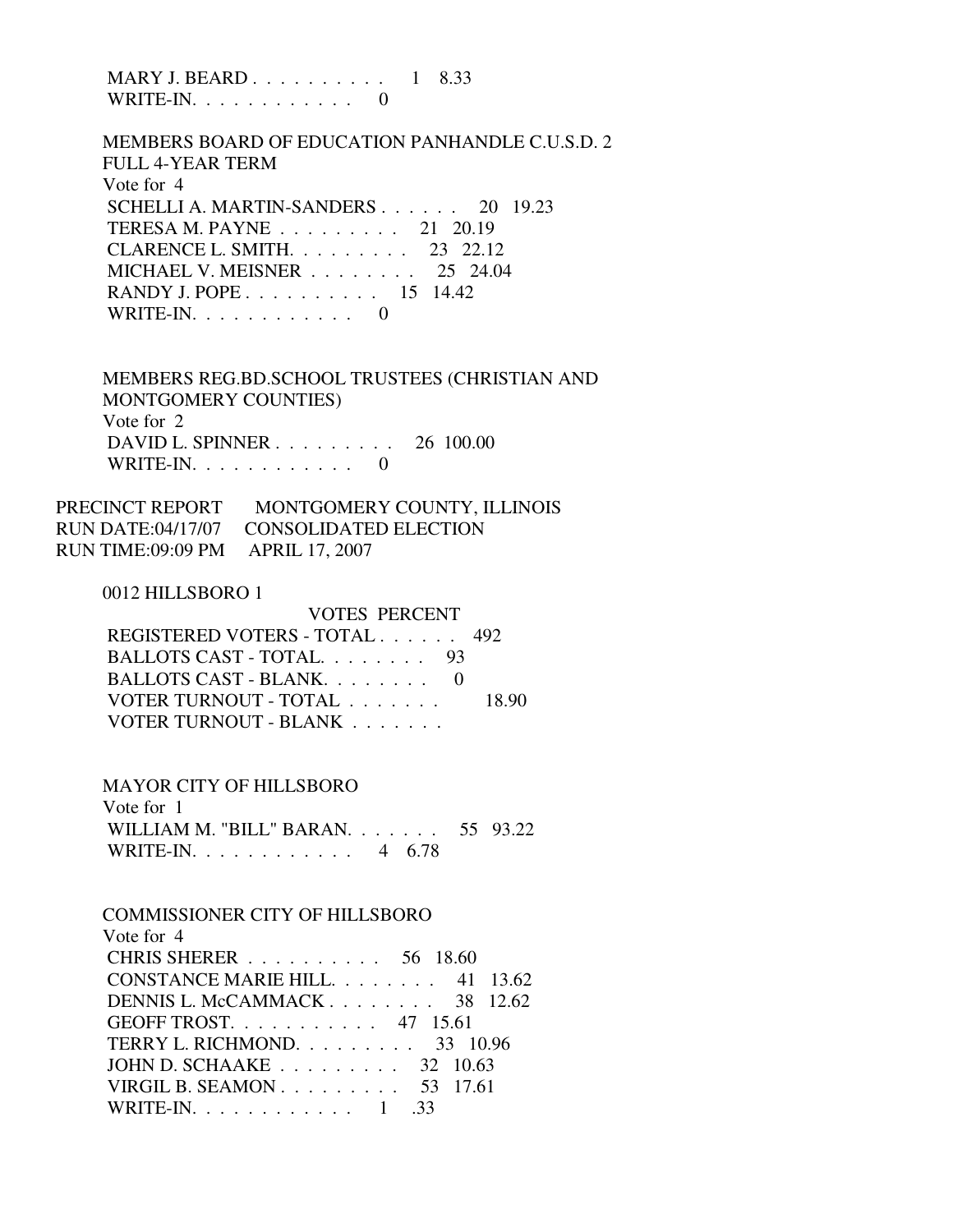MEMBERS BOARD OF EDUCATION LITCHFIELD C.U.S.D. 12 Vote for 4 ROB NICKERSON . . . . . . . . . . 1 16.67 STEPHANIE BLANKENSHIP . . . . . . . 1 16.67 JEFF SEABAUGH . . . . . . . . . 0 WRITE-IN. . . . . . . . . . . . 4 66.67

 MEMBERS BOARD OF EDUCATION HILLSBORO C.U.S.D. 3 Vote for 4 TRINA R. BRITTON  $\ldots$  . . . . . . . . 62 24.70 WILLIAM D. JURGENA . . . . . . . . 62 24.70 BARBARA ADAMS . . . . . . . . . . 69 27.49 THOMAS W. CLINARD. . . . . . . . . 58 23.11 WRITE-IN. . . . . . . . . . . . 0

 MEMBERS REG.BD.SCHOOL TRUSTEES (CHRISTIAN AND MONTGOMERY COUNTIES) Vote for 2 DAVID L. SPINNER . . . . . . . . . 67 97.10 WRITE-IN. . . . . . . . . . . . 2 2.90

PRECINCT REPORT MONTGOMERY COUNTY, ILLINOIS RUN DATE:04/17/07 CONSOLIDATED ELECTION RUN TIME:09:09 PM APRIL 17, 2007

0013 HILLSBORO 2

 VOTES PERCENT REGISTERED VOTERS - TOTAL . . . . . . 399 BALLOTS CAST - TOTAL. . . . . . . . 72 BALLOTS CAST - BLANK. . . . . . . . 0 VOTER TURNOUT - TOTAL . . . . . . . 18.05 VOTER TURNOUT - BLANK . . . . . . .

MAYOR CITY OF HILLSBORO

 Vote for 1 WILLIAM M. "BILL" BARAN. . . . . . . 40 86.96 WRITE-IN. . . . . . . . . . . . . 6 13.04

 COMMISSIONER CITY OF HILLSBORO Vote for 4 CHRIS SHERER . . . . . . . . . . 32 14.55 CONSTANCE MARIE HILL. . . . . . . . 27 12.27 DENNIS L. McCAMMACK . . . . . . . . 42 19.09 GEOFF TROST. . . . . . . . . . . 39 17.73 TERRY L. RICHMOND. . . . . . . . . 31 14.09 JOHN D. SCHAAKE . . . . . . . . . 19 8.64 VIRGIL B. SEAMON . . . . . . . . . 30 13.64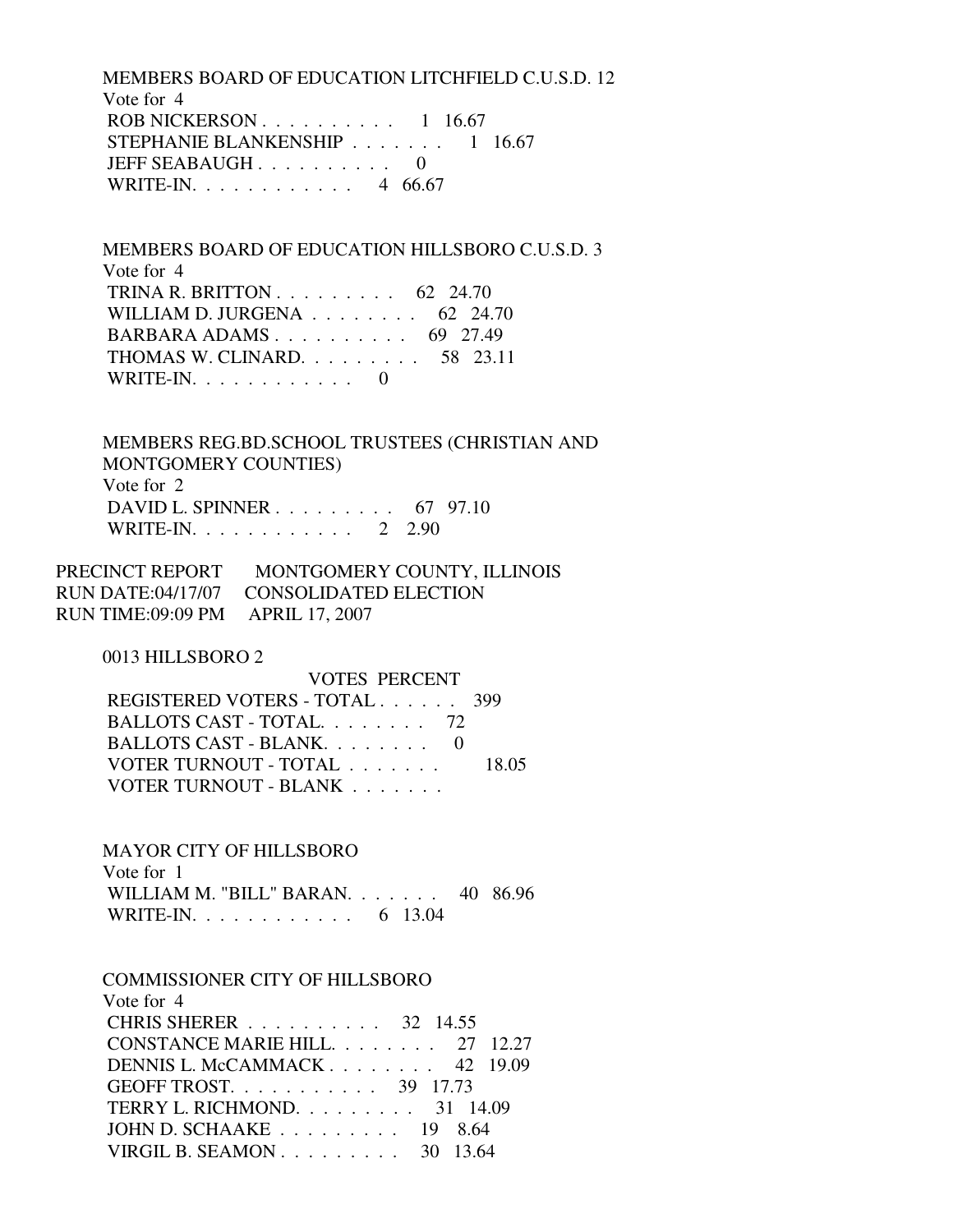WRITE-IN. . . . . . . . . . . . 0

MEMBERS BOARD OF EDUCATION HILLSBORO C.U.S.D. 3

| Vote for 4                                       |  |
|--------------------------------------------------|--|
| TRINA R. BRITTON $\ldots \ldots \ldots$ 38 22.62 |  |
| WILLIAM D. JURGENA $\ldots$ 41 24.40             |  |
| BARBARA ADAMS 47 27.98                           |  |
| THOMAS W. CLINARD. $\ldots$ 41 24.40             |  |
| WRITE-IN. $\ldots$ 1 .60                         |  |

 MEMBERS REG.BD.SCHOOL TRUSTEES (CHRISTIAN AND MONTGOMERY COUNTIES) Vote for 2 DAVID L. SPINNER . . . . . . . . . 47 97.92 WRITE-IN. . . . . . . . . . . . 1 2.08

PRECINCT REPORT MONTGOMERY COUNTY, ILLINOIS RUN DATE:04/17/07 CONSOLIDATED ELECTION RUN TIME:09:09 PM APRIL 17, 2007

#### 0014 HILLSBORO 3

| REGISTERED VOTERS - TOTAL 723 |
|-------------------------------|
|                               |
|                               |
| 27.66                         |
|                               |
|                               |

## MAYOR CITY OF HILLSBORO

| Vote for 1                          |  |
|-------------------------------------|--|
| WILLIAM M. "BILL" BARAN $113$ 90.40 |  |
| WRITE-IN. 12 $9.60$                 |  |

# COMMISSIONER CITY OF HILLSBORO Vote for 4 CHRIS SHERER . . . . . . . . . . 128 19.10 CONSTANCE MARIE HILL. . . . . . . . 111 16.57 DENNIS L. McCAMMACK . . . . . . . . 97 14.48 GEOFF TROST. . . . . . . . . . . 120 17.91 TERRY L. RICHMOND. . . . . . . . . 77 11.49 JOHN D. SCHAAKE . . . . . . . . . 49 7.31 VIRGIL B. SEAMON . . . . . . . . . 87 12.99 WRITE-IN. . . . . . . . . . . . 1 .15

# MEMBERS BOARD OF EDUCATION HILLSBORO C.U.S.D. 3 Vote for 4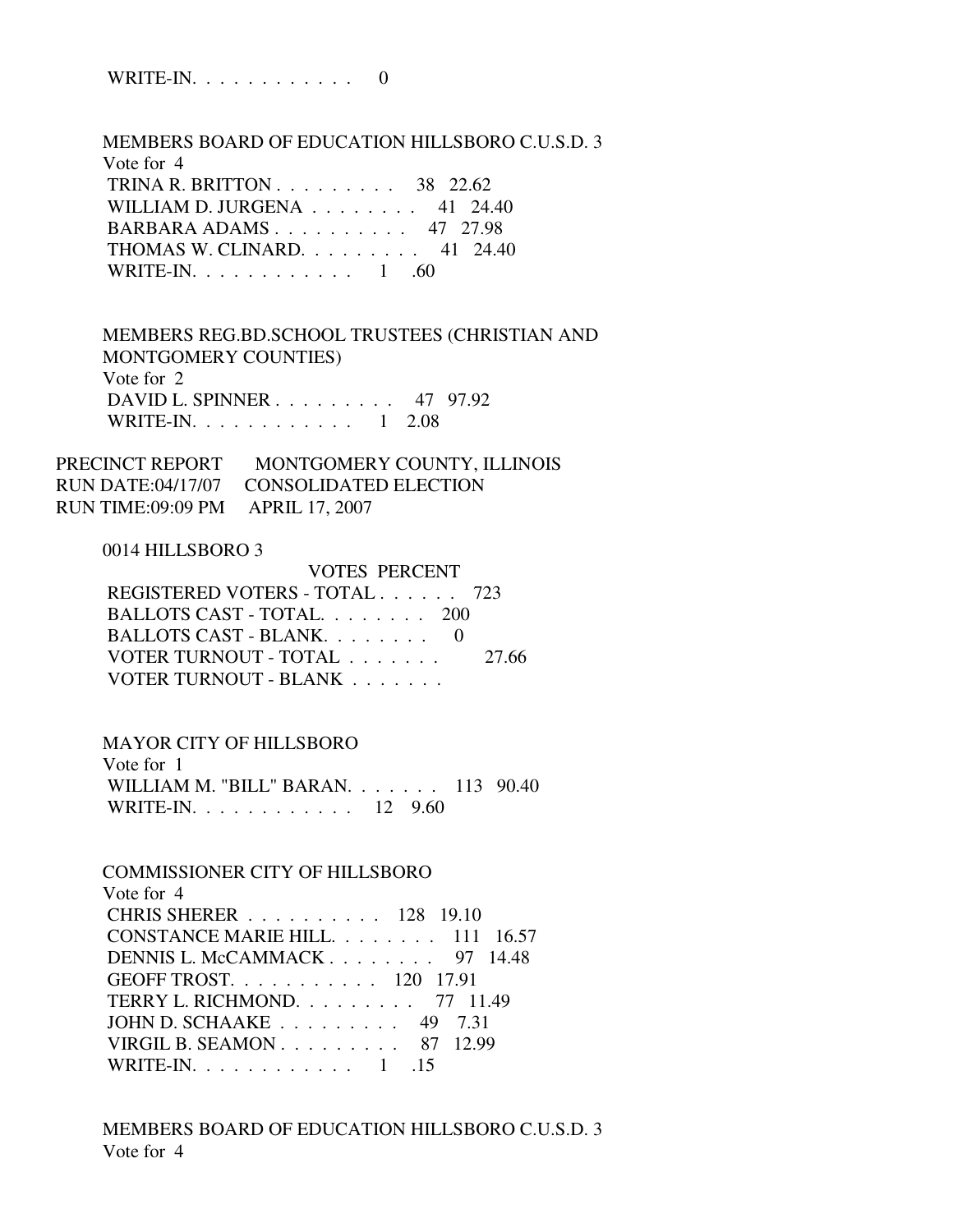TRINA R. BRITTON . . . . . . . . . 113 22.69 WILLIAM D. JURGENA . . . . . . . . 121 24.30 BARBARA ADAMS . . . . . . . . . . 129 25.90 THOMAS W. CLINARD. . . . . . . . . 131 26.31 WRITE-IN. . . . . . . . . . . . 4 .80

 MEMBERS REG.BD.SCHOOL TRUSTEES (CHRISTIAN AND MONTGOMERY COUNTIES) Vote for 2 DAVID L. SPINNER . . . . . . . . . 134 99.26 WRITE-IN. . . . . . . . . . . . 1 .74

PRECINCT REPORT MONTGOMERY COUNTY, ILLINOIS RUN DATE:04/17/07 CONSOLIDATED ELECTION RUN TIME:09:09 PM APRIL 17, 2007

#### 0015 HILLSBORO 4

| <b>VOTES PERCENT</b>          |       |
|-------------------------------|-------|
| REGISTERED VOTERS - TOTAL 375 |       |
| BALLOTS CAST - TOTAL 52       |       |
| BALLOTS CAST - BLANK $0$      |       |
| VOTER TURNOUT - TOTAL         | 13.87 |
| VOTER TURNOUT - BLANK         |       |

## MAYOR CITY OF HILLSBORO

| Vote for 1                          |  |
|-------------------------------------|--|
| WILLIAM M. "BILL" BARAN. 31 $86.11$ |  |
| WRITE-IN. 5 13.89                   |  |

#### COMMISSIONER CITY OF HILLSBORO Vote for  $\Lambda$

| $V$ one for $4$                                           |
|-----------------------------------------------------------|
| CHRIS SHERER 32 18.18                                     |
| CONSTANCE MARIE HILL. 23 13.07                            |
| DENNIS L. McCAMMACK 24 $13.64$                            |
| GEOFF TROST. $\ldots$ $\ldots$ $\ldots$ $\ldots$ 23 13.07 |
| TERRY L. RICHMOND. $\ldots$ 26 14.77                      |
| JOHN D. SCHAAKE $\ldots$ , 18 10.23                       |
| VIRGIL B. SEAMON $28$ 15.91                               |
| WRITE-IN. 2 1.14                                          |

 MEMBERS BOARD OF EDUCATION HILLSBORO C.U.S.D. 3 Vote for 4 TRINA R. BRITTON . . . . . . . . . 30 23.81 WILLIAM D. JURGENA . . . . . . . . 31 24.60 BARBARA ADAMS . . . . . . . . . . 35 27.78 THOMAS W. CLINARD. . . . . . . . . 30 23.81 WRITE-IN.  $\ldots$  . . . . . . . . . 0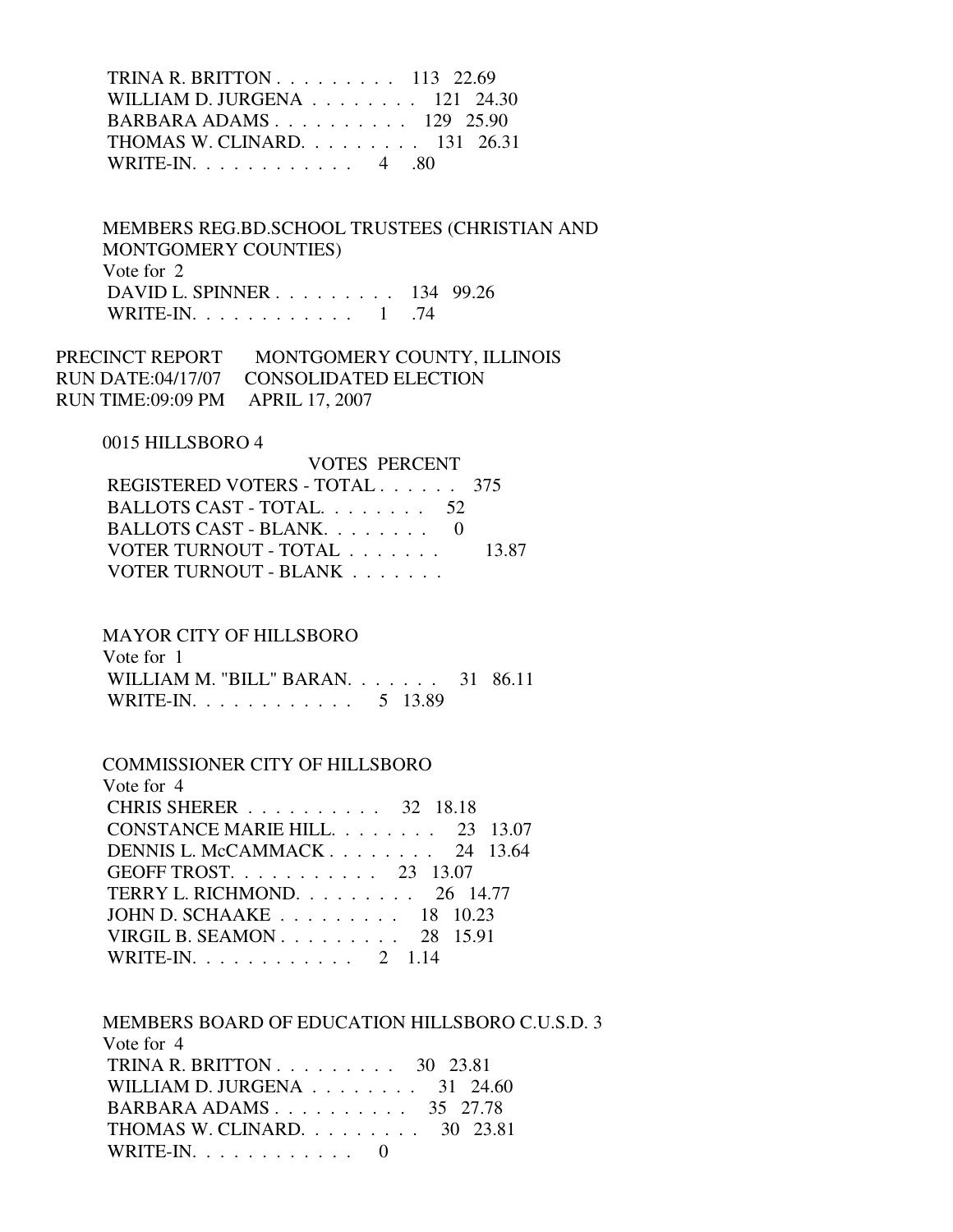# MEMBERS REG.BD.SCHOOL TRUSTEES (CHRISTIAN AND MONTGOMERY COUNTIES) Vote for 2 DAVID L. SPINNER . . . . . . . . . 31 93.94 WRITE-IN. . . . . . . . . . . . 2 6.06

VOTES PERCENT

PRECINCT REPORT MONTGOMERY COUNTY, ILLINOIS RUN DATE:04/17/07 CONSOLIDATED ELECTION RUN TIME:09:09 PM APRIL 17, 2007

## 0016 HILLSBORO 5

| VOLES PERCENT                 |       |
|-------------------------------|-------|
| REGISTERED VOTERS - TOTAL 693 |       |
| BALLOTS CAST - TOTAL. 173     |       |
| BALLOTS CAST - BLANK. 0       |       |
| VOTER TURNOUT - TOTAL         | 24.96 |
| VOTER TURNOUT - BLANK         |       |
|                               |       |

#### MAYOR CITY OF HILLSBORO

| Vote for 1                          |  |
|-------------------------------------|--|
| WILLIAM M. "BILL" BARAN. 88 $88.00$ |  |
| WRITE-IN 12 12.00                   |  |

#### COMMISSIONER CITY OF HILLSBORO

| Vote for 4                                            |
|-------------------------------------------------------|
| CHRIS SHERER 114 19.49                                |
| CONSTANCE MARIE HILL. 86 14.70                        |
| DENNIS L. McCAMMACK 99 $16.92$                        |
| GEOFF TROST. 103 17.61                                |
| TERRY L. RICHMOND. $\ldots$ 57 9.74                   |
| JOHN D. SCHAAKE $\ldots \ldots \ldots \ldots$ 32 5.47 |
| VIRGIL B. SEAMON 92 15.73                             |
| WRITE-IN. 2 .34                                       |

# MEMBERS BOARD OF EDUCATION LITCHFIELD C.U.S.D. 12 Vote for 4 ROB NICKERSON . . . . . . . . . . 4 26.67 STEPHANIE BLANKENSHIP . . . . . . . 4 26.67 JEFF SEABAUGH . . . . . . . . . . 4 26.67 WRITE-IN. . . . . . . . . . . . 3 20.00

 MEMBERS BOARD OF EDUCATION HILLSBORO C.U.S.D. 3 Vote for 4 TRINA R. BRITTON . . . . . . . . . 99 21.85 WILLIAM D. JURGENA . . . . . . . . 109 24.06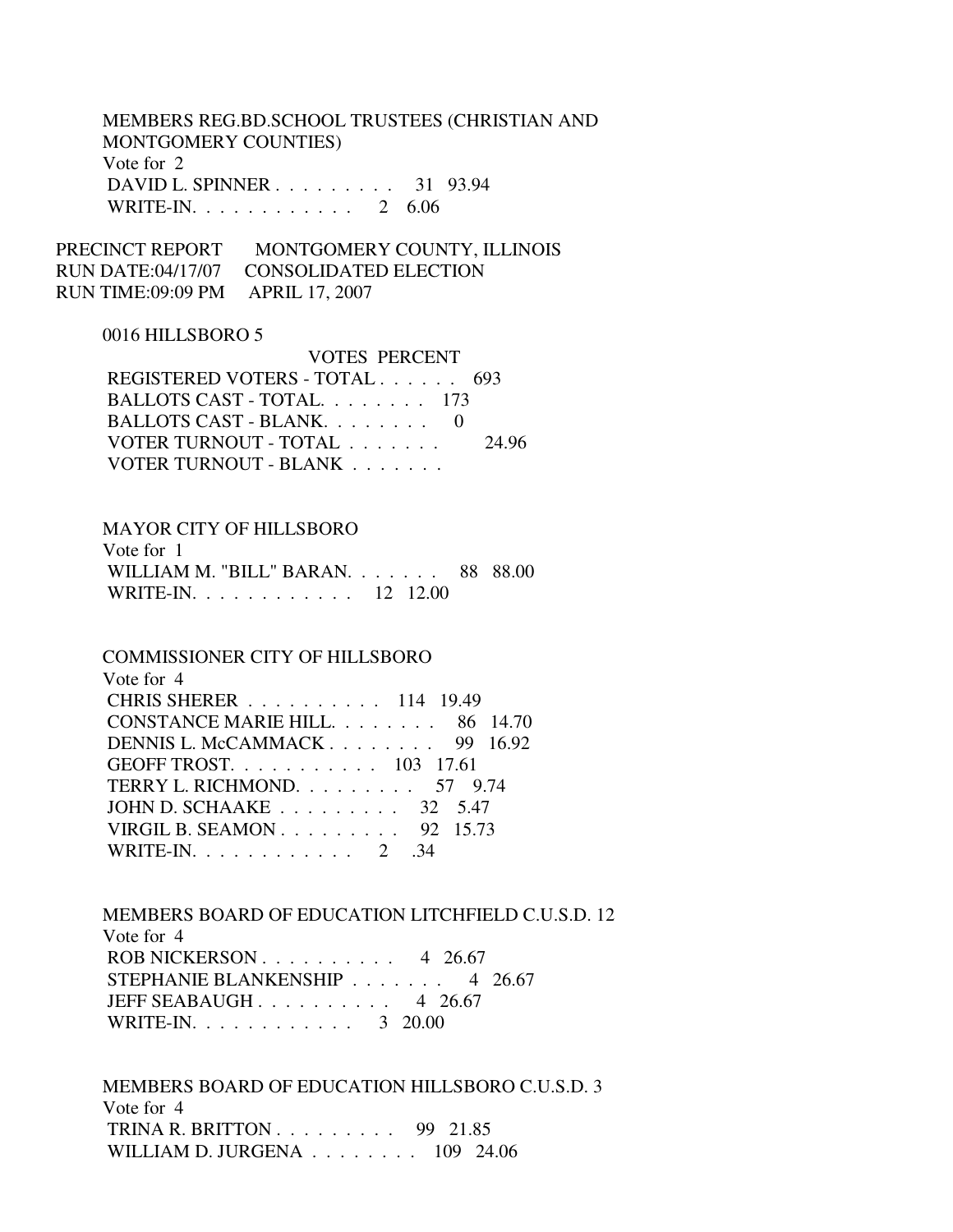# BARBARA ADAMS . . . . . . . . . . 126 27.81 THOMAS W. CLINARD. . . . . . . . . 116 25.61 WRITE-IN. . . . . . . . . . . . . 3 .66

 MEMBERS REG.BD.SCHOOL TRUSTEES (CHRISTIAN AND MONTGOMERY COUNTIES) Vote for 2 DAVID L. SPINNER . . . . . . . . . 124 97.64 WRITE-IN. . . . . . . . . . . . . 3 2.36

PRECINCT REPORT MONTGOMERY COUNTY, ILLINOIS RUN DATE:04/17/07 CONSOLIDATED ELECTION RUN TIME:09:09 PM APRIL 17, 2007

#### 0017 HILLSBORO 6

| <b>VOTES PERCENT</b>                |                 |
|-------------------------------------|-----------------|
| REGISTERED VOTERS - TOTAL 754       |                 |
| BALLOTS CAST - TOTAL. 75            |                 |
| BALLOTS CAST - BLANK $1 \quad 1.33$ |                 |
| VOTER TURNOUT - TOTAL               | 995             |
| VOTER TURNOUT - BLANK               | $\overline{13}$ |

## MAYOR CITY OF HILLSBORO

| Vote for 1                        |  |
|-----------------------------------|--|
| WILLIAM M. "BILL" BARAN. 12 85.71 |  |
| WRITE-IN. 2 14.29                 |  |

# COMMISSIONER CITY OF HILLSBORO

| Vote for 4                                                |
|-----------------------------------------------------------|
| CHRIS SHERER 21 21.00                                     |
| CONSTANCE MARIE HILL. 11 11.00                            |
| DENNIS L. McCAMMACK $11$ 11.00                            |
| GEOFF TROST. $\ldots$ $\ldots$ $\ldots$ $\ldots$ 23 23.00 |
| TERRY L. RICHMOND. 8 8.00                                 |
| JOHN D. SCHAAKE $\ldots \ldots \ldots 11$ 11.00           |
| VIRGIL B. SEAMON $15$ 15.00                               |
| WRITE-IN. $\ldots$                                        |

 VILLAGE TRUSTEE VLG OF TAYLOR SPRINGS FOUR YEAR TERM Vote for 3 BRIAN MCCARTY (IND) . . . . . . . . 34 35.42 JAMES D. WASHBURN (IND). . . . . . . 26 27.08 KENNY ONDREY (IND) . . . . . . . . 36 37.50 WRITE-IN. . . . . . . . . . . . 0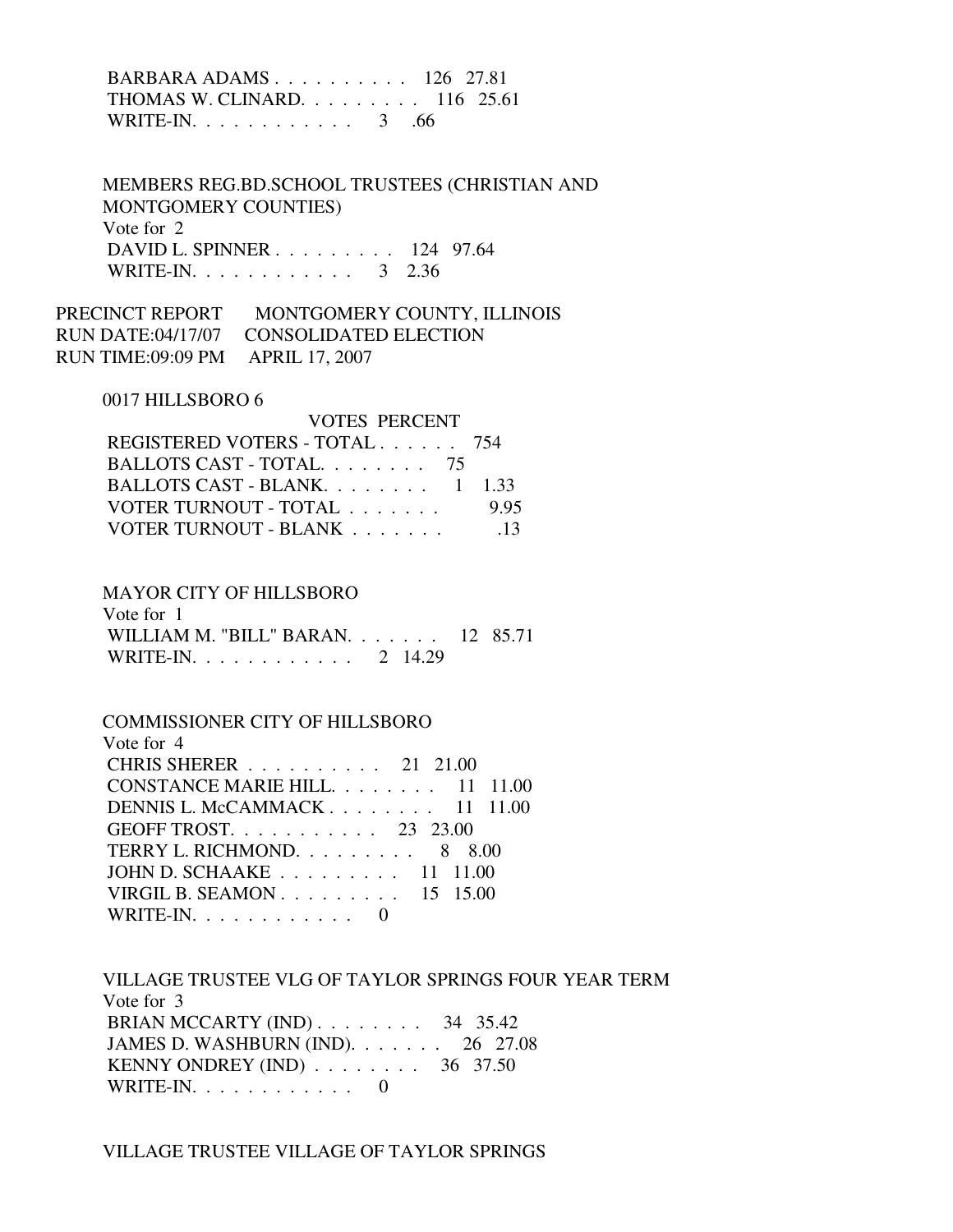UNEXPIRED 2-YEAR TERM Vote for 1 KIM MICKLEVITZ (IND). . . . . . . . 34 97.14 WRITE-IN. . . . . . . . . . . . 1 2.86

 MEMBERS BOARD OF EDUCATION HILLSBORO C.U.S.D. 3 Vote for 4 TRINA R. BRITTON . . . . . . . . . 50 23.47 WILLIAM D. JURGENA . . . . . . . . 52 24.41 BARBARA ADAMS . . . . . . . . . . . 59 27.70 THOMAS W. CLINARD. . . . . . . . . 51 23.94 WRITE-IN. . . . . . . . . . . . . 1 .47

 MEMBERS REG.BD.SCHOOL TRUSTEES (CHRISTIAN AND MONTGOMERY COUNTIES) Vote for 2 DAVID L. SPINNER . . . . . . . . . 59 100.00 WRITE-IN.  $\ldots$  . . . . . . . . . 0

| PRECINCT REPORT                  | MONTGOMERY COUNTY, ILLINOIS             |
|----------------------------------|-----------------------------------------|
|                                  | RUN DATE:04/17/07 CONSOLIDATED ELECTION |
| RUN TIME:09:09 PM APRIL 17, 2007 |                                         |

0018 IRVING

VOTES PERCENT

| REGISTERED VOTERS - TOTAL 640 |       |
|-------------------------------|-------|
| BALLOTS CAST - TOTAL $187$    |       |
| BALLOTS CAST - BLANK. 0       |       |
| VOTER TURNOUT - TOTAL         | 29.22 |
| VOTER TURNOUT - BLANK         |       |

MAYOR CITY OF HILLSBORO

| Vote for 1                 |  |
|----------------------------|--|
| WILLIAM M. "BILL" BARAN. 0 |  |
| WRITE-IN. $\ldots$ 0       |  |

| <b>COMMISSIONER CITY OF HILLSBORO</b> |
|---------------------------------------|
| Vote for 4                            |
| CHRIS SHERER 1 100.00                 |
| CONSTANCE MARIE HILL.                 |
| DENNIS L. McCAMMACK                   |
| GEOFF TROST.                          |
| TERRY L. RICHMOND.                    |
| JOHN D. SCHAAKE                       |
| VIRGIL B. SEAMON                      |
| $RITE-IN. \ldots \ldots \ldots$       |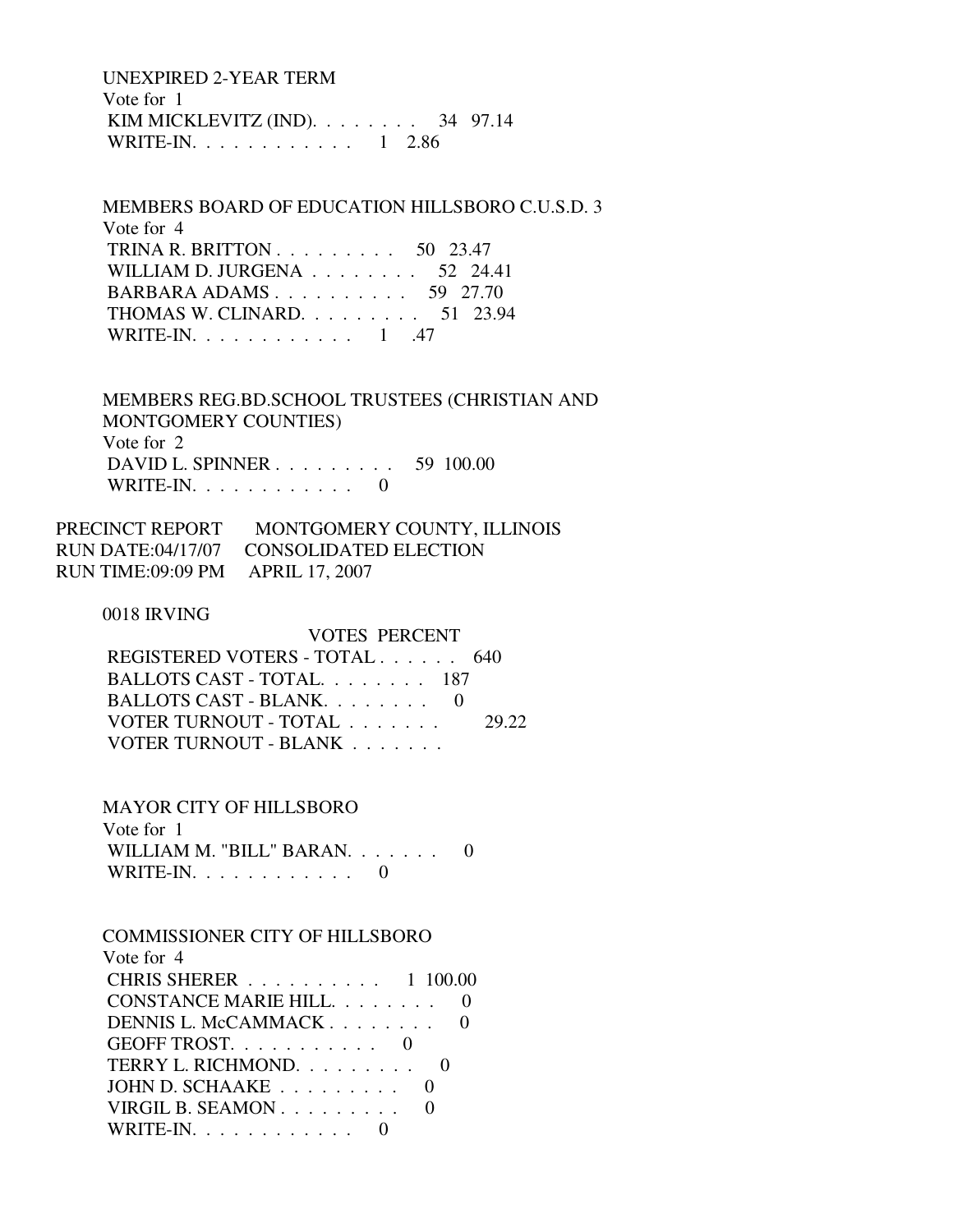VILLAGE PRESIDENT VILLAGE OF IRVING Vote for 1 KYLE E. SCHMEDEKE (PEO). . . . . . . 74 44.58 ROBERT MICHAEL CURRIE (IND) . . . . . 24 14.46 MARK "GREG"AR BRYCE (IND) . . . . . . 67 40.36 WRITE-IN. . . . . . . . . . . . 1 .60

 VILLAGE CLERK VILLAGE OF IRVING Vote for 1 MARILYN TAYLOR (PEO). . . . . . . . 105 65.22 LAURA (GRILL) BURRITT (IND) . . . . . 55 34.16 WRITE-IN. . . . . . . . . . . . . 1 .62

| <b>VILLAGE TRUSTEE VILLAGE OF IRVING</b>           |  |
|----------------------------------------------------|--|
| Vote for 3                                         |  |
| SHIRLEY RANDLE (PEO). 109 23.04                    |  |
| JEAN SNOW (PEO) 93 19.66                           |  |
| CARL TAYLOR (PEO). 79 16.70                        |  |
| ROBERT DAVIS (IND) $\ldots \ldots \ldots$ 60 12.68 |  |
| LEE F. BALES (IND) $\ldots$ 40 8.46                |  |
| SHAWN MURRAY (IND) 92 19.45                        |  |
| WRITE-IN. $\ldots$ 0                               |  |

 MEMBERS BOARD OF EDUCATION PANHANDLE C.U.S.D. 2 UNEXPIRED 2-YR.TERM Vote for 1 JAMES M. ALLEN.  $\ldots$  . . . . . . . 0

WRITE-IN.  $\ldots$  . . . . . . . . 0

 MEMBERS BOARD OF EDUCATION PANHANDLE C.U.S.D. 2 FULL 4-YEAR TERM Vote for 4 SCHELLI A. MARTIN-SANDERS . . . . . . 0 TERESA M. PAYNE . . . . . . . . . 0

CLARENCE L. SMITH. . . . . . . . . 0 MICHAEL V. MEISNER . . . . . . . . 0 RANDY J. POPE . . . . . . . . . . 0 WRITE-IN. . . . . . . . . . . . 0

 MEMBERS BOARD OF EDUCATION HILLSBORO C.U.S.D. 3 Vote for 4 TRINA R. BRITTON . . . . . . . . . 119 23.43 WILLIAM D. JURGENA . . . . . . . . 139 27.36 BARBARA ADAMS . . . . . . . . . . 127 25.00 THOMAS W. CLINARD. . . . . . . . . 122 24.02 WRITE-IN. . . . . . . . . . . . . 1 .20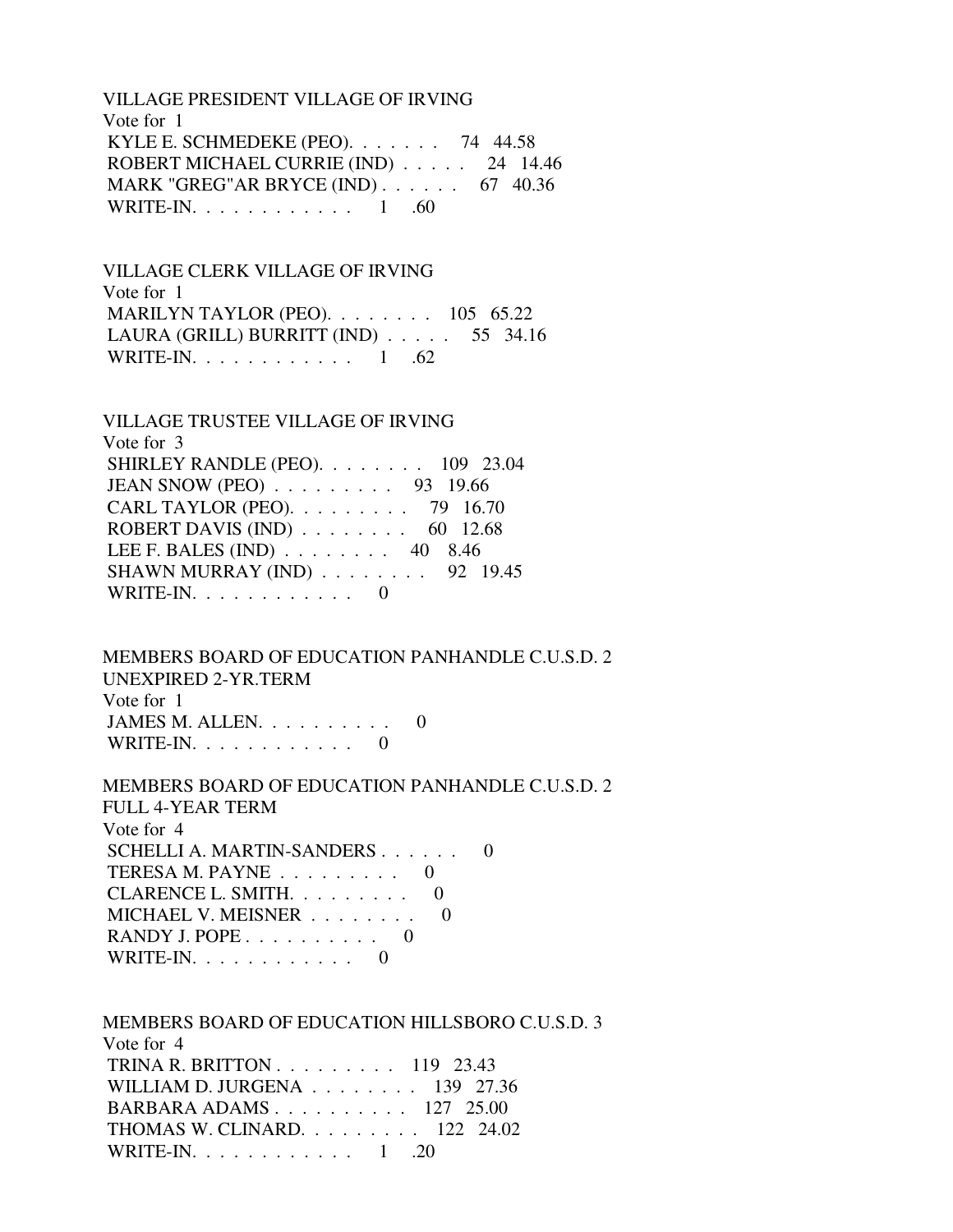#### MEMBERS BOARD OF EDUCATION NOKOMIS C.U.S.D. 22

| Vote for 3                       |  |
|----------------------------------|--|
| DAVID SCHWEIZER                  |  |
| JIM W. EISENBARTH. $\ldots$ 0    |  |
| DENNIS STEWART. 0                |  |
| DAWN ALEXANDER.                  |  |
| CARL J. KETTELKAMP               |  |
| $WRITE-IN. \ldots \ldots \ldots$ |  |

 MEMBERS REG.BD.SCHOOL TRUSTEES (CHRISTIAN AND MONTGOMERY COUNTIES) Vote for 2 DAVID L. SPINNER . . . . . . . . . 141 97.92 WRITE-IN. . . . . . . . . . . . 3 2.08

PRECINCT REPORT MONTGOMERY COUNTY, ILLINOIS RUN DATE:04/17/07 CONSOLIDATED ELECTION RUN TIME:09:09 PM APRIL 17, 2007

#### 0019 NOKOMIS 1

| REGISTERED VOTERS - TOTAL 204 |
|-------------------------------|
| BALLOTS CAST - TOTAL 48       |
| BALLOTS CAST - BLANK. 0       |
| 23.53                         |
|                               |
|                               |

 VILLAGE TRUSTEE VILLAGE OF COALTON Vote for 3 TOM DETMERS (IND). . . . . . . . . . 35 31.25 PAT JACHINO (IND). . . . . . . . . 40 35.71 STEVE KIMBRO (IND) . . . . . . . . 36 32.14 WRITE-IN. . . . . . . . . . . . . 1 .89

 PARK COMMISSIONER NOKOMIS COMMUNITY MEMORIAL PARK FOUR YEAR TERM Vote for 2 LARRY MENIN. . . . . . . . . . . 20 22.47 BRAD JANSSEN . . . . . . . . . . 30 33.71 KRIS DETMERS . . . . . . . . . . 39 43.82 WRITE-IN. . . . . . . . . . . . 0

 PARK COMMISSIONER NOKOMIS COMMUNITY MEMORIAL PARK UNEXPIRED 2-YEAR TERM Vote for 2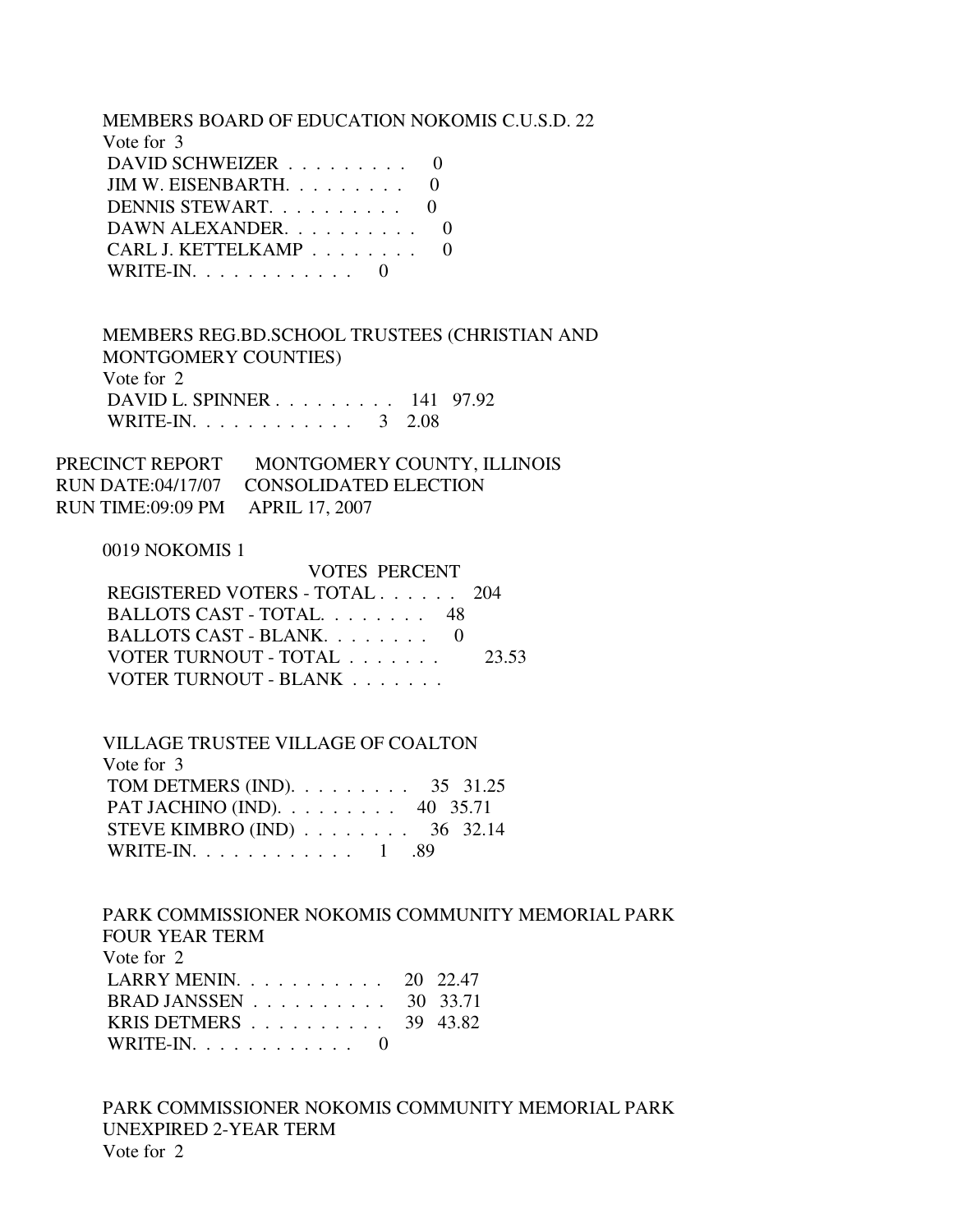STEVE EISENBARTH . . . . . . . . . 42 50.60 TRENT LOHMAN . . . . . . . . . . 41 49.40 WRITE-IN.  $\ldots$  . . . . . . . . . 0

 LIBRARY TRUSTEE NOKOMIS TOWNSHIP LIBRARY FOUR YEAR TERM Vote for 3 SHARON SATTERLEE . . . . . . . . . . 39 33.05 MARJORIE C. EISENBARTH . . . . . . . 42 35.59 DAVID E. CAREY. . . . . . . . . . 37 31.36 WRITE-IN.  $\ldots$  . . . . . . . . 0

 LIBRARY TRUSTEE NOKOMIS TOWNSHIP LIBRARY UNEXPIRED 4 YEAR TERM Vote for 1 DEBORAH A. DAWSON. . . . . . . . . 29 63.04 NANCY J. RICHARDSON . . . . . . . . 17 36.96 WRITE-IN.  $\ldots$  . . . . . . . . 0

MEMBERS BOARD OF EDUCATION HILLSBORO C.U.S.D. 3

| Vote for 4                                     |  |
|------------------------------------------------|--|
| TRINA R. BRITTON $\ldots \ldots \ldots \ldots$ |  |
| WILLIAM D. JURGENA 0                           |  |
| BARBARA ADAMS 0                                |  |
| THOMAS W. CLINARD. 0                           |  |
| WRITE-IN. $\ldots$ , $\ldots$ , $\ldots$ , 0   |  |
|                                                |  |

 MEMBERS BOARD OF EDUCATION NOKOMIS C.U.S.D. 22 Vote for 3 DAVID SCHWEIZER . . . . . . . . . 29 22.83 JIM W. EISENBARTH. . . . . . . . . 27 21.26 DENNIS STEWART. . . . . . . . . . 11 8.66 DAWN ALEXANDER. . . . . . . . . . 29 22.83 CARL J. KETTELKAMP . . . . . . . . 31 24.41 WRITE-IN. . . . . . . . . . . . . . . 0

 MEMBERS REG.BD.SCHOOL TRUSTEES (CHRISTIAN AND MONTGOMERY COUNTIES) Vote for 2 DAVID L. SPINNER . . . . . . . . . 41 100.00 WRITE-IN.  $\ldots$  . . . . . . . . . 0

PRECINCT REPORT MONTGOMERY COUNTY, ILLINOIS RUN DATE:04/17/07 CONSOLIDATED ELECTION RUN TIME:09:09 PM APRIL 17, 2007

0020 NOKOMIS 2

VOTES PERCENT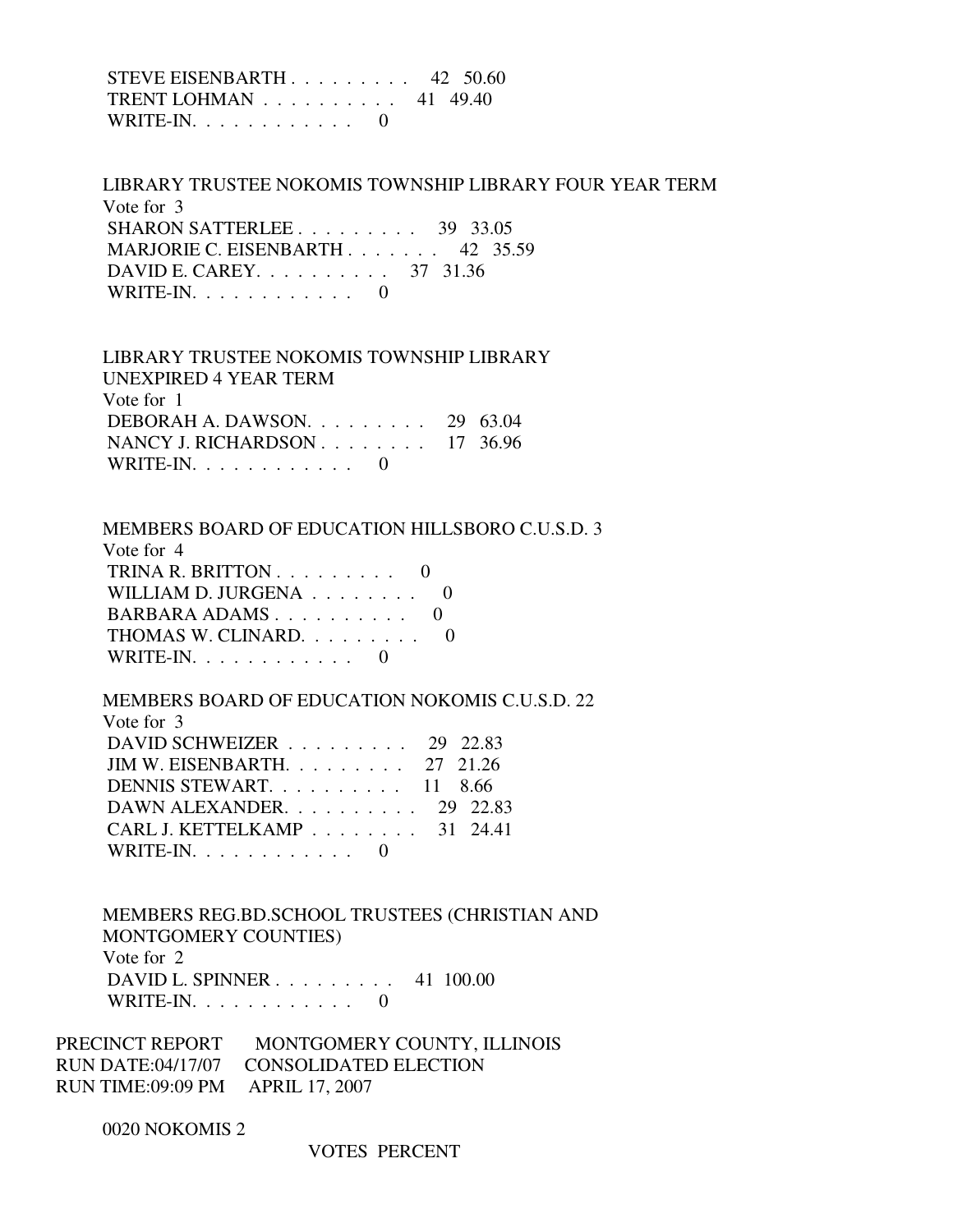REGISTERED VOTERS - TOTAL . . . . . . 419 BALLOTS CAST - TOTAL. . . . . . . . 105 BALLOTS CAST - BLANK. . . . . . . . 0 VOTER TURNOUT - TOTAL . . . . . . . 25.06 VOTER TURNOUT - BLANK . . . . . . .

MAYOR CITY OF NOKOMIS

 Vote for 1 KEITH E. HANCOCK . . . . . . . . . . 64 96.97 WRITE-IN. . . . . . . . . . . . 2 3.03

TREASURER CITY OF WITT

| Vote for 1            |  |
|-----------------------|--|
| JAY L. MARTIN $(IND)$ |  |
| WRITE-IN. $\ldots$    |  |

## COMMISSIONER CITY OF NOKOMIS

| Vote for 4                                            |
|-------------------------------------------------------|
| JOE D. MURPHY 33 11.30                                |
| JIM KEELE 27 9.25                                     |
| DONALD H. PETTY $\ldots \ldots \ldots \ldots$ 18 6.16 |
| LANCE L. LEHNEN $\ldots \ldots \ldots$ 47 16.10       |
| MIKE STOMBAUGH. $\ldots$ 49 16.78                     |
| TERRY E. HILL 55 18.84                                |
| MICHAEL J. GUIDISH $\ldots \ldots \ldots$ 63 21.58    |
| WRITE-IN. $\ldots$                                    |
|                                                       |

## ALDERMAN WITT WARD 3

| Vote for $1$                                 |  |
|----------------------------------------------|--|
| JASON K. HUGHES (IND) $\ldots \ldots \ldots$ |  |
| DAVID CLOYCE PEMBROKE (IND)                  |  |
| MICHAEL LOWE (IND) $\ldots \ldots \ldots$ 0  |  |
| SCOTT A. MERANO (IND) $\ldots \ldots \ldots$ |  |
| WRITE-IN. $\ldots \ldots \ldots$             |  |

 VILLAGE TRUSTEE VILLAGE OF WENONAH Vote for 3 JON BAUMAN (IND) . . . . . . . . . 2 25.00  $AARON$  JOHNSTON (IND).  $\ldots$  . . . . . . 2 25.00 NORMA PURGERSON (IND) . . . . . . . 2 25.00 TWILA PRESNELL (IND). . . . . . . . 2 25.00 WRITE-IN.  $\ldots$  . . . . . . . . . 0

# PARK COMMISSIONER NOKOMIS COMMUNITY MEMORIAL PARK FOUR YEAR TERM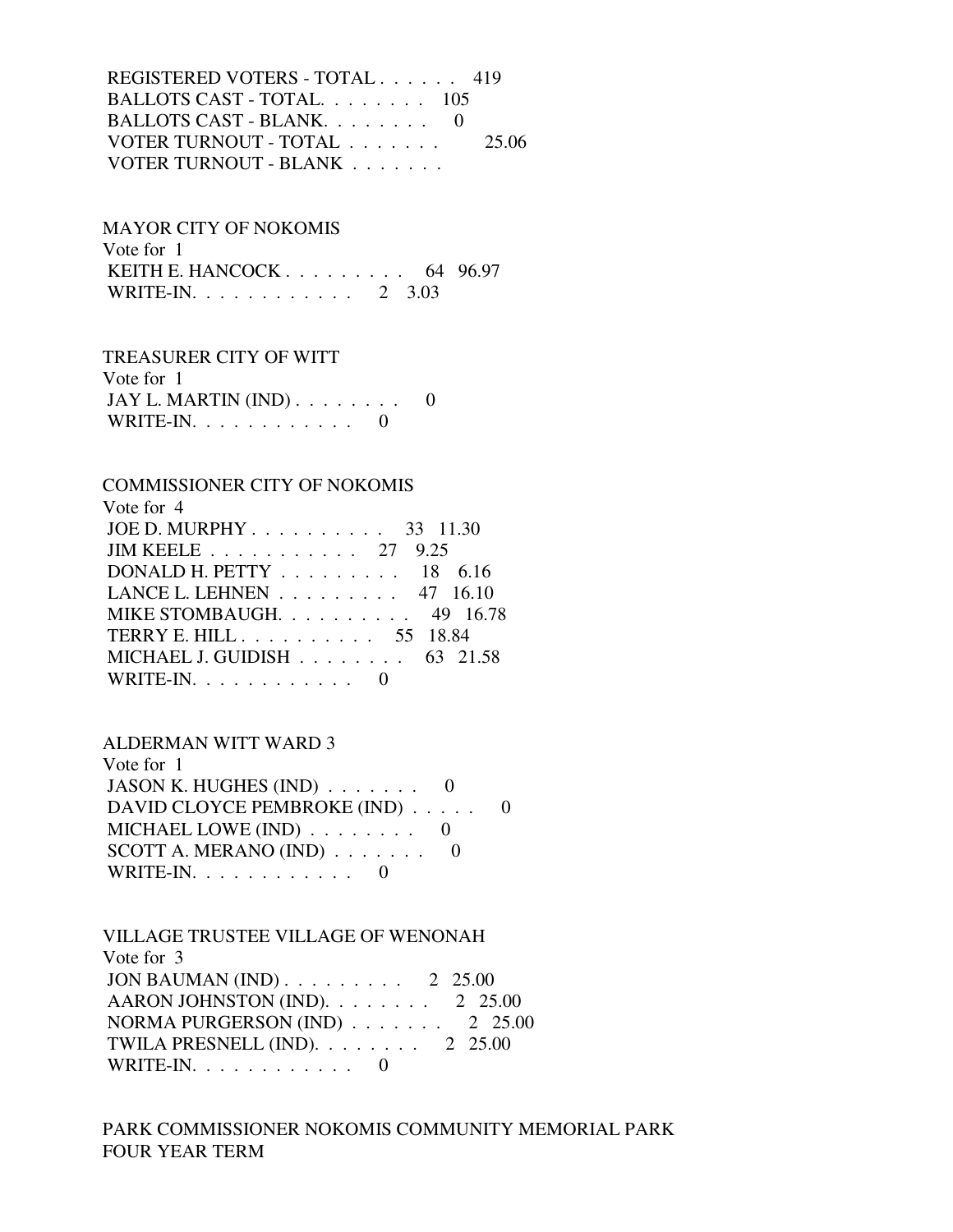| Vote for 2                                          |  |
|-----------------------------------------------------|--|
| LARRY MENIN. $\ldots$ 40 20.00                      |  |
| BRAD JANSSEN $\ldots$ 72 36.00                      |  |
| KRIS DETMERS $\ldots \ldots \ldots \ldots$ 88 44.00 |  |
| WRITE-IN. $\ldots$ 0                                |  |

 PARK COMMISSIONER NOKOMIS COMMUNITY MEMORIAL PARK UNEXPIRED 2-YEAR TERM Vote for 2 STEVE EISENBARTH . . . . . . . . . 95 52.20 TRENT LOHMAN . . . . . . . . . . 87 47.80 WRITE-IN.  $\ldots$  . . . . . . . . . 0

 LIBRARY TRUSTEE NOKOMIS TOWNSHIP LIBRARY FOUR YEAR TERM Vote for 3 SHARON SATTERLEE . . . . . . . . . 93 32.75 MARJORIE C. EISENBARTH . . . . . . . 99 34.86 DAVID E. CAREY. . . . . . . . . . 92 32.39 WRITE-IN.  $\ldots$  . . . . . . . . . 0

 LIBRARY TRUSTEE NOKOMIS TOWNSHIP LIBRARY UNEXPIRED 4 YEAR TERM Vote for 1 DEBORAH A. DAWSON. . . . . . . . . 66 66.00 NANCY J. RICHARDSON . . . . . . . . 34 34.00 WRITE-IN. . . . . . . . . . . . 0

 MEMBERS BOARD OF EDUCATION HILLSBORO C.U.S.D. 3 Vote for 4 TRINA R. BRITTON  $\ldots$  . . . . . . . 0 WILLIAM D. JURGENA . . . . . . . . 0 BARBARA ADAMS . . . . . . . . . . 0 THOMAS W. CLINARD. . . . . . . . . 0 WRITE-IN. . . . . . . . . . . . . . . 0

 MEMBERS BOARD OF EDUCATION NOKOMIS C.U.S.D. 22 Vote for 3 DAVID SCHWEIZER . . . . . . . . . 58 20.00 JIM W. EISENBARTH. . . . . . . . . 69 23.79 DENNIS STEWART. . . . . . . . . . 28 9.66 DAWN ALEXANDER. . . . . . . . . . 65 22.41 CARL J. KETTELKAMP . . . . . . . . 69 23.79 WRITE-IN. . . . . . . . . . . . 1 .34

 MEMBERS REG.BD.SCHOOL TRUSTEES (CHRISTIAN AND MONTGOMERY COUNTIES)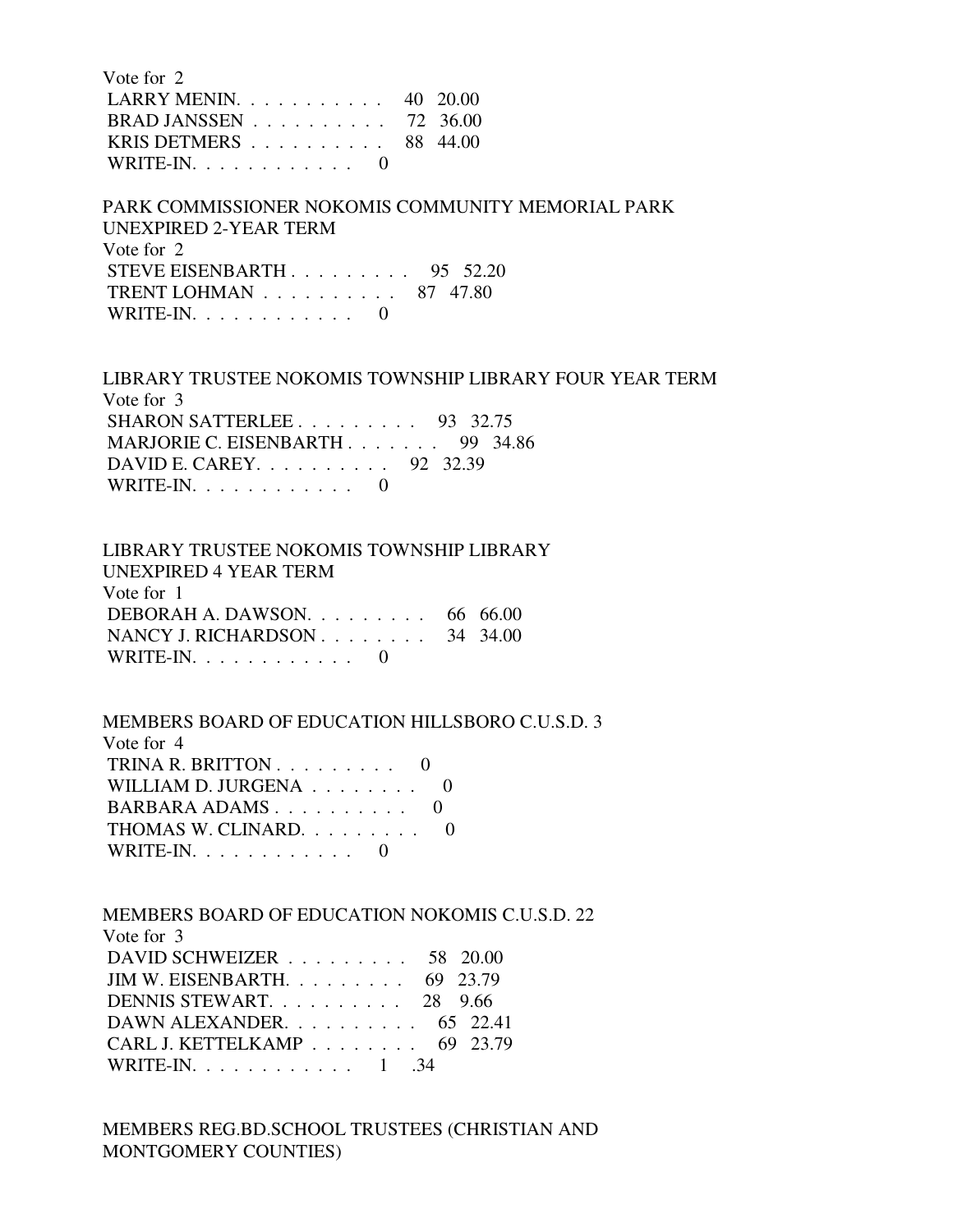Vote for 2 DAVID L. SPINNER . . . . . . . . . 87 97.75 WRITE-IN. . . . . . . . . . . . 2 2.25

PRECINCT REPORT MONTGOMERY COUNTY, ILLINOIS RUN DATE:04/17/07 CONSOLIDATED ELECTION RUN TIME:09:09 PM APRIL 17, 2007

#### 0021 NOKOMIS 3

 VOTES PERCENT REGISTERED VOTERS - TOTAL . . . . . . 453 BALLOTS CAST - TOTAL. . . . . . . . 148 BALLOTS CAST - BLANK. . . . . . . . 0 VOTER TURNOUT - TOTAL . . . . . . . . 32.67 VOTER TURNOUT - BLANK . . . . . . .

 MAYOR CITY OF NOKOMIS Vote for 1 KEITH E. HANCOCK . . . . . . . . . 106 98.15 WRITE-IN. . . . . . . . . . . . 2 1.85

#### COMMISSIONER CITY OF NOKOMIS

| Vote for 4                                              |
|---------------------------------------------------------|
| JOE D. MURPHY 53 10.27                                  |
| JIM KEELE 48 9.30                                       |
| DONALD H. PETTY $\ldots \ldots \ldots$ 41 7.95          |
| LANCE L. LEHNEN $\ldots \ldots \ldots$ 96 18.60         |
| MIKE STOMBAUGH. $\ldots$ 76 14.73                       |
| TERRY E. HILL $\ldots$ , $\ldots$ , 84 16.28            |
| MICHAEL J. GUIDISH $\ldots$ $\ldots$ $\ldots$ 118 22.87 |
| WRITE-IN. $\ldots$                                      |

 PARK COMMISSIONER NOKOMIS COMMUNITY MEMORIAL PARK FOUR YEAR TERM Vote for 2 LARRY MENIN. . . . . . . . . . . 64 22.70 BRAD JANSSEN . . . . . . . . . . 95 33.69 KRIS DETMERS . . . . . . . . . . 123 43.62 WRITE-IN.  $\ldots$  . . . . . . . . . 0

 PARK COMMISSIONER NOKOMIS COMMUNITY MEMORIAL PARK UNEXPIRED 2-YEAR TERM Vote for 2 STEVE EISENBARTH . . . . . . . . . 135 53.36 TRENT LOHMAN . . . . . . . . . . 116 45.85 WRITE-IN. . . . . . . . . . . . 2 .79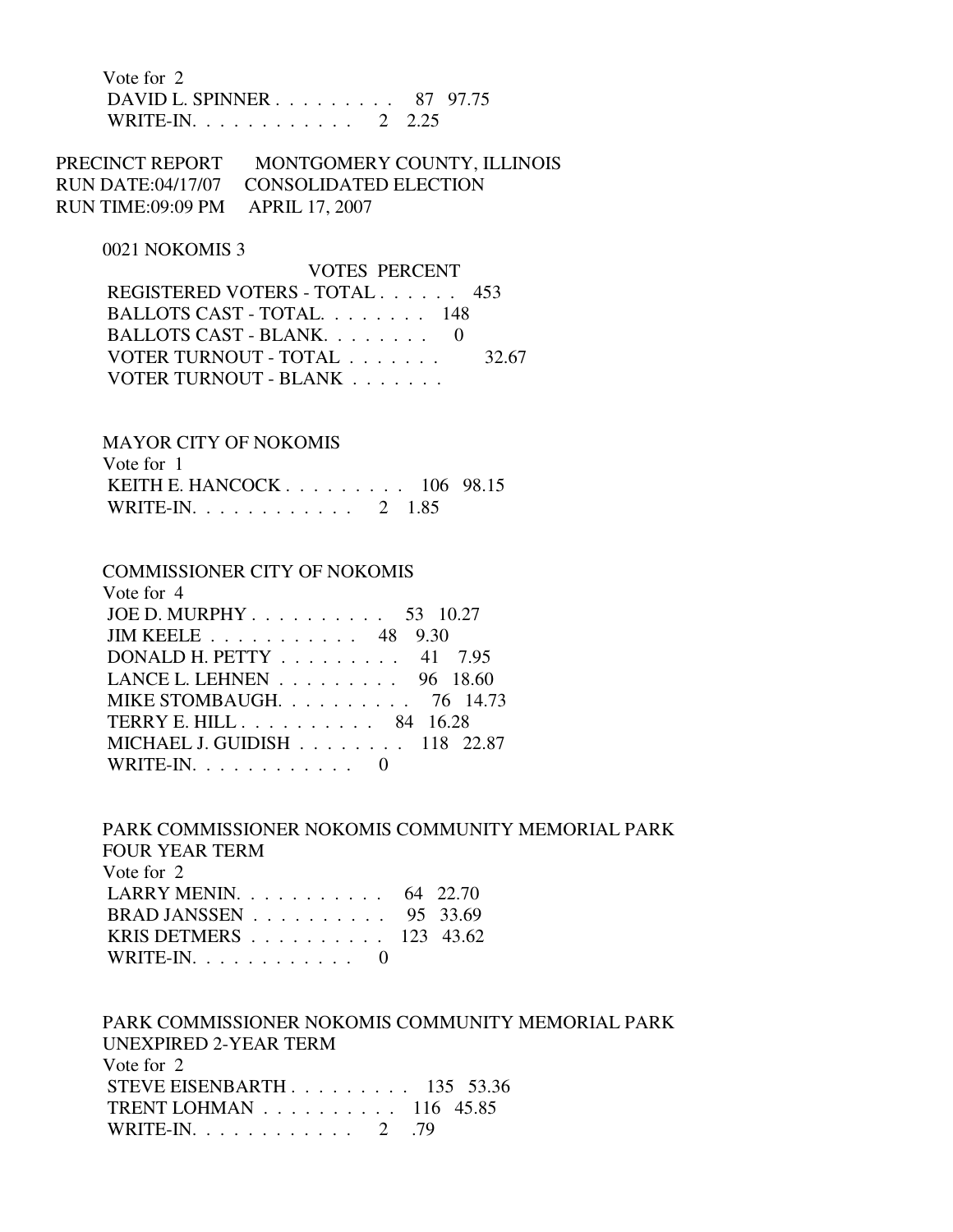LIBRARY TRUSTEE NOKOMIS TOWNSHIP LIBRARY FOUR YEAR TERM Vote for 3 SHARON SATTERLEE . . . . . . . . . 119 31.90 MARJORIE C. EISENBARTH . . . . . . . 135 36.19 DAVID E. CAREY. . . . . . . . . . 119 31.90 WRITE-IN. . . . . . . . . . . . 0

 LIBRARY TRUSTEE NOKOMIS TOWNSHIP LIBRARY UNEXPIRED 4 YEAR TERM Vote for 1 DEBORAH A. DAWSON. . . . . . . . . 102 71.83 NANCY J. RICHARDSON . . . . . . . . 40 28.17 WRITE-IN.  $\ldots$  . . . . . . . . . 0

 MEMBERS BOARD OF EDUCATION NOKOMIS C.U.S.D. 22 Vote for 3 DAVID SCHWEIZER . . . . . . . . . 98 24.56 JIM W. EISENBARTH. . . . . . . . . 85 21.30 DENNIS STEWART. . . . . . . . . . 42 10.53 DAWN ALEXANDER. . . . . . . . . . 88 22.06 CARL J. KETTELKAMP . . . . . . . . 86 21.55 WRITE-IN.  $\ldots$  . . . . . . . . . 0

 MEMBERS REG.BD.SCHOOL TRUSTEES (CHRISTIAN AND MONTGOMERY COUNTIES) Vote for 2 DAVID L. SPINNER . . . . . . . . . 112 96.55 WRITE-IN. . . . . . . . . . . . 4 3.45

PRECINCT REPORT MONTGOMERY COUNTY, ILLINOIS RUN DATE:04/17/07 CONSOLIDATED ELECTION RUN TIME:09:09 PM APRIL 17, 2007

0022 NOKOMIS 4

 VOTES PERCENT REGISTERED VOTERS - TOTAL . . . . . . 271 BALLOTS CAST - TOTAL. . . . . . . . 107 BALLOTS CAST - BLANK. . . . . . . . . 0 VOTER TURNOUT - TOTAL . . . . . . . 39.48 VOTER TURNOUT - BLANK . . . . . . .

MAYOR CITY OF NOKOMIS

 Vote for 1 KEITH E. HANCOCK . . . . . . . . . 68 97.14 WRITE-IN. . . . . . . . . . . . 2 2.86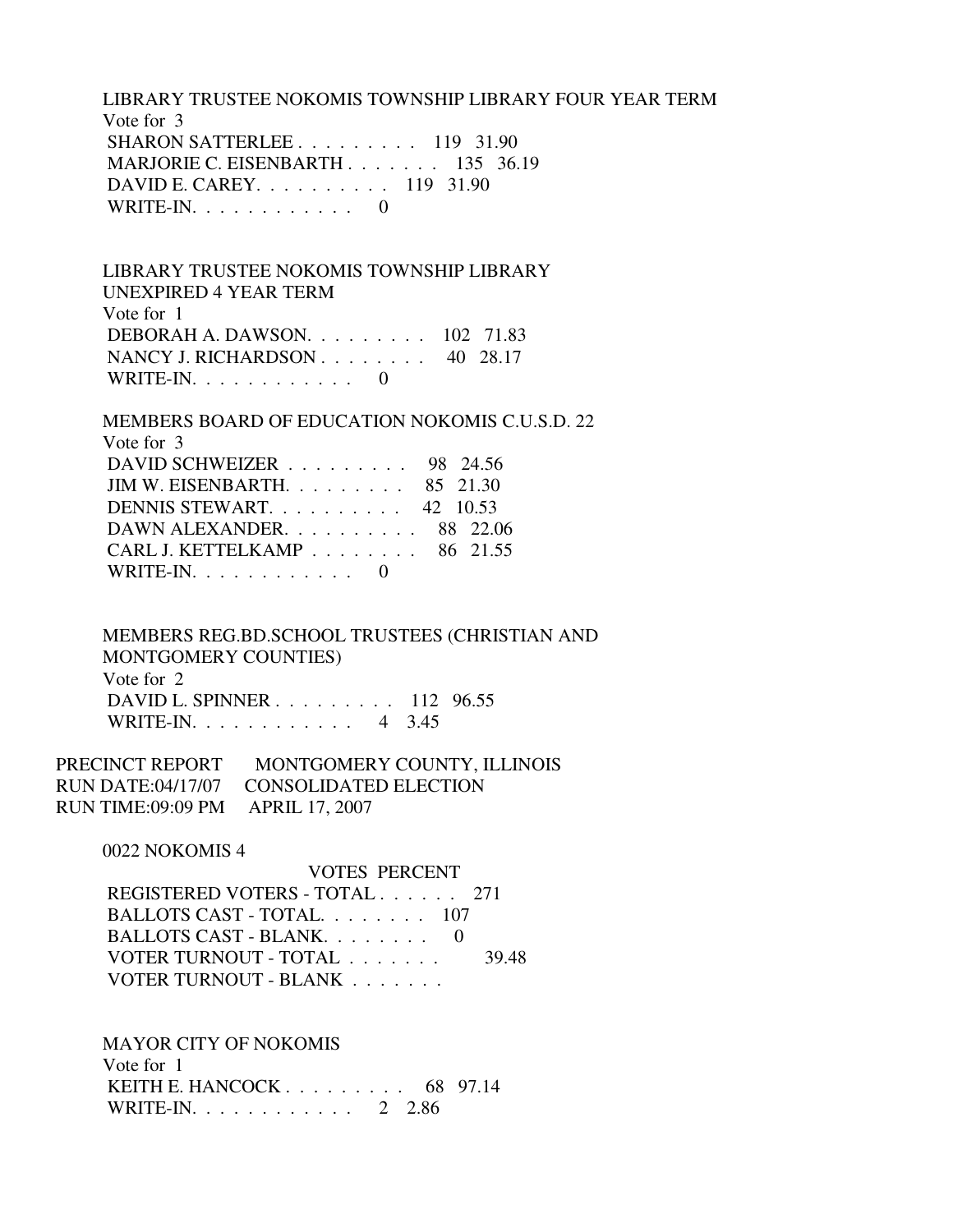| <b>COMMISSIONER CITY OF NOKOMIS</b>             |
|-------------------------------------------------|
| Vote for 4                                      |
| JOE D. MURPHY $32$ 9.97                         |
| JIM KEELE 35 10.90                              |
| DONALD H. PETTY $\ldots \ldots \ldots 26$ 8.10  |
| LANCE L. LEHNEN $\ldots \ldots \ldots$ 47 14.64 |
| MIKE STOMBAUGH. $\ldots$ 53 16.51               |
| TERRY E. HILL 56 17.45                          |
| MICHAEL J. GUIDISH 72 22.43                     |
| $\text{WRITE-IN.} \ldots \ldots \ldots \ldots$  |
|                                                 |

 VILLAGE TRUSTEE VILLAGE OF WENONAH Vote for 3 JON BAUMAN (IND) . . . . . . . . . 9 27.27 AARON JOHNSTON (IND). . . . . . . . 11 33.33 NORMA PURGERSON (IND) . . . . . . . 5 15.15 TWILA PRESNELL (IND). . . . . . . . 8 24.24 WRITE-IN.  $\ldots$  . . . . . . . . 0

PARK COMMISSIONER NOKOMIS COMMUNITY MEMORIAL PARK

 FOUR YEAR TERM Vote for 2 LARRY MENIN. . . . . . . . . . . . 52 25.62 BRAD JANSSEN . . . . . . . . . . 68 33.50 KRIS DETMERS . . . . . . . . . . 83 40.89 WRITE-IN.  $\ldots$  . . . . . . . . . 0

 PARK COMMISSIONER NOKOMIS COMMUNITY MEMORIAL PARK UNEXPIRED 2-YEAR TERM Vote for 2 STEVE EISENBARTH . . . . . . . . . 94 53.11 TRENT LOHMAN . . . . . . . . . . 83 46.89 WRITE-IN. . . . . . . . . . . . 0

 LIBRARY TRUSTEE NOKOMIS TOWNSHIP LIBRARY FOUR YEAR TERM Vote for 3 SHARON SATTERLEE . . . . . . . . . 85 33.73 MARJORIE C. EISENBARTH . . . . . . . 91 36.11 DAVID E. CAREY. . . . . . . . . . 76 30.16 WRITE-IN. . . . . . . . . . . . 0

 LIBRARY TRUSTEE NOKOMIS TOWNSHIP LIBRARY UNEXPIRED 4 YEAR TERM Vote for 1 DEBORAH A. DAWSON. . . . . . . . . 60 63.16 NANCY J. RICHARDSON . . . . . . . . 35 36.84 WRITE-IN. . . . . . . . . . . . 0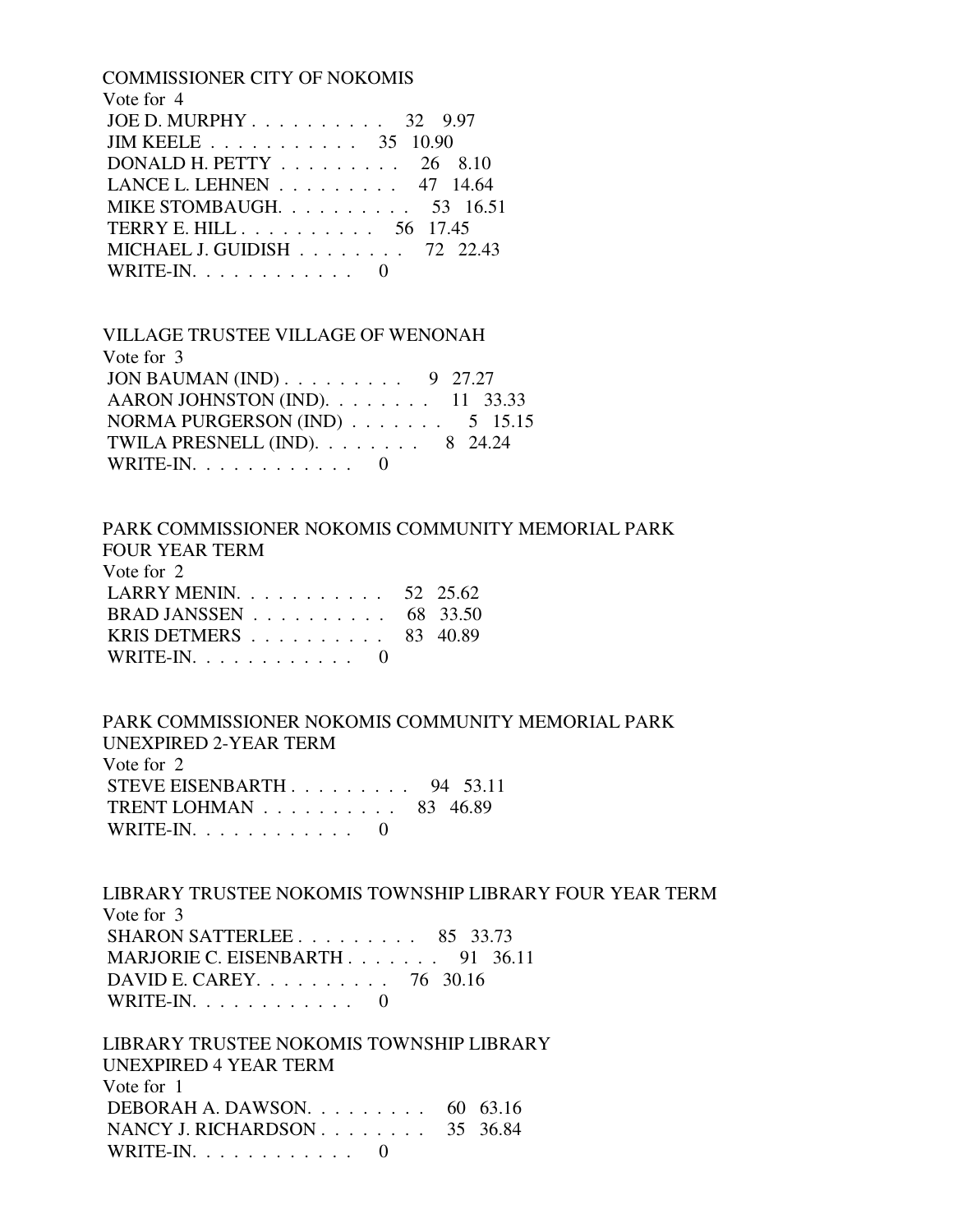MEMBERS BOARD OF EDUCATION NOKOMIS C.U.S.D. 22

| Vote for 3                                         |  |
|----------------------------------------------------|--|
| DAVID SCHWEIZER $\ldots$ 65 22.49                  |  |
| JIM W. EISENBARTH. $\ldots$ 57 19.72               |  |
| DENNIS STEWART. $\ldots$ , 31 10.73                |  |
| DAWN ALEXANDER. $\ldots$ 67 23.18                  |  |
| CARL J. KETTELKAMP $\ldots \ldots \ldots$ 69 23.88 |  |
| WRITE-IN. $\ldots$ , $\ldots$ , $\ldots$ , 0       |  |

 MEMBERS REG.BD.SCHOOL TRUSTEES (CHRISTIAN AND MONTGOMERY COUNTIES) Vote for 2 DAVID L. SPINNER . . . . . . . . . 84 98.82 WRITE-IN. . . . . . . . . . . . 1 1.18

PRECINCT REPORT MONTGOMERY COUNTY, ILLINOIS RUN DATE:04/17/07 CONSOLIDATED ELECTION RUN TIME:09:09 PM APRIL 17, 2007

## 0023 NOKOMIS 5

| REGISTERED VOTERS - TOTAL 499 |
|-------------------------------|
| BALLOTS CAST - TOTAL. 157     |
| BALLOTS CAST - BLANK $0$      |
| 31.46                         |
|                               |
| <b>VOTES PERCENT</b>          |

#### MAYOR CITY OF NOKOMIS

| Vote for 1                   |  |  |
|------------------------------|--|--|
| KEITH E. HANCOCK $113$ 97.41 |  |  |
| WRITE-IN. 3 2.59             |  |  |

# COMMISSIONER CITY OF NOKOMIS

| Vote for 4                                           |
|------------------------------------------------------|
| JOE D. MURPHY 64 11.79                               |
| JIM KEELE $\ldots \ldots \ldots \ldots$ 68 12.52     |
| DONALD H. PETTY $\ldots \ldots \ldots$ 48 8.84       |
| LANCE L. LEHNEN $\ldots \ldots \ldots$ 92 16.94      |
| MIKE STOMBAUGH. $\ldots$ 64 11.79                    |
| TERRY E. HILL $\ldots \ldots \ldots \ldots$ 82 15.10 |
| MICHAEL J. GUIDISH $\ldots \ldots \ldots 125$ 23.02  |
| WRITE-IN. $\ldots \ldots \ldots$                     |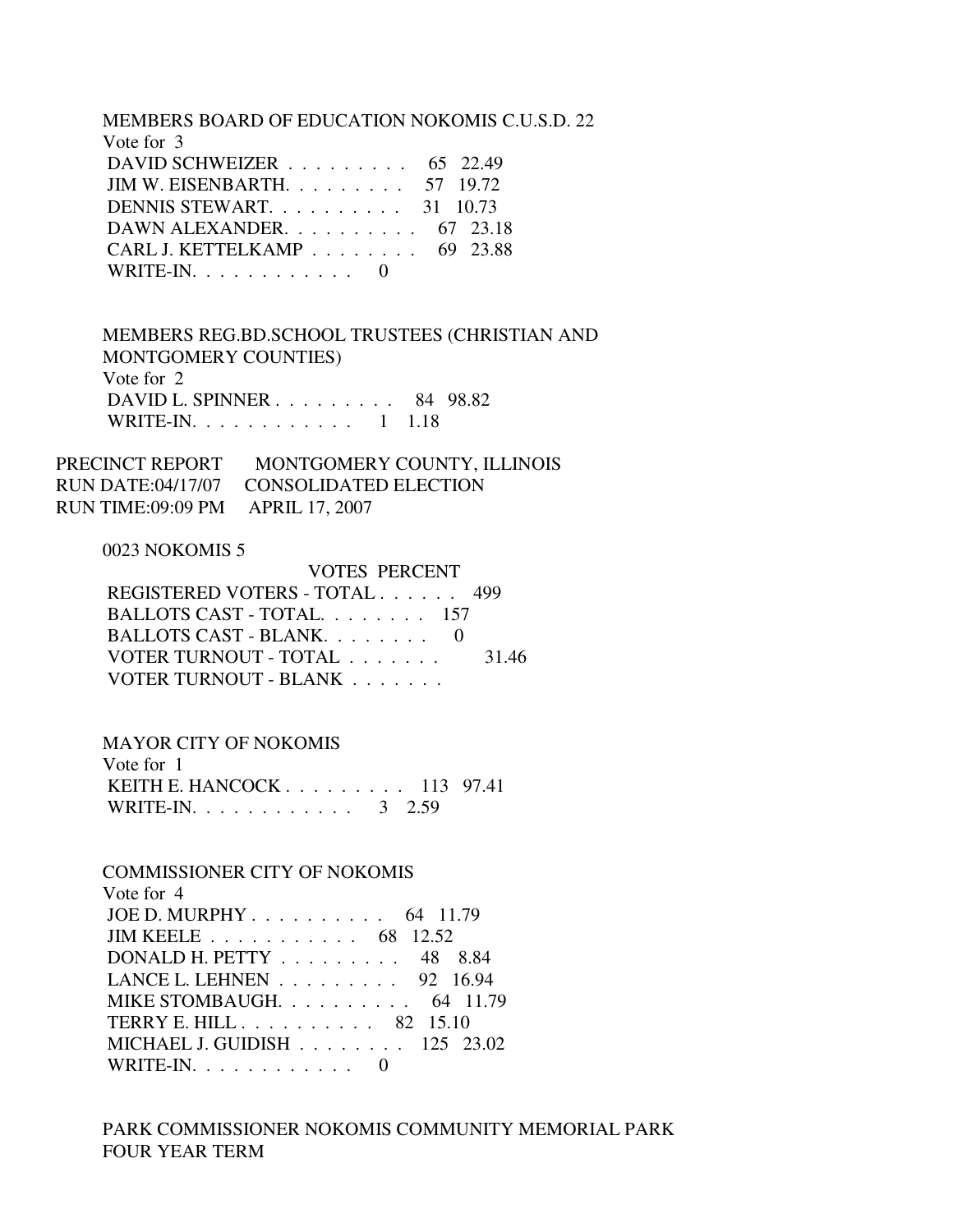| Vote for 2                                   |  |
|----------------------------------------------|--|
| LARRY MENIN. 79 27.15                        |  |
| BRAD JANSSEN $\ldots$ 95 32.65               |  |
| KRIS DETMERS $\ldots$ 117 40.21              |  |
| WRITE-IN. $\ldots$ , $\ldots$ , $\ldots$ , 0 |  |

 PARK COMMISSIONER NOKOMIS COMMUNITY MEMORIAL PARK UNEXPIRED 2-YEAR TERM Vote for 2 STEVE EISENBARTH . . . . . . . . . 138 53.08 TRENT LOHMAN . . . . . . . . . . 122 46.92

WRITE-IN.  $\ldots$  . . . . . . . . 0

 LIBRARY TRUSTEE NOKOMIS TOWNSHIP LIBRARY FOUR YEAR TERM Vote for 3 SHARON SATTERLEE . . . . . . . . . 128 33.07 MARJORIE C. EISENBARTH . . . . . . . 137 35.40 DAVID E. CAREY. . . . . . . . . . 121 31.27 WRITE-IN. . . . . . . . . . . . 1 .26

 LIBRARY TRUSTEE NOKOMIS TOWNSHIP LIBRARY UNEXPIRED 4 YEAR TERM Vote for 1 DEBORAH A. DAWSON. . . . . . . . . 89 64.03 NANCY J. RICHARDSON . . . . . . . . 50 35.97 WRITE-IN. . . . . . . . . . . . 0

 MEMBERS BOARD OF EDUCATION NOKOMIS C.U.S.D. 22 Vote for 3 DAVID SCHWEIZER . . . . . . . . . 78 18.80 JIM W. EISENBARTH. . . . . . . . . 104 25.06 DENNIS STEWART. . . . . . . . . . 60 14.46 DAWN ALEXANDER. . . . . . . . . . 89 21.45 CARL J. KETTELKAMP . . . . . . . . 84 20.24  $\text{WRITE-IN.} \ldots \ldots \ldots \ldots$ 

 MEMBERS REG.BD.SCHOOL TRUSTEES (CHRISTIAN AND MONTGOMERY COUNTIES) Vote for 2 DAVID L. SPINNER . . . . . . . . . 114 98.28 WRITE-IN. . . . . . . . . . . . 2 1.72

PRECINCT REPORT MONTGOMERY COUNTY, ILLINOIS RUN DATE:04/17/07 CONSOLIDATED ELECTION RUN TIME:09:09 PM APRIL 17, 2007

0024 NORTH LITCHFIELD 1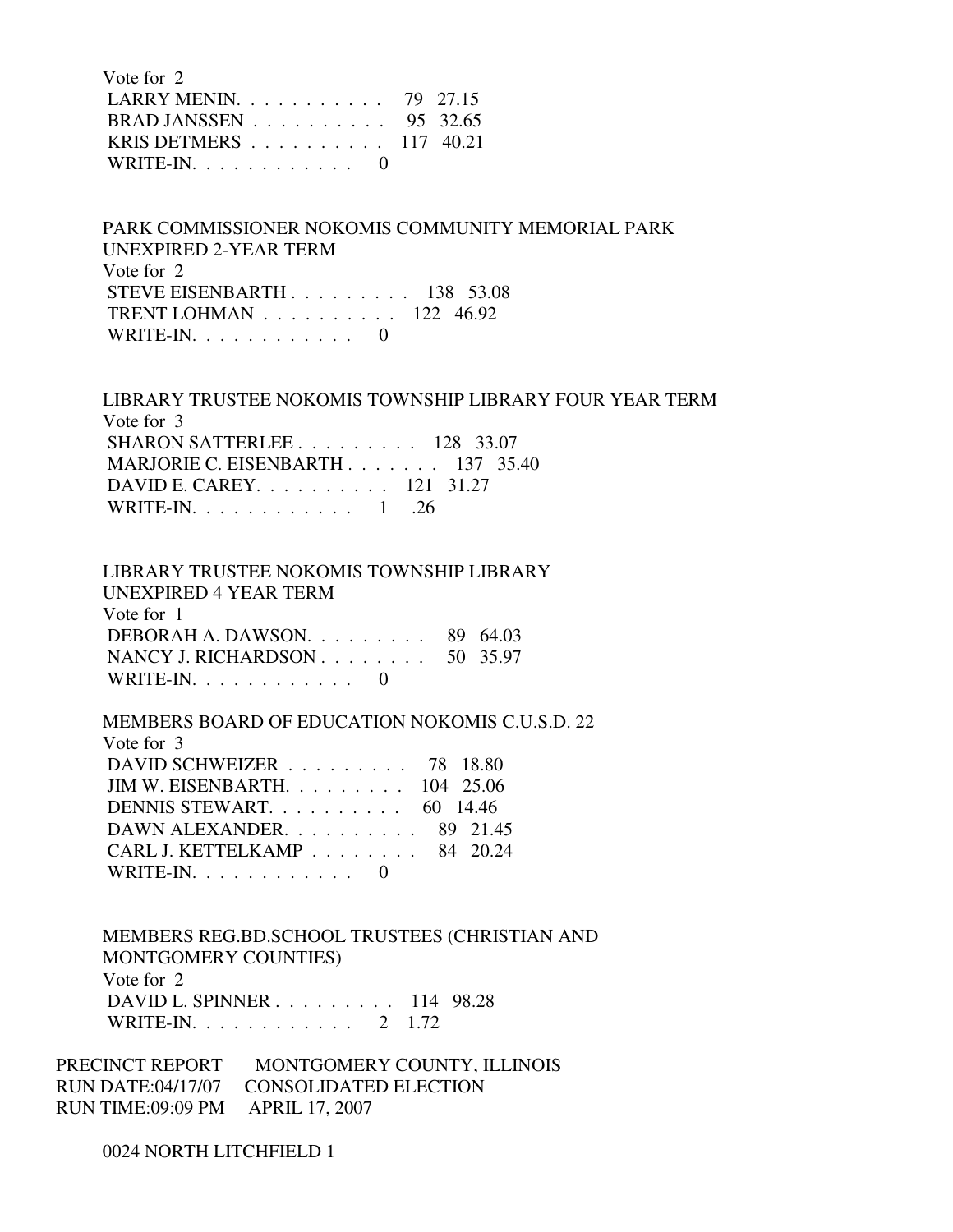VOTES PERCENT REGISTERED VOTERS - TOTAL . . . . . . 689 BALLOTS CAST - TOTAL. . . . . . . . 90 BALLOTS CAST - BLANK. . . . . . . . 0 VOTER TURNOUT - TOTAL . . . . . . . 13.06 VOTER TURNOUT - BLANK . . . . . . .

 ALDERMAN LITCHFIELD WARD 2 Vote for 1 PATRICK S. TIMMONS (IND) . . . . . . 7 100.00 WRITE-IN. . . . . . . . . . . . 0

 ALDERMAN LITCHFIELD WARD 3 Vote for 1 JAMES KIRBY (REP). . . . . . . . . 16 100.00 WRITE-IN.  $\ldots$  . . . . . . . . . 0

## ALDERMAN LITCHFIELD WARD 4

 Vote for 1 GARY ZANOTTI (IND)  $\ldots \ldots \ldots \ldots 1$  25.00 WILLIAM (BILL) J. DEES (IND) . . . . . 1 25.00 KELLY J. ROBBINS  $(IND)$ ....... 2 50.00 WRITE-IN.  $\ldots$  . . . . . . . . . 0

 PARK COMMISSIONER LITCHFIELD PARK DISTRICT FOUR YEAR TERM Vote for 3 CODY R. MILLER. . . . . . . . . . 19 38.78 PEGGY J. HIMSTEDT. . . . . . . . . 22 44.90 WRITE-IN. . . . . . . . . . . . 8 16.33

 PARK COMMISSIONER LITCHFIELD PARK DISTRICT UNEXPIRED 2-YEAR TERM Vote for 2 NO CANDIDATE FILED . . . . . . . . 0 WRITE-IN. . . . . . . . . . . . 5 100.00

 MEMBERS BOARD OF EDUCATION LITCHFIELD C.U.S.D. 12 Vote for 4 ROB NICKERSON . . . . . . . . . . 48 22.22 STEPHANIE BLANKENSHIP . . . . . . . 44 20.37 JEFF SEABAUGH . . . . . . . . . . 39 18.06 WRITE-IN. . . . . . . . . . . . 85 39.35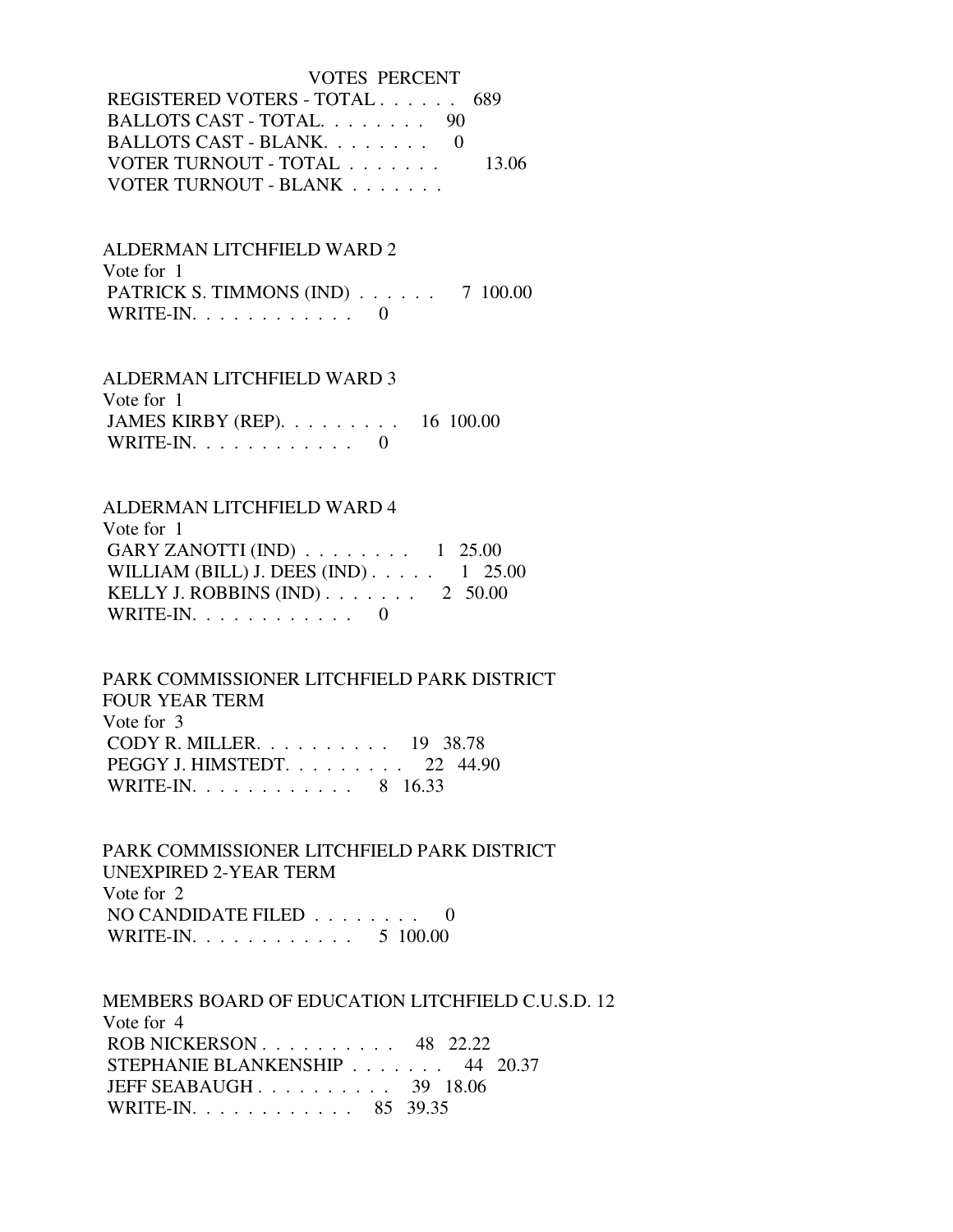MEMBERS REG.BD.SCHOOL TRUSTEES (CHRISTIAN AND MONTGOMERY COUNTIES) Vote for 2 DAVID L. SPINNER . . . . . . . . . 53 98.15 WRITE-IN. . . . . . . . . . . . 1 1.85

PRECINCT REPORT MONTGOMERY COUNTY, ILLINOIS RUN DATE:04/17/07 CONSOLIDATED ELECTION RUN TIME:09:09 PM APRIL 17, 2007

#### 0025 NORTH LITCHFIELD 2

 VOTES PERCENT REGISTERED VOTERS - TOTAL . . . . . . 587 BALLOTS CAST - TOTAL. . . . . . . . 84 BALLOTS CAST - BLANK. . . . . . . . 0 VOTER TURNOUT - TOTAL . . . . . . . 14.31 VOTER TURNOUT - BLANK . . . . . . . .

## ALDERMAN LITCHFIELD WARD 3

| Vote for 1                                         |  |
|----------------------------------------------------|--|
| JAMES KIRBY (REP). $\ldots \ldots \ldots$ 68 98.55 |  |
| WRITE-IN. 1 1.45                                   |  |

#### PARK COMMISSIONER LITCHFIELD PARK DISTRICT FOUR YEAR TERM

 Vote for 3 CODY R. MILLER. . . . . . . . . . 43 35.83 PEGGY J. HIMSTEDT. . . . . . . . . . 50 41.67 WRITE-IN. . . . . . . . . . . . 27 22.50

# PARK COMMISSIONER LITCHFIELD PARK DISTRICT UNEXPIRED 2-YEAR TERM Vote for 2 NO CANDIDATE FILED . . . . . . . . 0

WRITE-IN. . . . . . . . . . . . 9 100.00

 MEMBERS BOARD OF EDUCATION LITCHFIELD C.U.S.D. 12 Vote for 4 ROB NICKERSON . . . . . . . . . . . 53 22.75 STEPHANIE BLANKENSHIP . . . . . . . 51 21.89 JEFF SEABAUGH . . . . . . . . . . 46 19.74 WRITE-IN. . . . . . . . . . . . 83 35.62

 MEMBERS REG.BD.SCHOOL TRUSTEES (CHRISTIAN AND MONTGOMERY COUNTIES) Vote for 2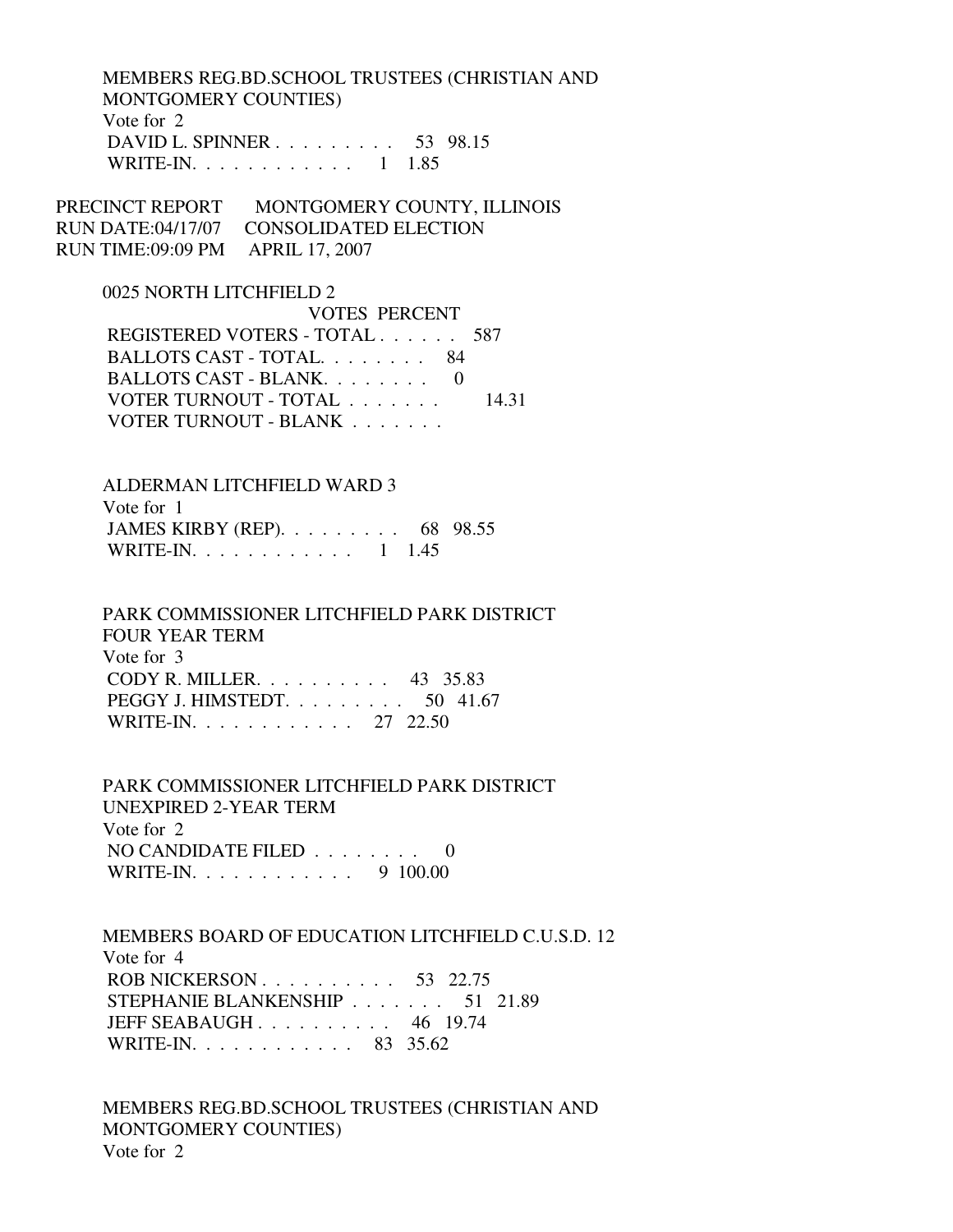DAVID L. SPINNER . . . . . . . . . 55 98.21 WRITE-IN. . . . . . . . . . . . 1 1.79

PRECINCT REPORT MONTGOMERY COUNTY, ILLINOIS RUN DATE:04/17/07 CONSOLIDATED ELECTION RUN TIME:09:09 PM APRIL 17, 2007

0026 NORTH LITCHFIELD 3

 VOTES PERCENT REGISTERED VOTERS - TOTAL . . . . . . 436 BALLOTS CAST - TOTAL. . . . . . . . 113 BALLOTS CAST - BLANK. . . . . . . . 0 VOTER TURNOUT - TOTAL . . . . . . . 25.92 VOTER TURNOUT - BLANK . . . . . . .

 ALDERMAN LITCHFIELD WARD 3 Vote for 1 JAMES KIRBY (REP). . . . . . . . . 25 100.00 WRITE-IN.  $\ldots$  . . . . . . . . . 0

 ALDERMAN LITCHFIELD WARD 4 Vote for 1 GARY ZANOTTI  $(IND)$  . . . . . . . . 8 9.88 WILLIAM (BILL) J. DEES (IND) . . . . . 55 67.90 KELLY J. ROBBINS (IND) . . . . . . . 18 22.22 WRITE-IN. . . . . . . . . . . . 0

 PARK COMMISSIONER LITCHFIELD PARK DISTRICT FOUR YEAR TERM Vote for 3 CODY R. MILLER. . . . . . . . . . 57 41.91 PEGGY J. HIMSTEDT. . . . . . . . . 68 50.00 WRITE-IN. . . . . . . . . . . . 11 8.09

 PARK COMMISSIONER LITCHFIELD PARK DISTRICT UNEXPIRED 2-YEAR TERM Vote for 2 NO CANDIDATE FILED . . . . . . . . 0 WRITE-IN. . . . . . . . . . . . 9 100.00

 MEMBERS BOARD OF EDUCATION LITCHFIELD C.U.S.D. 12 Vote for 4 ROB NICKERSON . . . . . . . . . . . 69 26.85 STEPHANIE BLANKENSHIP . . . . . . . 63 24.51 JEFF SEABAUGH . . . . . . . . . . 55 21.40 WRITE-IN. . . . . . . . . . . . 70 27.24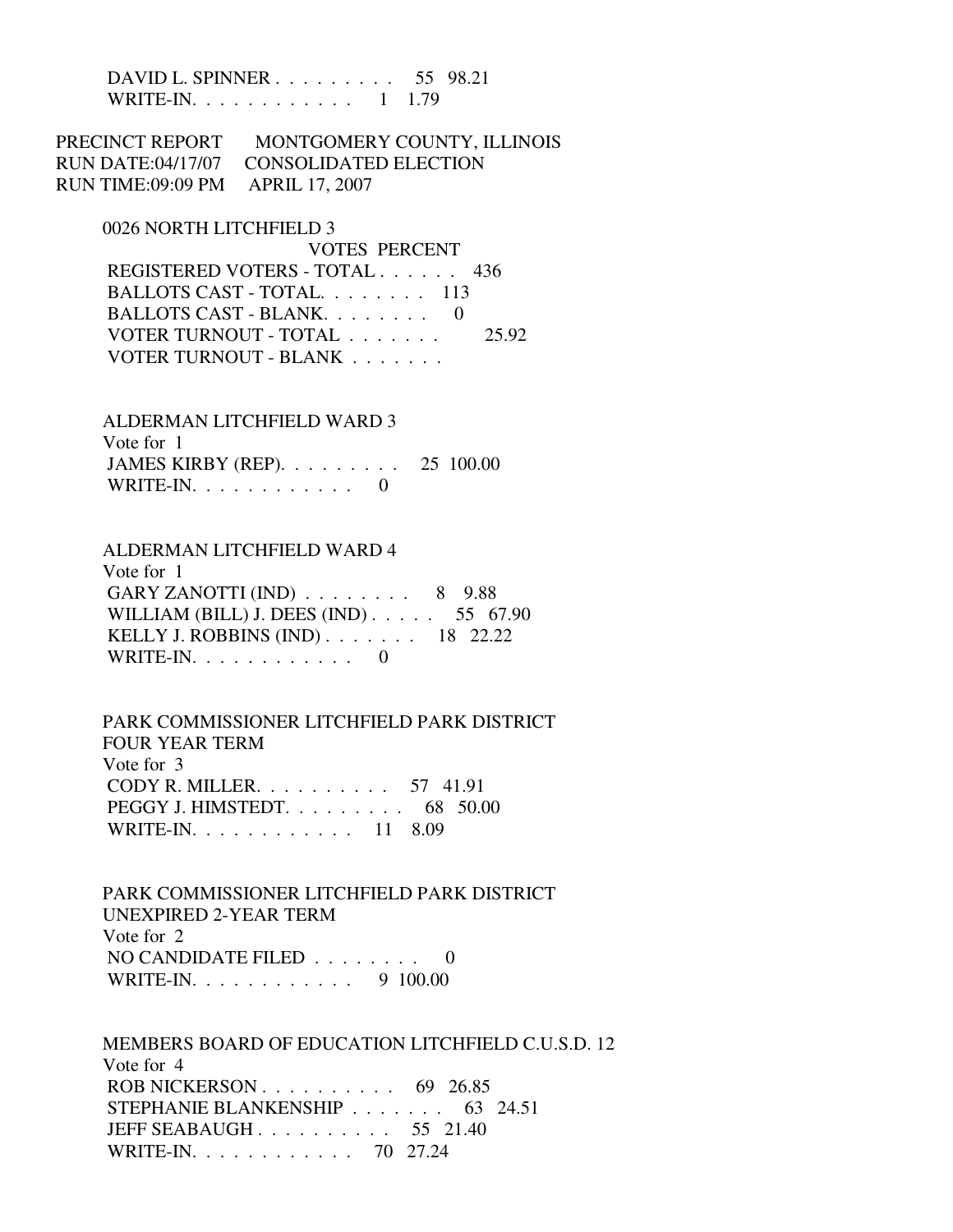# MEMBERS REG.BD.SCHOOL TRUSTEES (CHRISTIAN AND MONTGOMERY COUNTIES) Vote for 2 DAVID L. SPINNER . . . . . . . . . 79 100.00 WRITE-IN.  $\ldots$  . . . . . . . . . 0

PRECINCT REPORT MONTGOMERY COUNTY, ILLINOIS RUN DATE:04/17/07 CONSOLIDATED ELECTION RUN TIME:09:09 PM APRIL 17, 2007

## 0027 NORTH LITCHFIELD 4

| <b>VOTES PERCENT</b>          |       |
|-------------------------------|-------|
| REGISTERED VOTERS - TOTAL 390 |       |
| BALLOTS CAST - TOTAL. 35      |       |
| BALLOTS CAST - BLANK. 1 2.86  |       |
| VOTER TURNOUT - TOTAL         | 8 Y 7 |
| VOTER TURNOUT - BLANK         | -26   |

# ALDERMAN LITCHFIELD WARD 2 Vote for 1 PATRICK S. TIMMONS (IND) . . . . . . 21 100.00 WRITE-IN.  $\ldots$  . . . . . . . . . 0

ALDERMAN LITCHFIELD WARD 3

| Vote for 1                         |  |
|------------------------------------|--|
| JAMES KIRBY (REP). $\ldots \ldots$ |  |
| WRITE-IN. $\ldots$                 |  |

 PARK COMMISSIONER LITCHFIELD PARK DISTRICT FOUR YEAR TERM Vote for 3 CODY R. MILLER. . . . . . . . . . 19 55.88 PEGGY J. HIMSTEDT. . . . . . . . . 11 32.35 WRITE-IN. . . . . . . . . . . . 4 11.76

 PARK COMMISSIONER LITCHFIELD PARK DISTRICT UNEXPIRED 2-YEAR TERM Vote for 2 NO CANDIDATE FILED . . . . . . . . 0 WRITE-IN. . . . . . . . . . . . 5 100.00

 MEMBERS BOARD OF EDUCATION LITCHFIELD C.U.S.D. 12 Vote for 4 ROB NICKERSON . . . . . . . . . . 27 32.14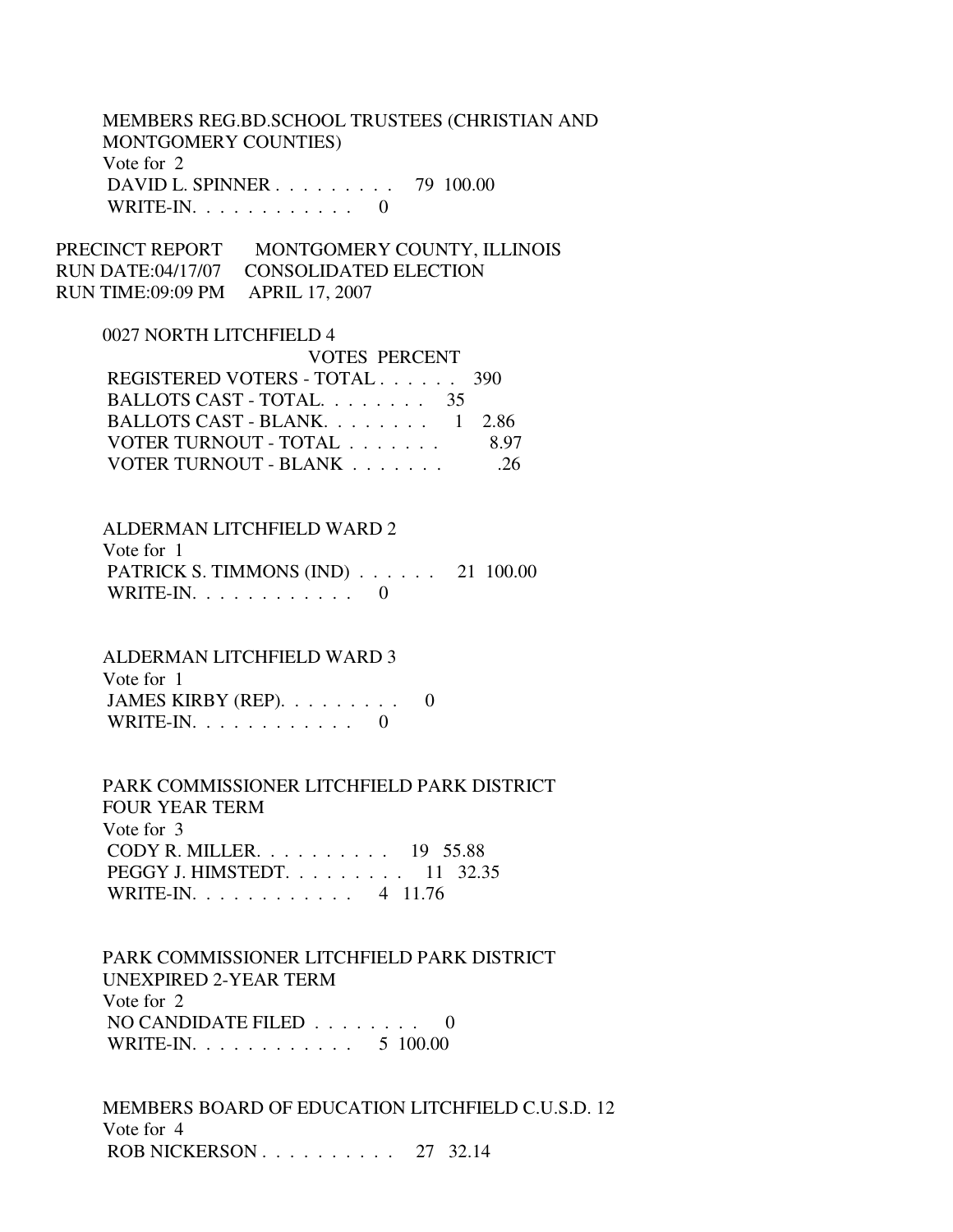# STEPHANIE BLANKENSHIP . . . . . . . 22 26.19 JEFF SEABAUGH . . . . . . . . . . 17 20.24 WRITE-IN. . . . . . . . . . . . 18 21.43

 MEMBERS REG.BD.SCHOOL TRUSTEES (CHRISTIAN AND MONTGOMERY COUNTIES) Vote for 2 DAVID L. SPINNER . . . . . . . . . 25 100.00 WRITE-IN.  $\ldots$  . . . . . . . . . 0

PRECINCT REPORT MONTGOMERY COUNTY, ILLINOIS RUN DATE:04/17/07 CONSOLIDATED ELECTION RUN TIME:09:09 PM APRIL 17, 2007

#### 0028 NORTH LITCHFIELD 5

 VOTES PERCENT REGISTERED VOTERS - TOTAL . . . . . . 415 BALLOTS CAST - TOTAL. . . . . . . . 86 BALLOTS CAST - BLANK. . . . . . . . 0 VOTER TURNOUT - TOTAL . . . . . . . 20.72 VOTER TURNOUT - BLANK . . . . . . .

# ALDERMAN LITCHFIELD WARD 3 Vote for 1 JAMES KIRBY (REP). . . . . . . . . 14 100.00 WRITE-IN.  $\ldots$  . . . . . . . . . 0

 ALDERMAN LITCHFIELD WARD 4 Vote for 1 GARY ZANOTTI (IND)  $\ldots \ldots \ldots$  3 4.62 WILLIAM (BILL) J. DEES (IND) . . . . . 16 24.62 KELLY J. ROBBINS (IND) . . . . . . . 46 70.77 WRITE-IN. . . . . . . . . . . . 0

 PARK COMMISSIONER LITCHFIELD PARK DISTRICT FOUR YEAR TERM Vote for 3 CODY R. MILLER. . . . . . . . . . 40 41.67 PEGGY J. HIMSTEDT. . . . . . . . . 49 51.04 WRITE-IN. . . . . . . . . . . . 7 7.29

 PARK COMMISSIONER LITCHFIELD PARK DISTRICT UNEXPIRED 2-YEAR TERM Vote for 2 NO CANDIDATE FILED . . . . . . . . 0 WRITE-IN. . . . . . . . . . . . 2 100.00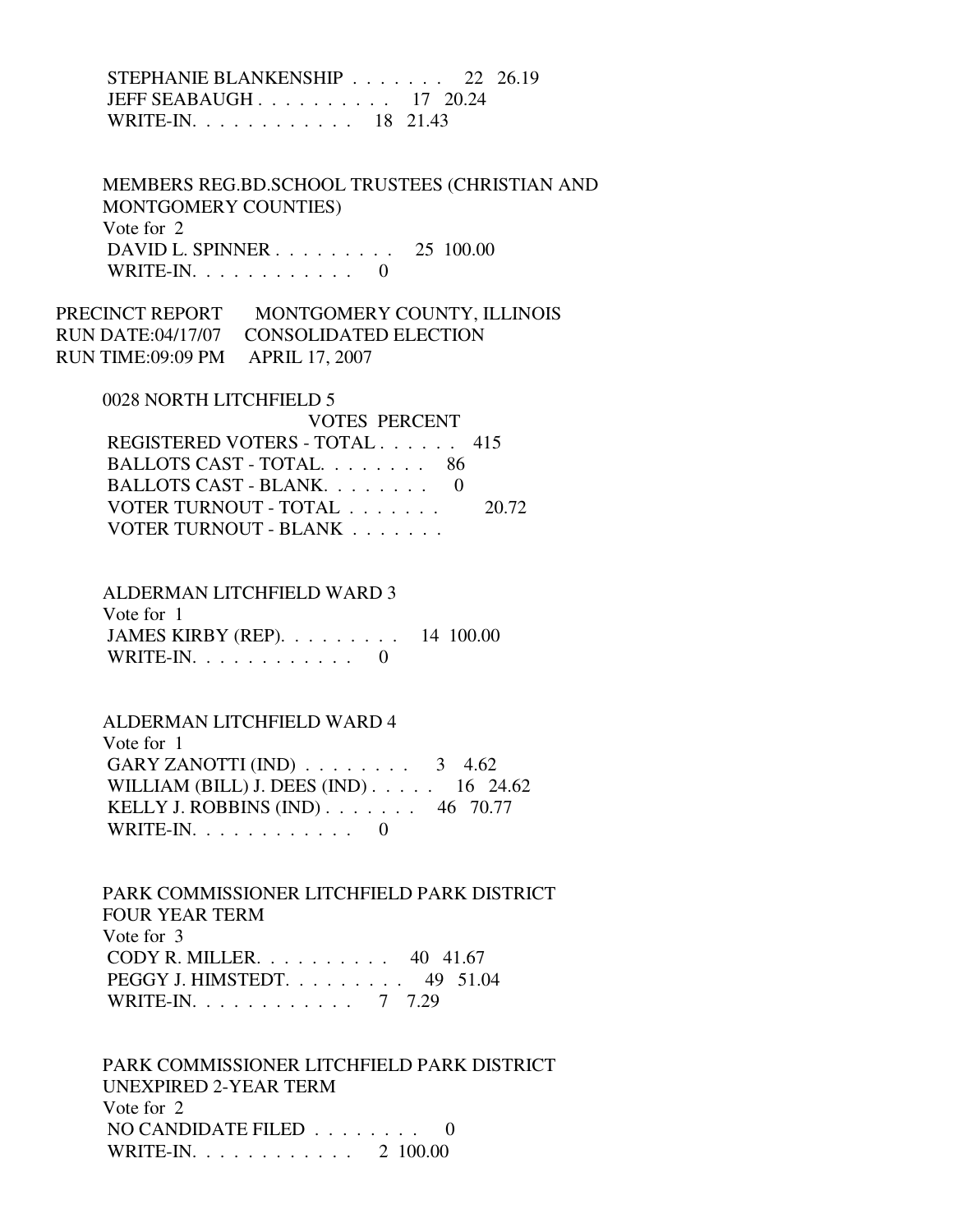MEMBERS BOARD OF EDUCATION LITCHFIELD C.U.S.D. 12 Vote for 4 ROB NICKERSON . . . . . . . . . . 42 26.42 STEPHANIE BLANKENSHIP . . . . . . . 39 24.53 JEFF SEABAUGH . . . . . . . . . . 35 22.01 WRITE-IN. . . . . . . . . . . . 43 27.04

 MEMBERS REG.BD.SCHOOL TRUSTEES (CHRISTIAN AND MONTGOMERY COUNTIES) Vote for 2 DAVID L. SPINNER . . . . . . . . . 50 96.15 WRITE-IN. . . . . . . . . . . . . 2 3.85

PRECINCT REPORT MONTGOMERY COUNTY, ILLINOIS RUN DATE:04/17/07 CONSOLIDATED ELECTION RUN TIME:09:09 PM APRIL 17, 2007

 0029 NORTH LITCHFIELD 6 VOTES PERCENT REGISTERED VOTERS - TOTAL . . . . . . 761 BALLOTS CAST - TOTAL. . . . . . . . 209 BALLOTS CAST - BLANK. . . . . . . . 1 .48 VOTER TURNOUT - TOTAL . . . . . . . 27.46 VOTER TURNOUT - BLANK . . . . . . . . . . . 13

 ALDERMAN LITCHFIELD WARD 4 Vote for 1 GARY ZANOTTI (IND) . . . . . . . . 29 14.36 WILLIAM (BILL) J. DEES (IND) . . . . . 107 52.97 KELLY J. ROBBINS (IND) . . . . . . . 66 32.67 WRITE-IN.  $\ldots$  . . . . . . . . . 0

 PARK COMMISSIONER LITCHFIELD PARK DISTRICT FOUR YEAR TERM Vote for 3 CODY R. MILLER. . . . . . . . . . 94 42.73 PEGGY J. HIMSTEDT. . . . . . . . . 113 51.36 WRITE-IN. . . . . . . . . . . . 13 5.91

 PARK COMMISSIONER LITCHFIELD PARK DISTRICT UNEXPIRED 2-YEAR TERM Vote for 2 NO CANDIDATE FILED . . . . . . . . 0 WRITE-IN. . . . . . . . . . . . . 7 100.00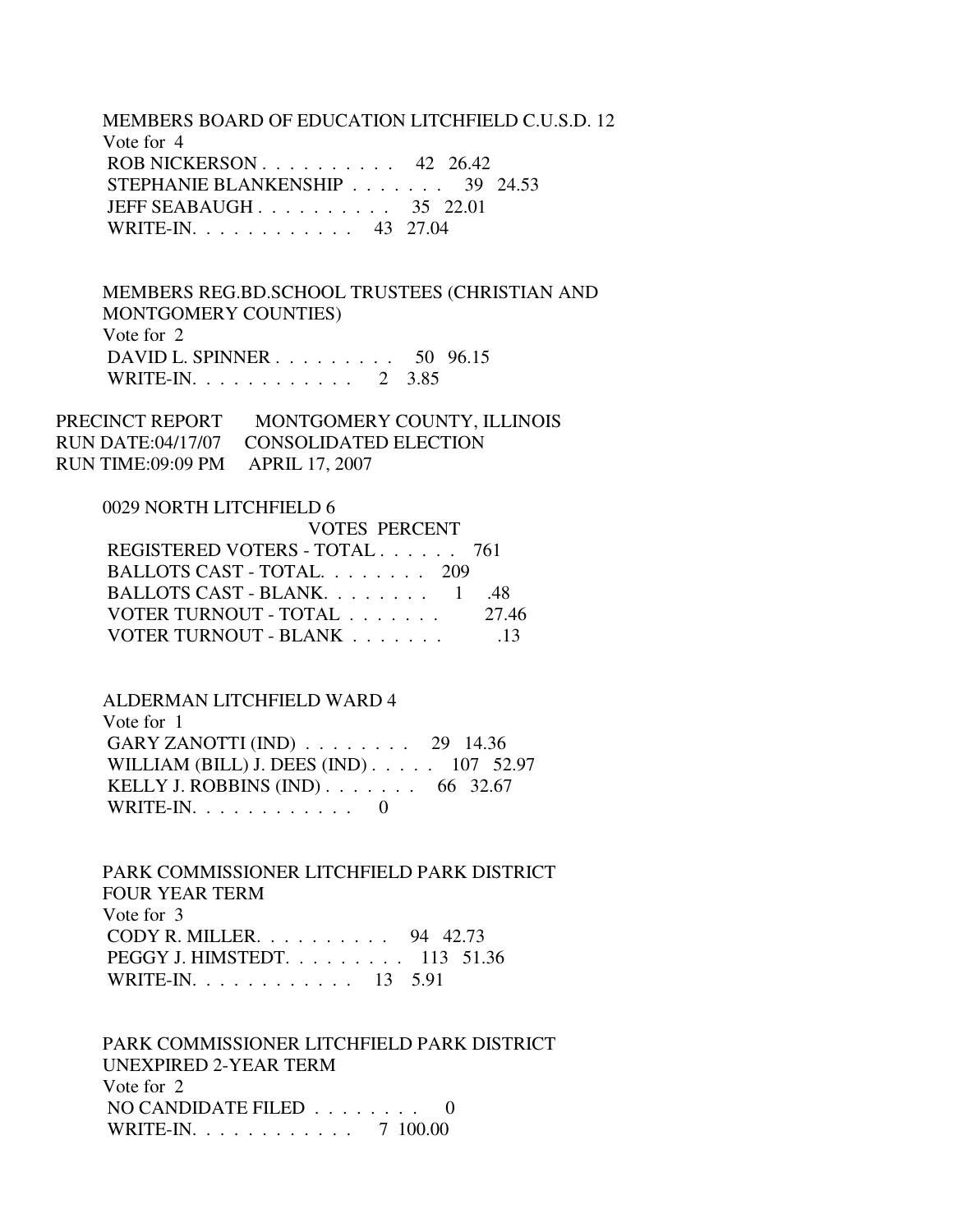MEMBERS BOARD OF EDUCATION LITCHFIELD C.U.S.D. 12 Vote for 4 ROB NICKERSON . . . . . . . . . . 102 23.29 STEPHANIE BLANKENSHIP . . . . . . . 121 27.63 JEFF SEABAUGH . . . . . . . . . . 89 20.32 WRITE-IN. . . . . . . . . . . . 126 28.77

 MEMBERS REG.BD.SCHOOL TRUSTEES (CHRISTIAN AND MONTGOMERY COUNTIES) Vote for 2 DAVID L. SPINNER . . . . . . . . . 126 97.67 WRITE-IN. . . . . . . . . . . . . 3 2.33

VOTES PERCENT

| PRECINCT REPORT                  | MONTGOMERY COUNTY, ILLINOIS             |
|----------------------------------|-----------------------------------------|
|                                  | RUN DATE:04/17/07 CONSOLIDATED ELECTION |
| RUN TIME:09:09 PM APRIL 17, 2007 |                                         |

### 0030 PITMAN

| VOLES PERCENT                 |       |
|-------------------------------|-------|
| REGISTERED VOTERS - TOTAL 338 |       |
| BALLOTS CAST - TOTAL 81       |       |
| BALLOTS CAST - BLANK. 0       |       |
| VOTER TURNOUT - TOTAL         | 23.96 |
| VOTER TURNOUT - BLANK         |       |

 VILLAGE TRUSTEE VILLAGE OF WAGGONER Vote for 3 DAVID A. POPE (IND) . . . . . . . . 29 41.43 JOHN GORMAN (IND). . . . . . . . . 30 42.86 WRITE-IN. . . . . . . . . . . . 11 15.71

 PARK COMMISSIONER PITMAN TOWNSHIP PARK DISTRICT FULL 6 YEAR TERM Vote for 2 MARGARET MILLBURG. . . . . . . . . 69 51.88 NORMAN WEIDNER. . . . . . . . . . 64 48.12 WRITE-IN.  $\ldots$  . . . . . . . . . 0

 PARK COMMISSIONER PITMAN TOWNSHIP PARK DISTRICT UNEXPIRED 4-YEAR TERM Vote for 1 ALLAN WEITEKAMP . . . . . . . . . 74 100.00 WRITE-IN. . . . . . . . . . . . 0

LIBRARY TRUSTEES FARMERSVILLE-WAGGONER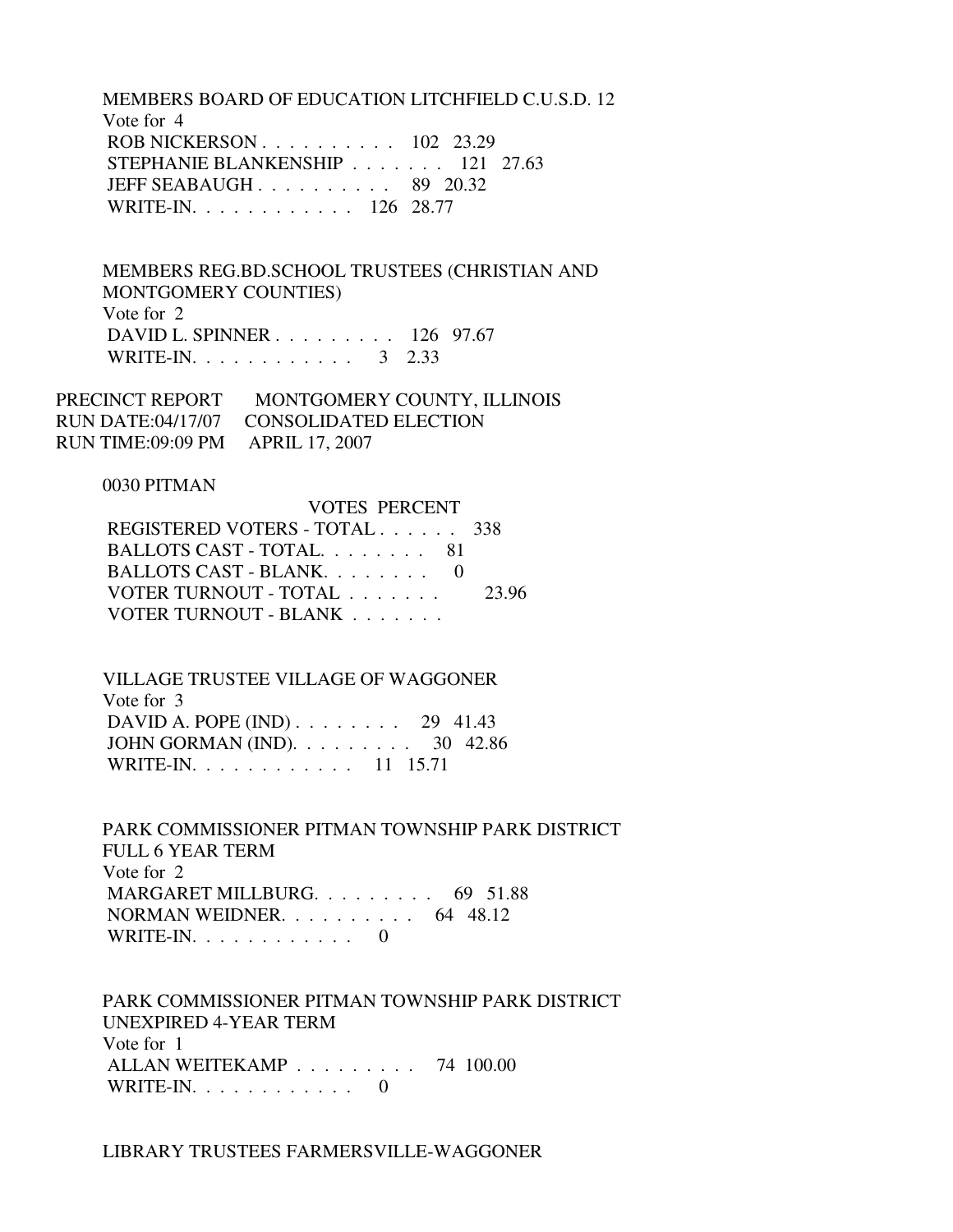Vote for 2 JAROD HITCHINGS . . . . . . . . . 66 49.25 CAROL ROVEY. . . . . . . . . . . 68 50.75 WRITE-IN.  $\ldots$  . . . . . . . . 0

 LIBRARY TRUSTEE DOYLE PUBLIC LIBRARY DISTRICT Vote for 3 RICHARD A. STEELE. . . . . . . . . 4 36.36 FRANCES M. BENNING . . . . . . . . 4 36.36 MARLA HERMAN . . . . . . . . . . 3 27.27 WRITE-IN.  $\ldots$  . . . . . . . . . 0

 MEMBERS BOARD OF EDUCATION PANHANDLE C.U.S.D. 2 UNEXPIRED 2-YR.TERM Vote for 1 JAMES M. ALLEN. . . . . . . . . . 59 100.00 WRITE-IN.  $\ldots$  . . . . . . . . 0

 MEMBERS BOARD OF EDUCATION PANHANDLE C.U.S.D. 2 FULL 4-YEAR TERM Vote for 4 SCHELLI A. MARTIN-SANDERS . . . . . . 49 20.33 TERESA M. PAYNE . . . . . . . . . 49 20.33 CLARENCE L. SMITH. . . . . . . . . 31 12.86 MICHAEL V. MEISNER . . . . . . . . 54 22.41 RANDY J. POPE . . . . . . . . . . . 56 23.24 WRITE-IN. . . . . . . . . . . . 2 .83

 MEMBERS REG.BD.SCHOOL TRUSTEES (CHRISTIAN AND MONTGOMERY COUNTIES) Vote for 2 DAVID L. SPINNER . . . . . . . . . 58 95.08 WRITE-IN. . . . . . . . . . . . . 3 4.92

PRECINCT REPORT MONTGOMERY COUNTY, ILLINOIS RUN DATE:04/17/07 CONSOLIDATED ELECTION RUN TIME:09:09 PM APRIL 17, 2007

## 0031 RAYMOND

| <b>VOTES PERCENT</b>          |       |
|-------------------------------|-------|
| REGISTERED VOTERS - TOTAL 814 |       |
| BALLOTS CAST - TOTAL 213      |       |
|                               | 94    |
| VOTER TURNOUT - TOTAL         | 26.17 |
| VOTER TURNOUT - BLANK         | 25    |

VILLAGE TRUSTEE VILLAGE OF RAYMOND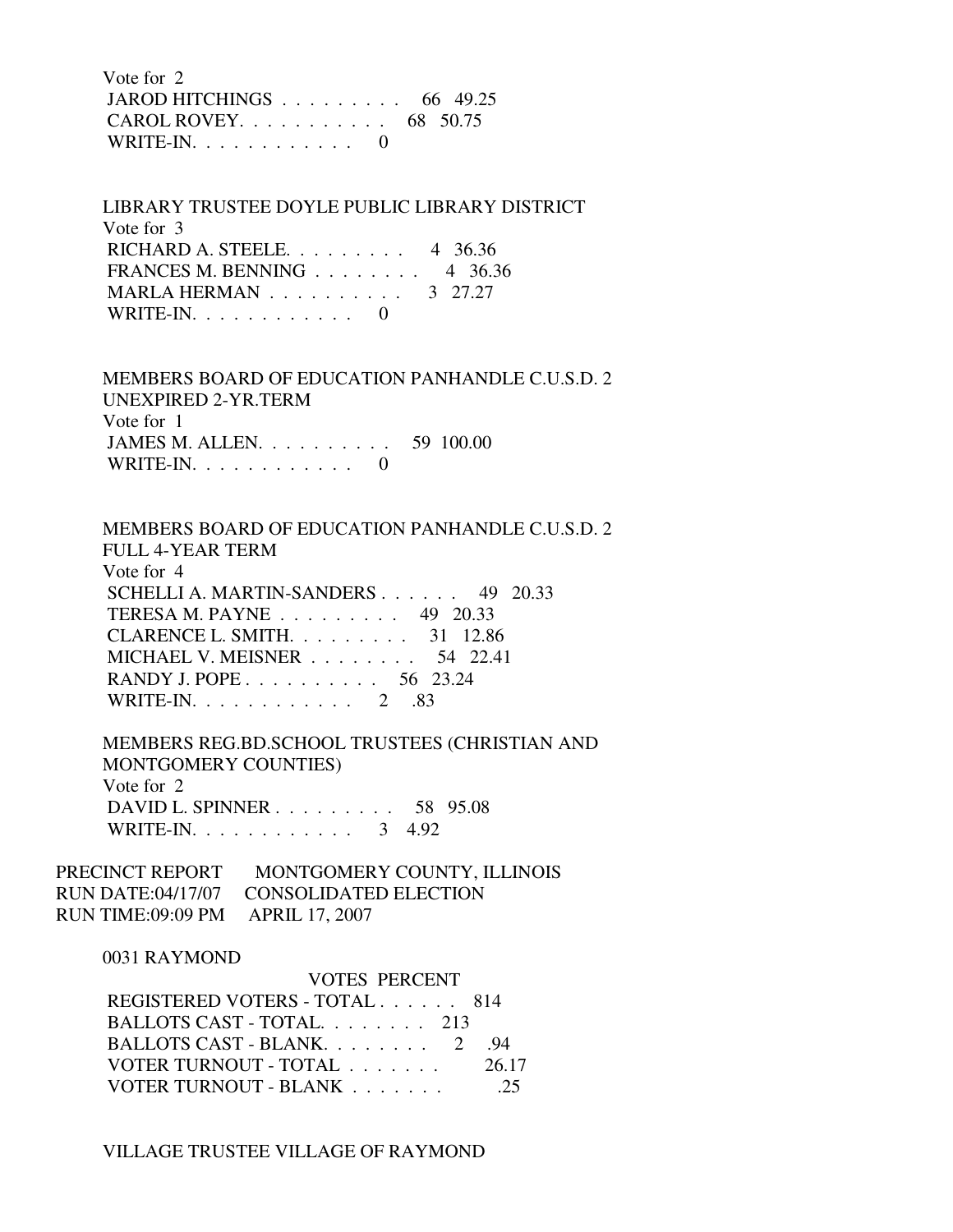Vote for 3 JOE MARTIN (IND) . . . . . . . . . 138 33.99 ANDREA K. SUMMERS (IND). . . . . . . 127 31.28 SCOTT PINKSTON (IND). . . . . . . . 137 33.74 WRITE-IN. . . . . . . . . . . . 4 .99

 PARK COMMISSIONER RAYMOND PARK DISTRICT Vote for 2 CARL WALCH . . . . . . . . . . . 153 50.50 VERNE L. PINKSTON. . . . . . . . . 150 49.50 WRITE-IN.  $\ldots$  . . . . . . . . 0

 LIBRARY TRUSTEE DOYLE PUBLIC LIBRARY DISTRICT Vote for 3 RICHARD A. STEELE. . . . . . . . . 177 33.65 FRANCES M. BENNING . . . . . . . . 165 31.37 MARLA HERMAN . . . . . . . . . . 184 34.98 WRITE-IN.  $\ldots$  . . . . . . . . . 0

 MEMBERS BOARD OF EDUCATION PANHANDLE C.U.S.D. 2 UNEXPIRED 2-YR.TERM Vote for 1 JAMES M. ALLEN. . . . . . . . . . 129 98.47 WRITE-IN. . . . . . . . . . . . 2 1.53

 MEMBERS BOARD OF EDUCATION PANHANDLE C.U.S.D. 2 FULL 4-YEAR TERM Vote for 4 SCHELLI A. MARTIN-SANDERS . . . . . . 126 19.47 TERESA M. PAYNE . . . . . . . . . 101 15.61 CLARENCE L. SMITH. . . . . . . . . 66 10.20 MICHAEL V. MEISNER . . . . . . . . 194 29.98 RANDY J. POPE . . . . . . . . . . . 160 24.73 WRITE-IN.  $\ldots$  . . . . . . . . . 0

 MEMBERS REG.BD.SCHOOL TRUSTEES (CHRISTIAN AND MONTGOMERY COUNTIES) Vote for 2 DAVID L. SPINNER . . . . . . . . . 161 98.77 WRITE-IN. . . . . . . . . . . . 2 1.23

PRECINCT REPORT MONTGOMERY COUNTY, ILLINOIS RUN DATE:04/17/07 CONSOLIDATED ELECTION RUN TIME:09:09 PM APRIL 17, 2007

0032 ROUNTREE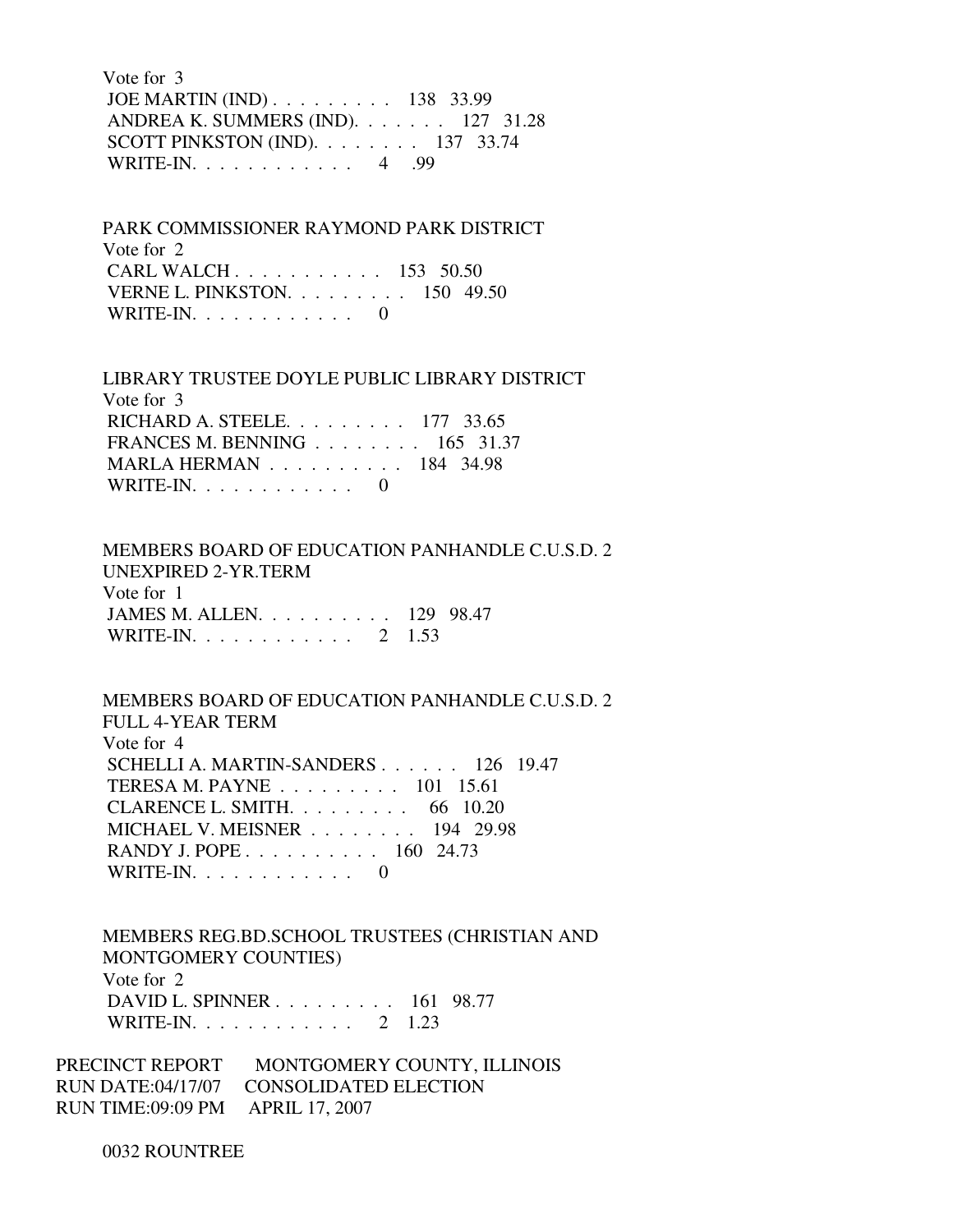| VOTES PERCENT                 |       |
|-------------------------------|-------|
| REGISTERED VOTERS - TOTAL 166 |       |
| BALLOTS CAST - TOTAL 44       |       |
| BALLOTS CAST - BLANK. 0       |       |
| VOTER TURNOUT - TOTAL         | 26.51 |
| VOTER TURNOUT - BLANK         |       |

 LIBRARY TRUSTEE DOYLE PUBLIC LIBRARY DISTRICT Vote for 3 RICHARD A. STEELE. . . . . . . . . 7 36.84 FRANCES M. BENNING . . . . . . . . 6 31.58 MARLA HERMAN . . . . . . . . . . 6 31.58 WRITE-IN.  $\ldots$  . . . . . . . . 0

 MEMBERS BOARD OF EDUCATION MORRISONVILLE C.U.S.D 1 UNEXPIRED 2-YEAR TERM Vote for 1 DEBRA K. FORBES . . . . . . . . . 0 WRITE-IN. . . . . . . . . . . . 0

# MEMBERS BOARD OF EDUCATION PANHANDLE C.U.S.D. 2 UNEXPIRED 2-YR.TERM Vote for 1 JAMES M. ALLEN. . . . . . . . . . 5 100.00 WRITE-IN. . . . . . . . . . . . 0

 MEMBERS BOARD OF EDUCATION MORRISONVILLE C.U.S.D 1 FULL 4-YEAR TERM Vote for 4 BILL HARMON. . . . . . . . . . . 0 RICHARD WAYNE REED . . . . . . . . 0 STEPHEN P. BROWN . . . . . . . . . 0 KEDRA SCHMEDEKE . . . . . . . . . 0 MARY J. BEARD . . . . . . . . . . 0 WRITE-IN. . . . . . . . . . . . 0

 MEMBERS BOARD OF EDUCATION PANHANDLE C.U.S.D. 2 FULL 4-YEAR TERM Vote for 4 SCHELLI A. MARTIN-SANDERS . . . . . . 5 19.23 TERESA M. PAYNE . . . . . . . . . 5 19.23 CLARENCE L. SMITH. . . . . . . . . 0 MICHAEL V. MEISNER . . . . . . . . 8 30.77 RANDY J. POPE . . . . . . . . . . 8 30.77 WRITE-IN. . . . . . . . . . . . 0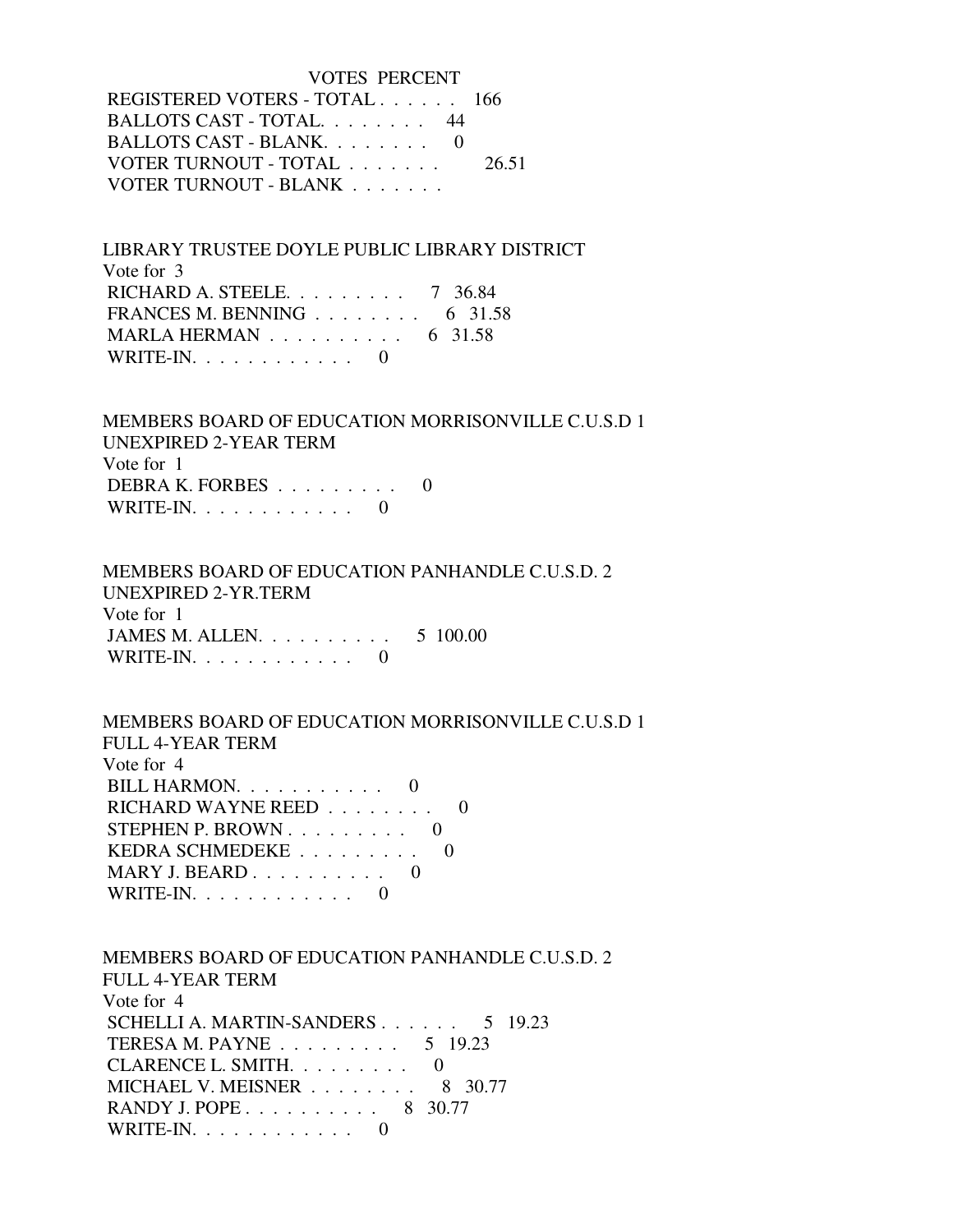MEMBERS BOARD OF EDUCATION HILLSBORO C.U.S.D. 3 Vote for 4 TRINA R. BRITTON  $\ldots \ldots \ldots 1$  16.67 WILLIAM D. JURGENA . . . . . . . . 2 33.33 BARBARA ADAMS . . . . . . . . . . 1 16.67 THOMAS W. CLINARD. . . . . . . . . 2 33.33 WRITE-IN.  $\ldots$  . . . . . . . . . 0

 MEMBERS BOARD OF EDUCATION NOKOMIS C.U.S.D. 22 Vote for 3 DAVID SCHWEIZER . . . . . . . . . 32 33.33

| DAVID SCHWEIZER $\ldots$ , , $\frac{32}{33.33}$    |  |
|----------------------------------------------------|--|
| JIM W. EISENBARTH. $\ldots$ 18 18.75               |  |
| DENNIS STEWART. 12 12.50                           |  |
| DAWN ALEXANDER. $\ldots$ 15 15.63                  |  |
| CARL J. KETTELKAMP $\ldots \ldots \ldots$ 19 19.79 |  |
| WRITE-IN. $\ldots$ 0                               |  |

 MEMBERS REG.BD.SCHOOL TRUSTEES (CHRISTIAN AND MONTGOMERY COUNTIES) Vote for 2 DAVID L. SPINNER . . . . . . . . . 28 96.55 WRITE-IN. . . . . . . . . . . . 1 3.45

PRECINCT REPORT MONTGOMERY COUNTY, ILLINOIS RUN DATE:04/17/07 CONSOLIDATED ELECTION RUN TIME:09:09 PM APRIL 17, 2007

0033 SOUTH FILLMORE

| VOTES PERCENT                 |       |
|-------------------------------|-------|
| REGISTERED VOTERS - TOTAL 169 |       |
| BALLOTS CAST - TOTAL 33       |       |
| BALLOTS CAST - BLANK. 0       |       |
| VOTER TURNOUT - TOTAL         | 19.53 |
| VOTER TURNOUT - BLANK         |       |

 MEMBERS BOARD OF EDUCATION HILLSBORO C.U.S.D. 3 Vote for 4 TRINA R. BRITTON . . . . . . . . . 3 30.00 WILLIAM D. JURGENA . . . . . . . . 2 20.00 BARBARA ADAMS . . . . . . . . . . 2 20.00 THOMAS W. CLINARD. . . . . . . . . 3 30.00 WRITE-IN. . . . . . . . . . . . 0

 MEMBERS BOARD OF EDUCATION VANDALIA C.U.S.D. 203 Vote for 3 JAY G. SMITH . . . . . . . . . . 11 17.74 STEVEN BRADLEY. . . . . . . . . . 5 8.06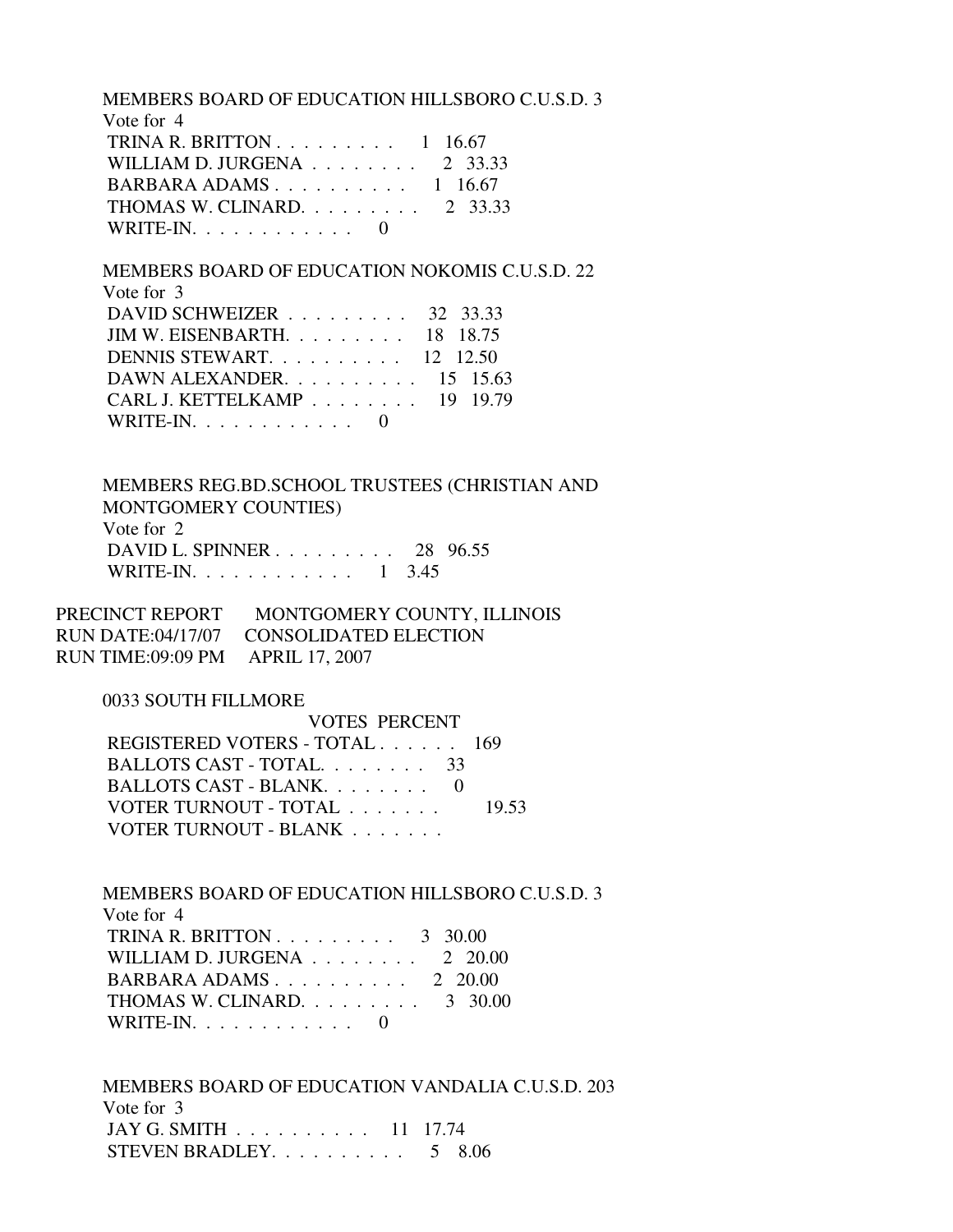| ROBERT GARRISON II $\ldots \ldots \ldots$ 6 9.68    |  |
|-----------------------------------------------------|--|
| JUDY WASMUTH $\ldots \ldots \ldots \ldots 11$ 17.74 |  |
| ROY G. NICHOLS. 12 19.35                            |  |
| MATTHEW HALL 17 27.42                               |  |
| WRITE-IN. $\ldots$ 0                                |  |

 TRUSTEES COMMUNITY COLLEGE DISTRICT KASKASKIA C.C.D. 501 Vote for 2 LuALICE HOLLAND KAMPWERTH . . . . . . 4 11.76 BILL HAWLEY. . . . . . . . . . . 5 14.71 LINDA S. STOVER . . . . . . . . . 11 32.35 JAMES D. (JAMIE) VEACH . . . . . . . 14 41.18 WRITE-IN.  $\ldots$  . . . . . . . . 0

 MEMBERS REG.BD.SCHOOL TRUSTEES (BOND,EFFINGHAM,FAYETTE) Vote for 2 JAMES A. HARRE. . . . . . . . . . 20 58.82 WILLIAM L. WENDLING . . . . . . . . 14 41.18 WRITE-IN.  $\ldots$  . . . . . . . . 0

 MEMBERS REG.BD.SCHOOL TRUSTEES (CHRISTIAN AND MONTGOMERY COUNTIES) Vote for 2 DAVID L. SPINNER . . . . . . . . . 2 100.00 WRITE-IN. . . . . . . . . . . . 0

 VANDALIA CUSD 203 BOND ISSUE 1 Vote for 1 YES . . . . . . . . . . . . . 5 16.67 NO. . . . . . . . . . . . . . 25 83.33

 VANDALIA CUSD 203 BOND ISSUE 2 Vote for 1 YES . . . . . . . . . . . . . . 6 20.69 NO. . . . . . . . . . . . . . 23 79.31

PRECINCT REPORT MONTGOMERY COUNTY, ILLINOIS RUN DATE:04/17/07 CONSOLIDATED ELECTION RUN TIME:09:09 PM APRIL 17, 2007

 0034 SOUTH LITCHFIELD 1 VOTES PERCENT REGISTERED VOTERS - TOTAL . . . . . . 539 BALLOTS CAST - TOTAL. . . . . . . . 83 BALLOTS CAST - BLANK. . . . . . . . 0 VOTER TURNOUT - TOTAL . . . . . . . 15.40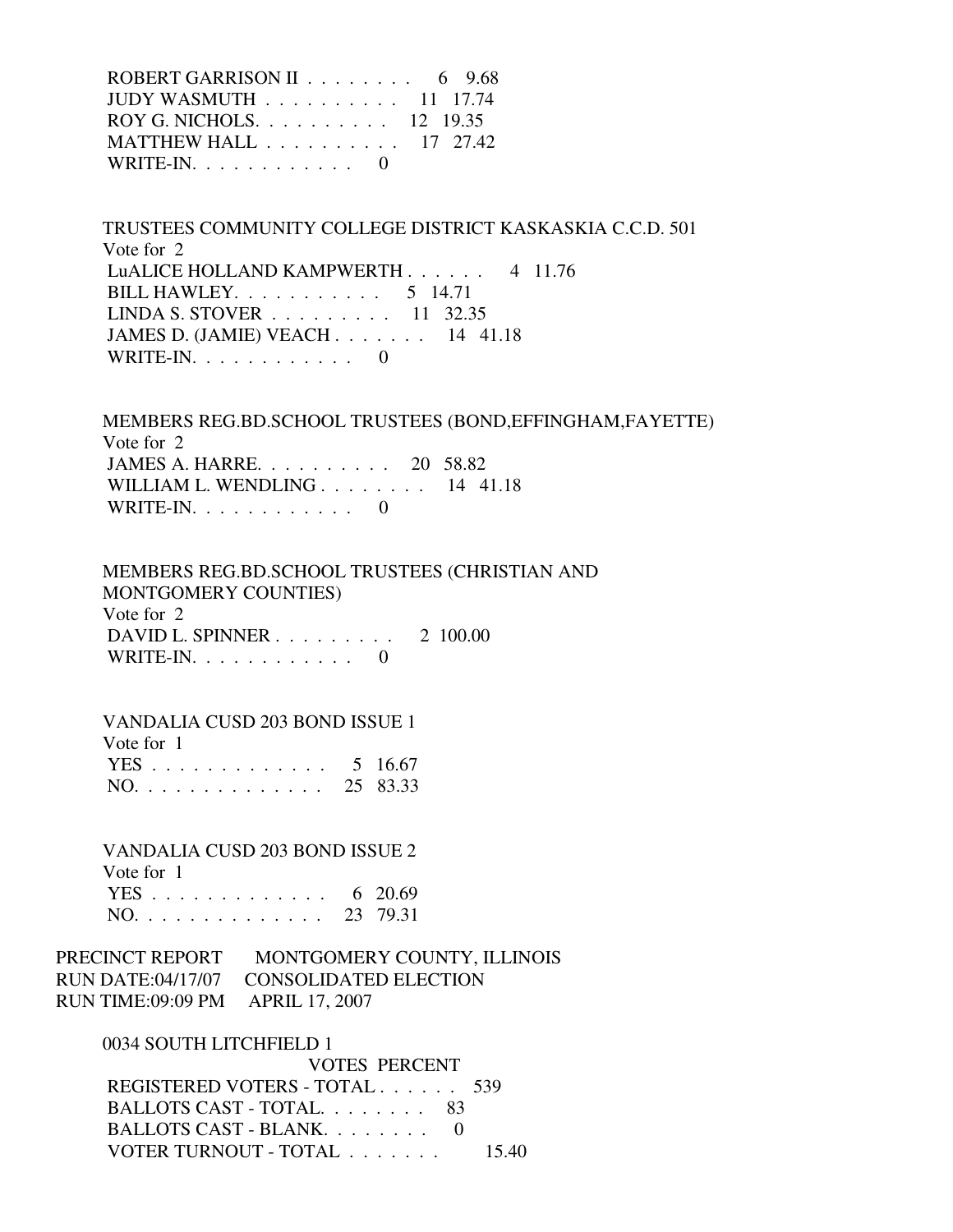# VOTER TURNOUT - BLANK . . . . . . .

 ALDERMAN LITCHFIELD WARD 1 Vote for 1 GREG L. BEIERMANN (IND). . . . . . . 22 51.16 ROSS E. WILSON JR. (IND) . . . . . . 21 48.84 WRITE-IN.  $\ldots$  . . . . . . . . . 0

 ALDERMAN LITCHFIELD WARD 2 Vote for 1 PATRICK S. TIMMONS (IND) . . . . . . 18 100.00 WRITE-IN.  $\ldots$  . . . . . . . . 0

 PARK COMMISSIONER LITCHFIELD PARK DISTRICT FOUR YEAR TERM Vote for 3 CODY R. MILLER. . . . . . . . . . 32 37.65 PEGGY J. HIMSTEDT. . . . . . . . . 40 47.06 WRITE-IN. . . . . . . . . . . . 13 15.29

 PARK COMMISSIONER LITCHFIELD PARK DISTRICT UNEXPIRED 2-YEAR TERM Vote for 2 NO CANDIDATE FILED . . . . . . . . 0 WRITE-IN. . . . . . . . . . . . 11 100.00

 MEMBERS BOARD OF EDUCATION LITCHFIELD C.U.S.D. 12 Vote for 4 ROB NICKERSON . . . . . . . . . . . 37 20.79 STEPHANIE BLANKENSHIP . . . . . . . 39 21.91 JEFF SEABAUGH . . . . . . . . . . 28 15.73 WRITE-IN. . . . . . . . . . . . 74 41.57

MEMBERS BOARD OF EDUCATION MT. OLIVE C.U.S.D. 5

| Vote for 4                   |
|------------------------------|
| JOHN M. SKERTICH 2 14.29     |
| DAVID L. SMITH 2 14.29       |
| ROB BUTLER 4 28.57           |
| FRED "BOOTS" STRAUB          |
| DAVID SPURNEY                |
| DONALD McCOLLUM              |
| DAVID V. KERNICH             |
| SANDIE PEZOLD $3\quad 21.43$ |
| DEBRA J. HEEREN<br>3 21.43   |
| WRITE-IN.                    |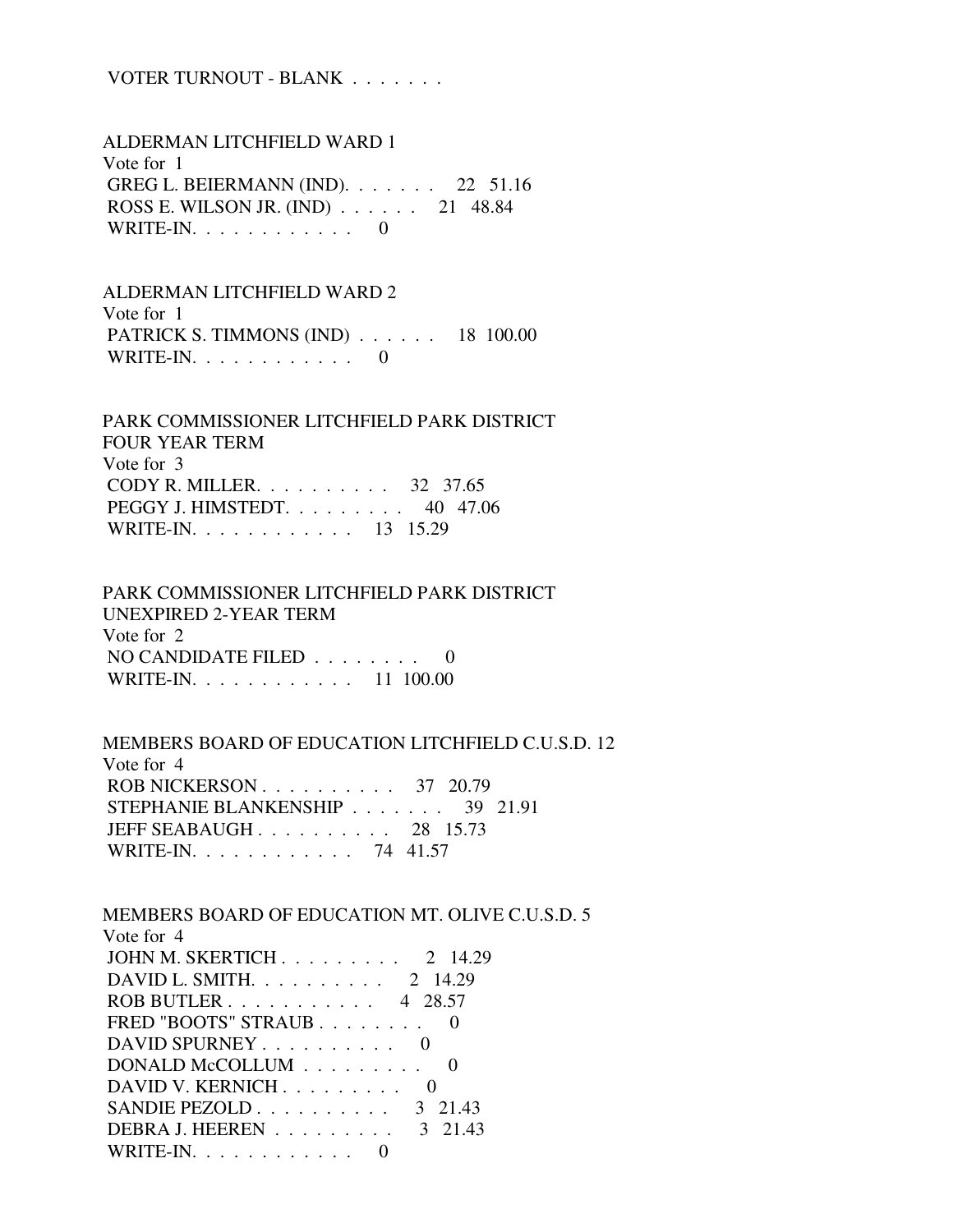MEMBERS REG.BD.SCHOOL TRUSTEES (CALHOUN, GREENE, JERSEY Vote for 3 LYLE STOECKER . . . . . . . . . . . 3 75.00 ROBERT WALKER . . . . . . . . . . 1 25.00 WRITE-IN.  $\ldots$  . . . . . . . . . 0

 MEMBERS REG.BD.SCHOOL TRUSTEES (CHRISTIAN AND MONTGOMERY COUNTIES) Vote for 2 DAVID L. SPINNER . . . . . . . . . 47 92.16 WRITE-IN. . . . . . . . . . . . 4 7.84

PRECINCT REPORT MONTGOMERY COUNTY, ILLINOIS RUN DATE:04/17/07 CONSOLIDATED ELECTION RUN TIME:09:09 PM APRIL 17, 2007

0035 SOUTH LITCHFIELD 2

| VOTES PERCENT             |       |
|---------------------------|-------|
| REGISTERED VOTERS - TOTAL | 699   |
| BALLOTS CAST - TOTAL 83   |       |
| BALLOTS CAST - BLANK $0$  |       |
| VOTER TURNOUT - TOTAL     | 11.87 |
| VOTER TURNOUT - BLANK     |       |

 ALDERMAN LITCHFIELD WARD 1 Vote for 1

 GREG L. BEIERMANN (IND). . . . . . . 39 52.70 ROSS E. WILSON JR. (IND) . . . . . . 35 47.30 WRITE-IN.  $\ldots$  . . . . . . . . . 0

 ALDERMAN LITCHFIELD WARD 2 Vote for 1 PATRICK S. TIMMONS (IND) . . . . . . 5 83.33 WRITE-IN. . . . . . . . . . . . 1 16.67

 PARK COMMISSIONER LITCHFIELD PARK DISTRICT FOUR YEAR TERM Vote for 3 CODY R. MILLER. . . . . . . . . . 46 49.46 PEGGY J. HIMSTEDT. . . . . . . . . 45 48.39 WRITE-IN. . . . . . . . . . . . 2 2.15

 PARK COMMISSIONER LITCHFIELD PARK DISTRICT UNEXPIRED 2-YEAR TERM Vote for 2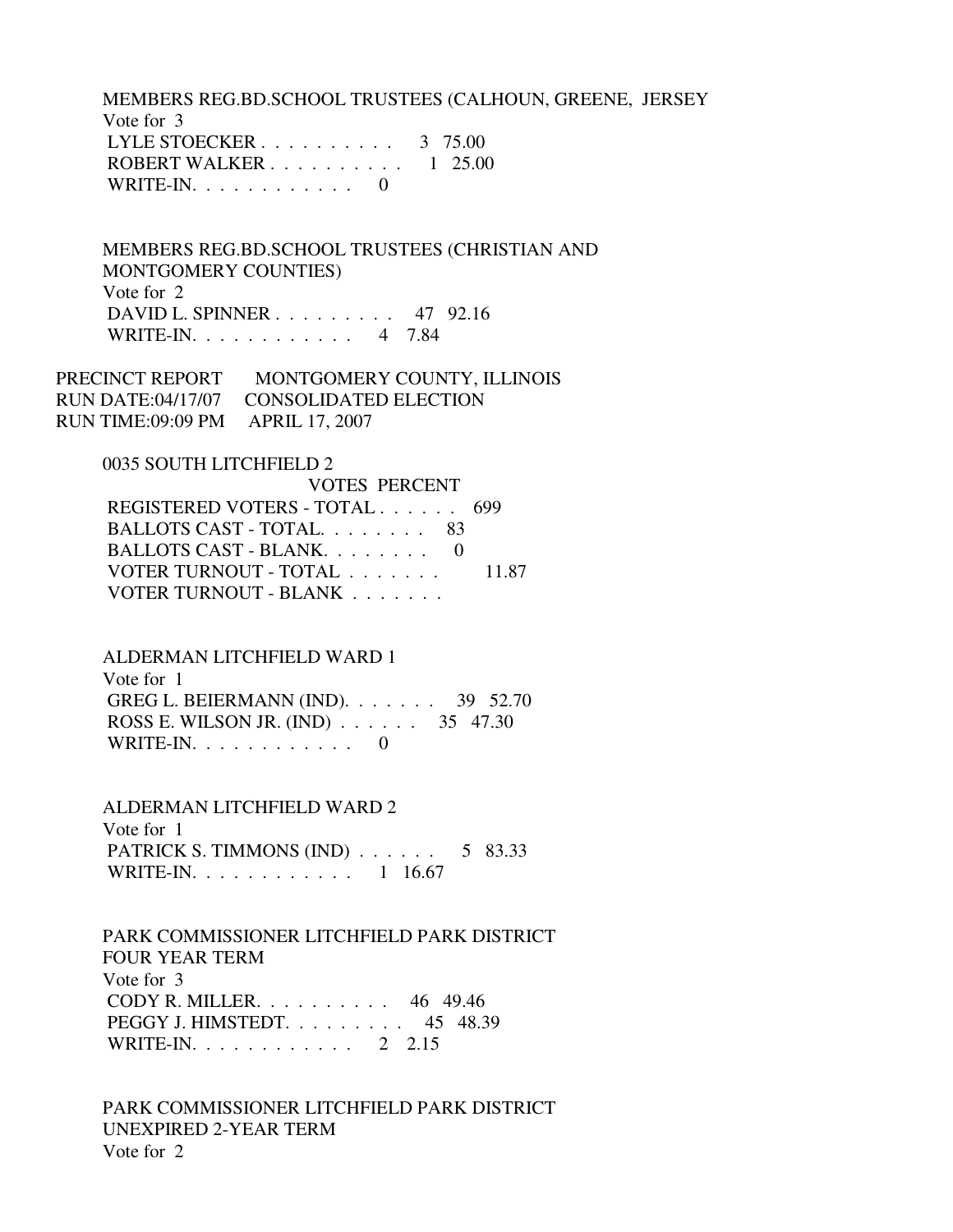NO CANDIDATE FILED . . . . . . . . 0 WRITE-IN. . . . . . . . . . . . 3 100.00

 MEMBERS BOARD OF EDUCATION LITCHFIELD C.U.S.D. 12 Vote for 4 ROB NICKERSON . . . . . . . . . . 43 29.25 STEPHANIE BLANKENSHIP . . . . . . . 46 31.29 JEFF SEABAUGH . . . . . . . . . . 37 25.17 WRITE-IN. . . . . . . . . . . . 21 14.29

 MEMBERS BOARD OF EDUCATION HILLSBORO C.U.S.D. 3 Vote for 4 TRINA R. BRITTON  $\ldots$  . . . . . . . 0 WILLIAM D. JURGENA . . . . . . . . 0 BARBARA ADAMS . . . . . . . . . . 0 THOMAS W. CLINARD. . . . . . . . . 0 WRITE-IN.  $\ldots$  . . . . . . . . 0

 MEMBERS REG.BD.SCHOOL TRUSTEES (CHRISTIAN AND MONTGOMERY COUNTIES) Vote for 2 DAVID L. SPINNER . . . . . . . . . 62 100.00 WRITE-IN.  $\ldots$  . . . . . . . . . 0

PRECINCT REPORT MONTGOMERY COUNTY, ILLINOIS RUN DATE:04/17/07 CONSOLIDATED ELECTION RUN TIME:09:09 PM APRIL 17, 2007

0036 SOUTH LITCHFIELD 3

 VOTES PERCENT REGISTERED VOTERS - TOTAL . . . . . . 396 BALLOTS CAST - TOTAL. . . . . . . . 12 BALLOTS CAST - BLANK. . . . . . . . 0 VOTER TURNOUT - TOTAL . . . . . . . 3.03 VOTER TURNOUT - BLANK . . . . . . .

 ALDERMAN LITCHFIELD WARD 2 Vote for 1 PATRICK S. TIMMONS (IND) . . . . . . 12 100.00 WRITE-IN. . . . . . . . . . . . 0

 PARK COMMISSIONER LITCHFIELD PARK DISTRICT FOUR YEAR TERM Vote for 3 CODY R. MILLER. . . . . . . . . . 4 36.36 PEGGY J. HIMSTEDT. . . . . . . . . 7 63.64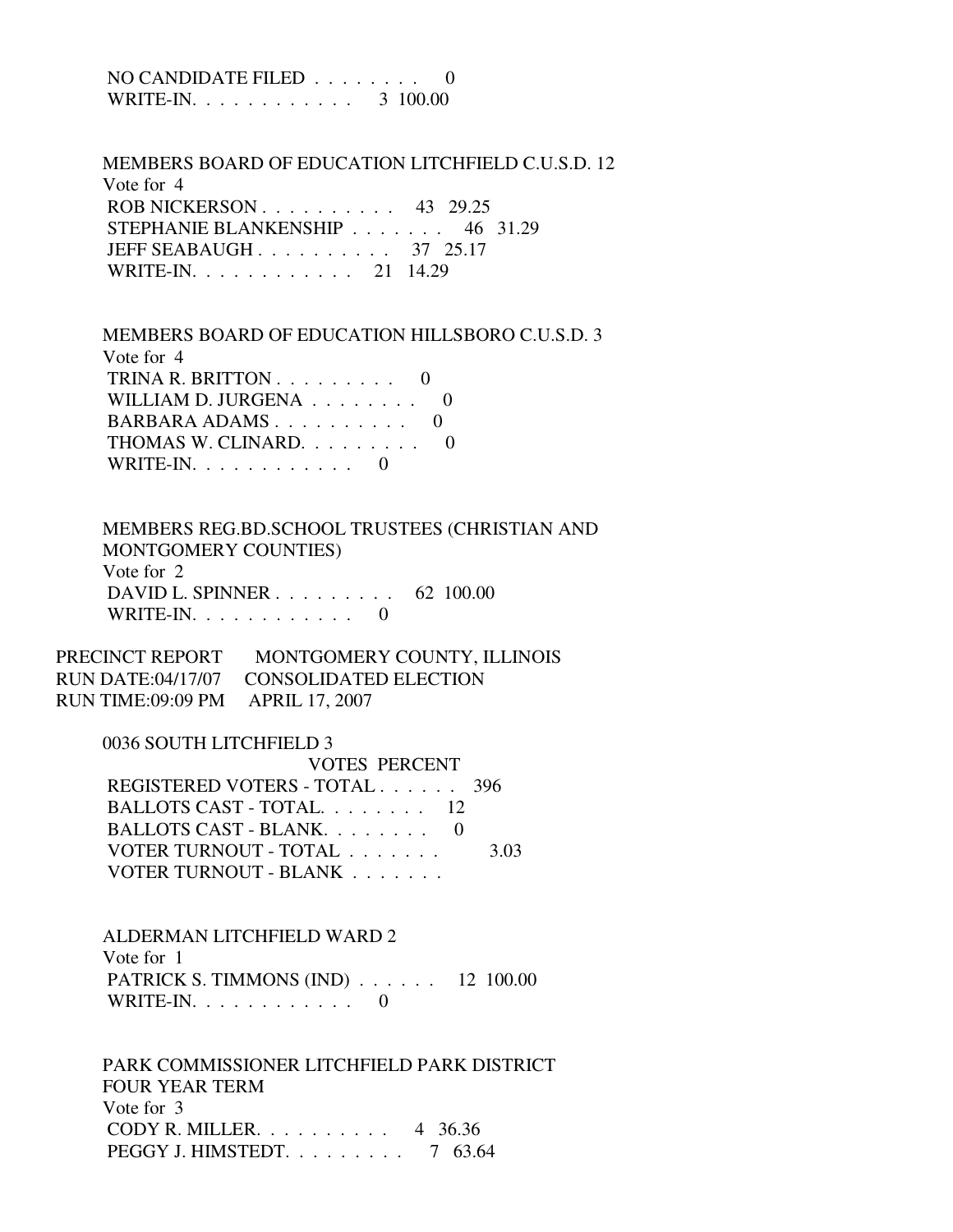WRITE-IN. . . . . . . . . . . . 0

 PARK COMMISSIONER LITCHFIELD PARK DISTRICT UNEXPIRED 2-YEAR TERM Vote for 2 NO CANDIDATE FILED . . . . . . . . 0 WRITE-IN. . . . . . . . . . . . 1 100.00

 MEMBERS BOARD OF EDUCATION LITCHFIELD C.U.S.D. 12 Vote for 4 ROB NICKERSON . . . . . . . . . . 4 17.39 STEPHANIE BLANKENSHIP . . . . . . . 8 34.78 JEFF SEABAUGH . . . . . . . . . . . 6 26.09 WRITE-IN. . . . . . . . . . . . 5 21.74

 MEMBERS REG.BD.SCHOOL TRUSTEES (CHRISTIAN AND MONTGOMERY COUNTIES) Vote for 2 DAVID L. SPINNER . . . . . . . . . 8 100.00 WRITE-IN.  $\ldots$  . . . . . . . . . 0

PRECINCT REPORT MONTGOMERY COUNTY, ILLINOIS RUN DATE:04/17/07 CONSOLIDATED ELECTION RUN TIME:09:09 PM APRIL 17, 2007

0037 SOUTH LITCHFIELD 4

| <b>VOTES PERCENT</b>          |      |
|-------------------------------|------|
| REGISTERED VOTERS - TOTAL 515 |      |
| BALLOTS CAST - TOTAL.<br>35.  |      |
| BALLOTS CAST - BLANK. 0       |      |
| VOTER TURNOUT - TOTAL         | 6.80 |
| VOTER TURNOUT - BLANK         |      |

 ALDERMAN LITCHFIELD WARD 1 Vote for 1 GREG L. BEIERMANN (IND). . . . . . . 6 28.57 ROSS E. WILSON JR. (IND) . . . . . . 15 71.43 WRITE-IN. . . . . . . . . . . . 0

 PARK COMMISSIONER LITCHFIELD PARK DISTRICT FOUR YEAR TERM Vote for 3 CODY R. MILLER. . . . . . . . . . 10 30.30 PEGGY J. HIMSTEDT. . . . . . . . . 16 48.48 WRITE-IN. . . . . . . . . . . . 7 21.21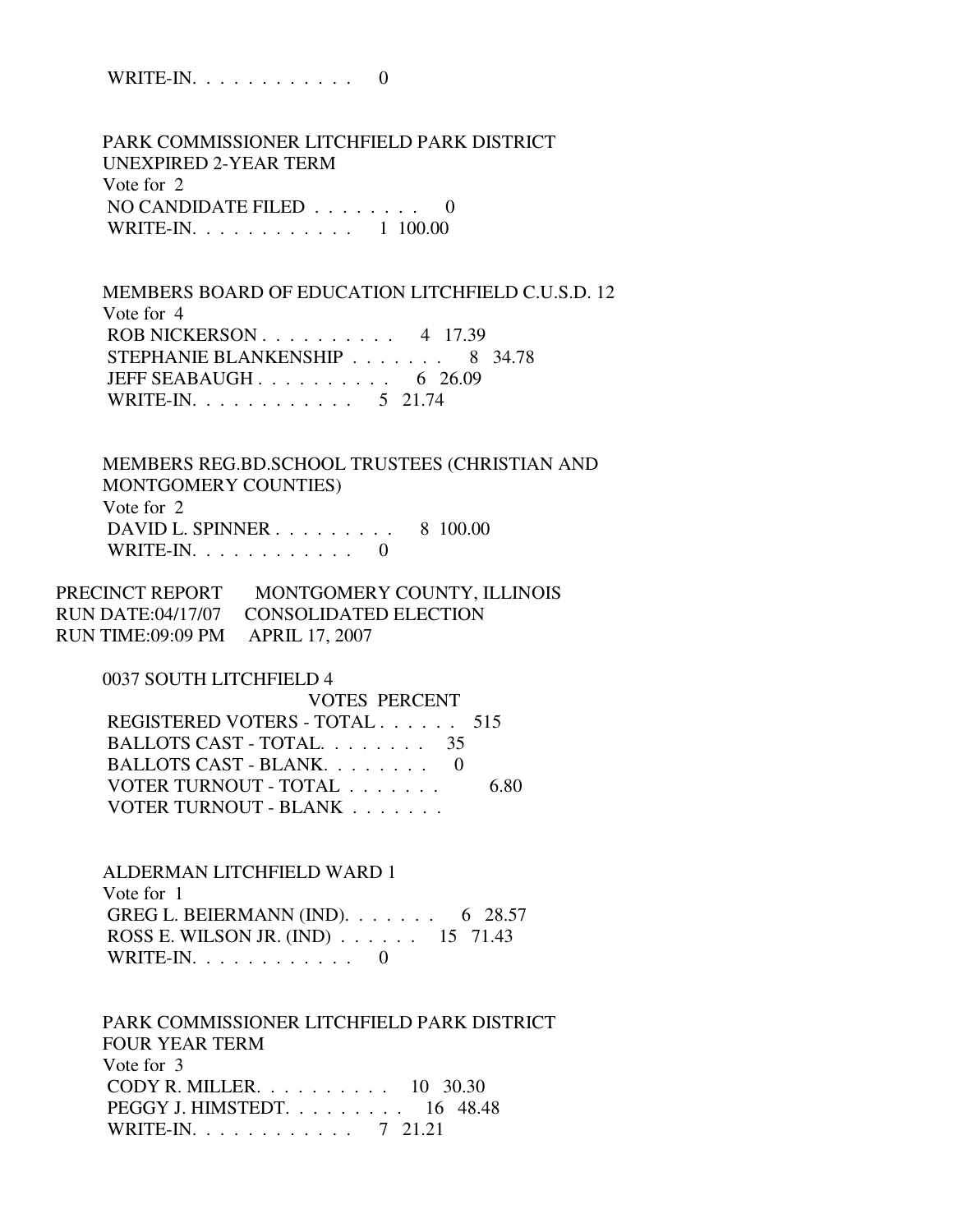PARK COMMISSIONER LITCHFIELD PARK DISTRICT UNEXPIRED 2-YEAR TERM Vote for 2 NO CANDIDATE FILED  $\ldots \ldots \ldots$  0 WRITE-IN. . . . . . . . . . . . 3 100.00

 MEMBERS BOARD OF EDUCATION LITCHFIELD C.U.S.D. 12 Vote for 4 ROB NICKERSON . . . . . . . . . . 17 21.25 STEPHANIE BLANKENSHIP . . . . . . . 23 28.75 JEFF SEABAUGH . . . . . . . . . . 16 20.00 WRITE-IN. . . . . . . . . . . . 24 30.00

 MEMBERS REG.BD.SCHOOL TRUSTEES (CHRISTIAN AND MONTGOMERY COUNTIES) Vote for 2 DAVID L. SPINNER . . . . . . . . . 23 95.83 WRITE-IN. . . . . . . . . . . . 1 4.17

| PRECINCT REPORT                  | MONTGOMERY COUNTY, ILLINOIS             |
|----------------------------------|-----------------------------------------|
|                                  | RUN DATE:04/17/07 CONSOLIDATED ELECTION |
| RUN TIME:09:09 PM APRIL 17, 2007 |                                         |

0038 WALSHVILLE

| VOTES PERCENT                 |       |
|-------------------------------|-------|
| REGISTERED VOTERS - TOTAL 245 |       |
| BALLOTS CAST - TOTAL 30       |       |
| BALLOTS CAST - BLANK          |       |
| VOTER TURNOUT - TOTAL         | 12.24 |
| VOTER TURNOUT - BLANK         |       |
|                               |       |

 VILLAGE CLERK VILLAGE OF WALSHVILLE Vote for 1 NO CANDIDATE FILED . . . . . . . . 0 WRITE-IN.  $\ldots$  . . . . . . . . . 0

 VILLAGE TRUSTEE VILLAGE OF WALSHVILLE FOUR YEAR TERM Vote for 3 ROBERT HEMKEN (IND) . . . . . . . . 3 30.00 RONALD HEMKEN  $(IND)$ ....... 4 40.00 DARLA SYKES (IND). . . . . . . . . 3 30.00 WRITE-IN.  $\ldots$  . . . . . . . . . 0

 VILLAGE TRUSTEE VILLAGE OF WALSHVILLE UNEXPIRED 2-YEAR TERM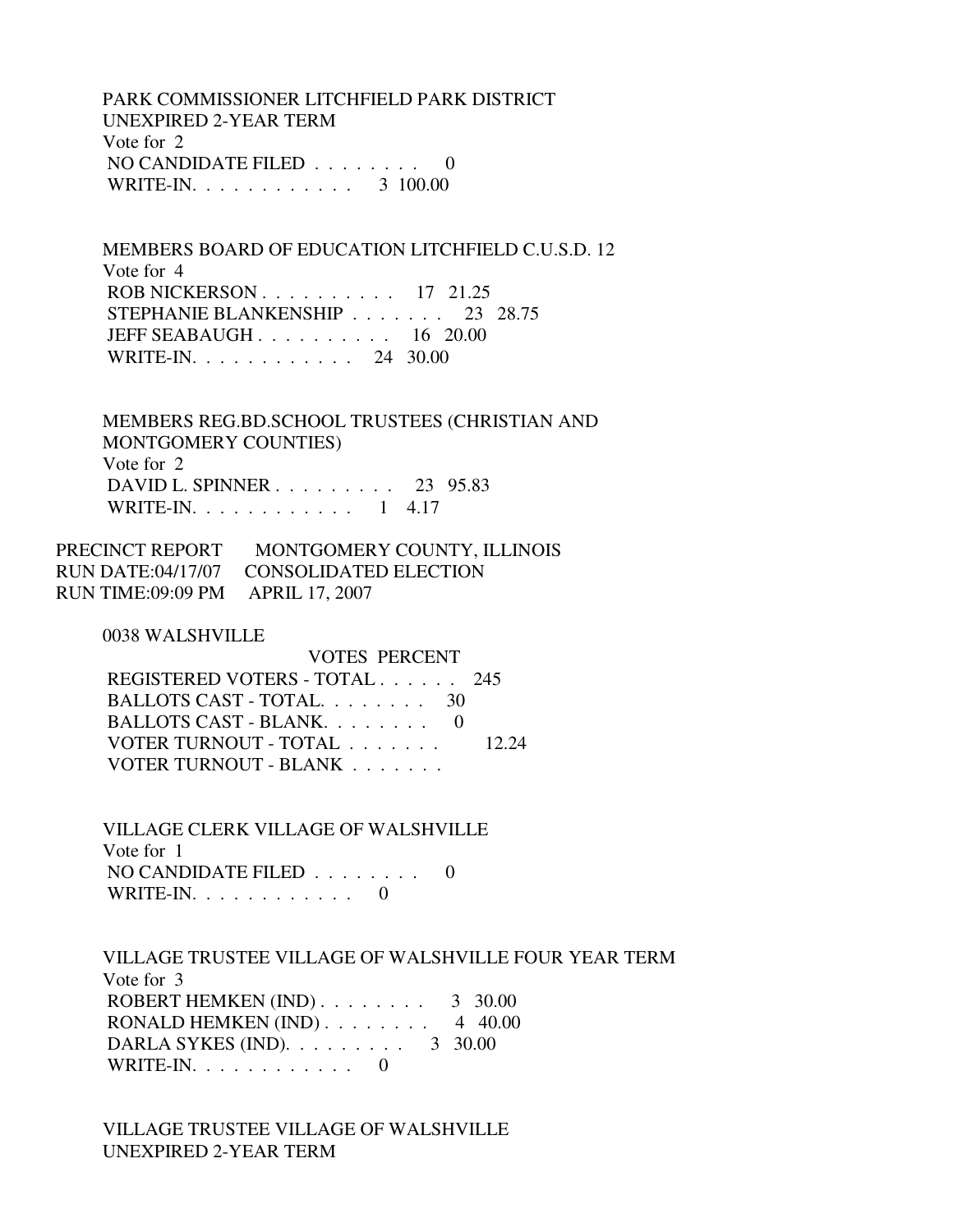Vote for 1 NO CANDIDATE FILED . . . . . . . . 0 WRITE-IN. . . . . . . . . . . . 0

 MEMBERS BOARD OF EDUCATION LITCHFIELD C.U.S.D. 12 Vote for 4 ROB NICKERSON . . . . . . . . . . 5 41.67 STEPHANIE BLANKENSHIP . . . . . . . 4 33.33 JEFF SEABAUGH . . . . . . . . . . . 3 25.00 WRITE-IN.  $\ldots$  . . . . . . . . 0

 MEMBERS BOARD OF EDUCATION MT. OLIVE C.U.S.D. 5 Vote for 4 JOHN M. SKERTICH . . . . . . . . . 13 15.12 DAVID L. SMITH. . . . . . . . . . 10 11.63 ROB BUTLER . . . . . . . . . . . 15 17.44 FRED "BOOTS" STRAUB . . . . . . . . 8 9.30 DAVID SPURNEY . . . . . . . . . . 1 1.16 DONALD McCOLLUM . . . . . . . . . 2 2.33 DAVID V. KERNICH . . . . . . . . . 6 6.98 SANDIE PEZOLD . . . . . . . . . . 15 17.44 DEBRA J. HEEREN . . . . . . . . . 16 18.60 WRITE-IN.  $\ldots$  . . . . . . . . . 0

MEMBERS BOARD OF EDUCATION BOND COUNTY C.U.S.D. 2

| Vote for 3                                  |  |
|---------------------------------------------|--|
| SCOTT GAFFNER $\ldots \ldots \ldots \ldots$ |  |
| RONALD N. SMITH $\ldots \ldots \ldots$ 0    |  |
| THOMAS R. THEISS                            |  |
| WRITE-IN. $\ldots$                          |  |

MEMBERS BOARD OF EDUCATION HIGHLAND C.U.S.D. 5

| Vote for 3                                    |  |
|-----------------------------------------------|--|
| DARELL O. BELLM $\ldots \ldots \ldots$        |  |
| JOYCE A. ZERBAN $\ldots \ldots \ldots \ldots$ |  |
| CATHERINE BOULANGER                           |  |
| JONATHAN C. BASDEN 0                          |  |
| GREG BASLER. $\ldots$ 0                       |  |
| WRITE-IN. $\ldots$                            |  |

| TRUSTEES COMMUNITY COLLEGE DISTRICT KASKASKIA C.C.D. 501 |  |
|----------------------------------------------------------|--|
| Vote for 2                                               |  |
| LuALICE HOLLAND KAMPWERTH $\ldots$ , $\ldots$ 1 50.00    |  |
| BILL HAWLEY. $\ldots$ $\ldots$ $\ldots$ $\ldots$ 1 50.00 |  |
| LINDA S. STOVER $\ldots \ldots \ldots$ 0                 |  |
| JAMES D. (JAMIE) VEACH 0                                 |  |
| WRITE-IN. $\ldots$ 0                                     |  |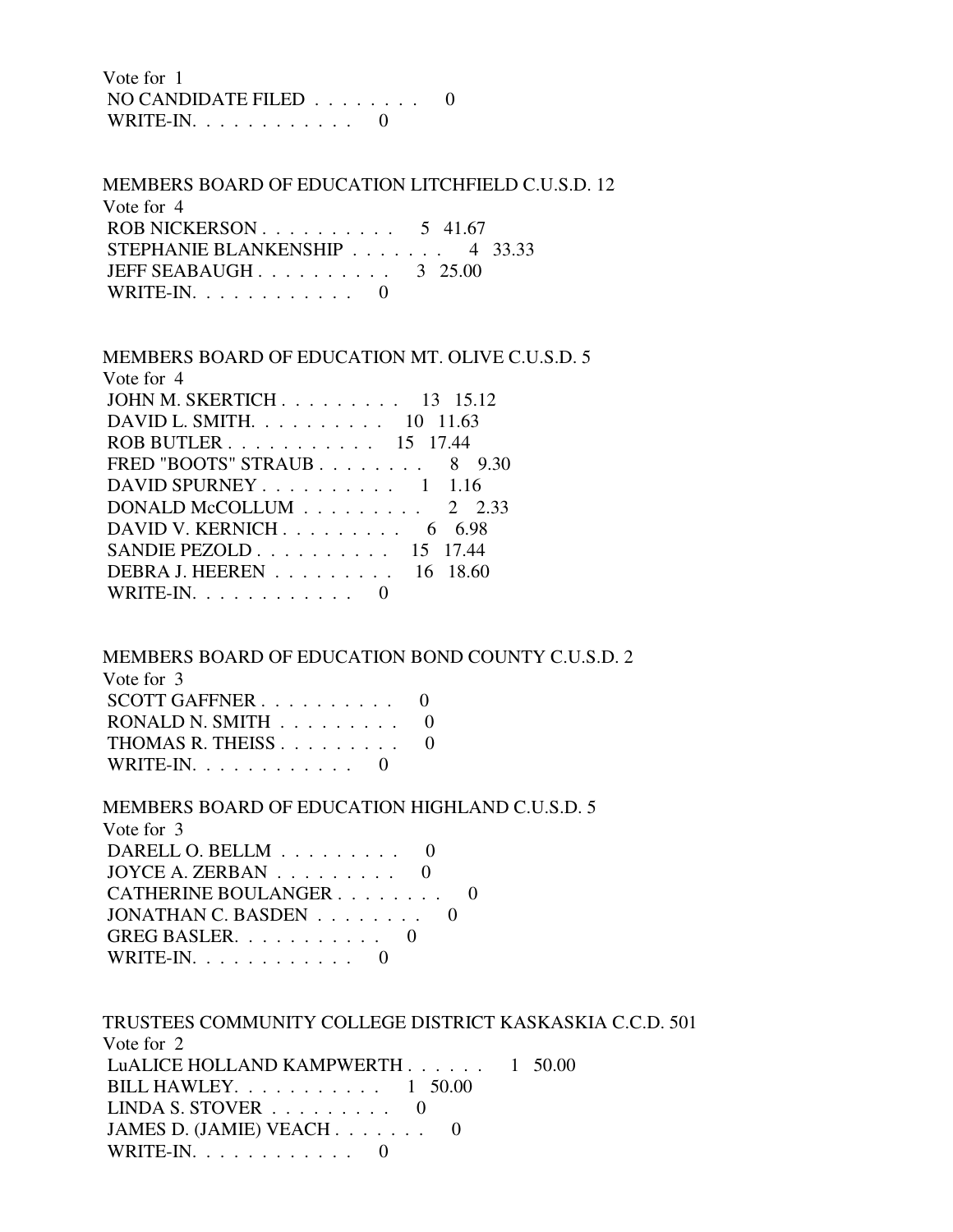MEMBER REG.BD.SCHOOL TRUSTEES (MADISON COUNTY) FULL 6 YEAR TERM Vote for 3 CLYDE JONES,  $SR_1, \ldots, \ldots, \ldots, 0$ CATHY ALLISON . . . . . . . . . . 0 WRITE-IN.  $\ldots$  . . . . . . . . 0 MEMBERS REG.BD.SCHOOL TRUSTEES (BOND,EFFINGHAM,FAYETTE) Vote for 2 JAMES A. HARRE.  $\ldots$  . . . . . . . 0 WILLIAM L. WENDLING . . . . . . . . 0 WRITE-IN.  $\ldots$  . . . . . . . . . 0 MEMBERS REG.BD.SCHOOL TRUSTEES (CALHOUN, GREENE, JERSEY Vote for 3 LYLE STOECKER . . . . . . . . . . 14 63.64 ROBERT WALKER . . . . . . . . . . 8 36.36 WRITE-IN.  $\ldots$  . . . . . . . . . 0 MEMBERS REG.BD.SCHOOL TRUSTEES (CHRISTIAN AND MONTGOMERY COUNTIES) Vote for 2 DAVID L. SPINNER . . . . . . . . . 4 100.00 WRITE-IN.  $\ldots$  . . . . . . . . 0 MEMBERS REG.BD.SCHOOL TRUSTEES (MADISON COUNTY) Vote for 1 NO CANDIDATE FILED . . . . . . . . 0 WRITE-IN.  $\ldots$  . . . . . . . . 0 PRECINCT REPORT MONTGOMERY COUNTY, ILLINOIS RUN DATE:04/17/07 CONSOLIDATED ELECTION RUN TIME:09:09 PM APRIL 17, 2007 0039 WITT 1 VOTES PERCENT REGISTERED VOTERS - TOTAL . . . . . . 151 BALLOTS CAST - TOTAL. . . . . . . . 42 BALLOTS CAST - BLANK. . . . . . . . 0

VOTER TURNOUT - BLANK . . . . . . . LIBRARY TRUSTEE WITT TOWNSHIP LIBRARY FULL 6 YEAR TERM

VOTER TURNOUT - TOTAL . . . . . . . 27.81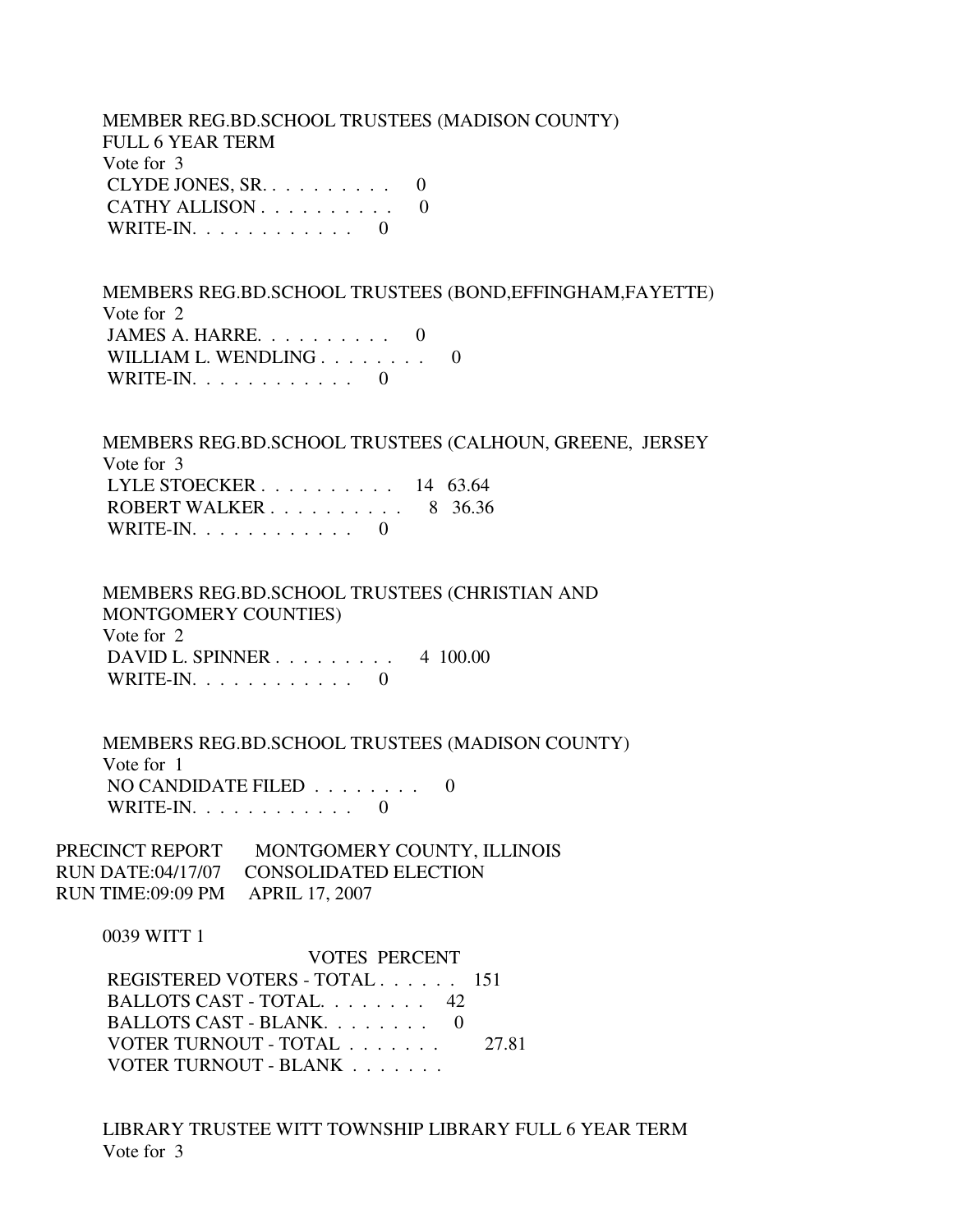| ELAINE KUETHE $31 \quad 36.05$                      |  |
|-----------------------------------------------------|--|
| SALLY MEYER. $\ldots$ 25 29.07                      |  |
| ROSALIE KING $\ldots \ldots \ldots \ldots$ 30 34.88 |  |
| WRITE-IN. $\ldots$ 0                                |  |

# LIBRARY TRUSTEE WITT TOWNSHIP LIBRARY UNEXPIRED 2-YEAR TERM Vote for 1 CONNIE MILLER . . . . . . . . . . 34 100.00 WRITE-IN.  $\ldots$  . . . . . . . . . 0

## MEMBERS BOARD OF EDUCATION HILLSBORO C.U.S.D. 3

| Vote for 4                                     |  |
|------------------------------------------------|--|
| TRINA R. BRITTON $\ldots \ldots \ldots \ldots$ |  |
| WILLIAM D. JURGENA $\ldots \ldots \ldots$      |  |
| BARBARA ADAMS $0$                              |  |
| THOMAS W. CLINARD. 0                           |  |
| WRITE-IN. $\ldots$ 0                           |  |

## MEMBERS BOARD OF EDUCATION NOKOMIS C.U.S.D. 22

| Vote for 3                           |  |
|--------------------------------------|--|
| DAVID SCHWEIZER $\ldots$ 32 28.57    |  |
| JIM W. EISENBARTH. $\ldots$ 15 13.39 |  |
| DENNIS STEWART. 18 16.07             |  |
| DAWN ALEXANDER. $\ldots$ 27 24.11    |  |
| CARL J. KETTELKAMP 20 17.86          |  |
| WRITE-IN. $\ldots$ 0                 |  |

 MEMBERS REG.BD.SCHOOL TRUSTEES (CHRISTIAN AND MONTGOMERY COUNTIES) Vote for 2 DAVID L. SPINNER . . . . . . . . . 23 100.00 WRITE-IN.  $\ldots$  . . . . . . . . . 0

# PRECINCT REPORT MONTGOMERY COUNTY, ILLINOIS RUN DATE:04/17/07 CONSOLIDATED ELECTION RUN TIME:09:09 PM APRIL 17, 2007

#### 0040 WITT 2

| VOTES PERCENT                 |       |
|-------------------------------|-------|
| REGISTERED VOTERS - TOTAL 288 |       |
| BALLOTS CAST - TOTAL. 56      |       |
| BALLOTS CAST - BLANK $0$      |       |
| VOTER TURNOUT - TOTAL         | 19.44 |
| VOTER TURNOUT - BLANK         |       |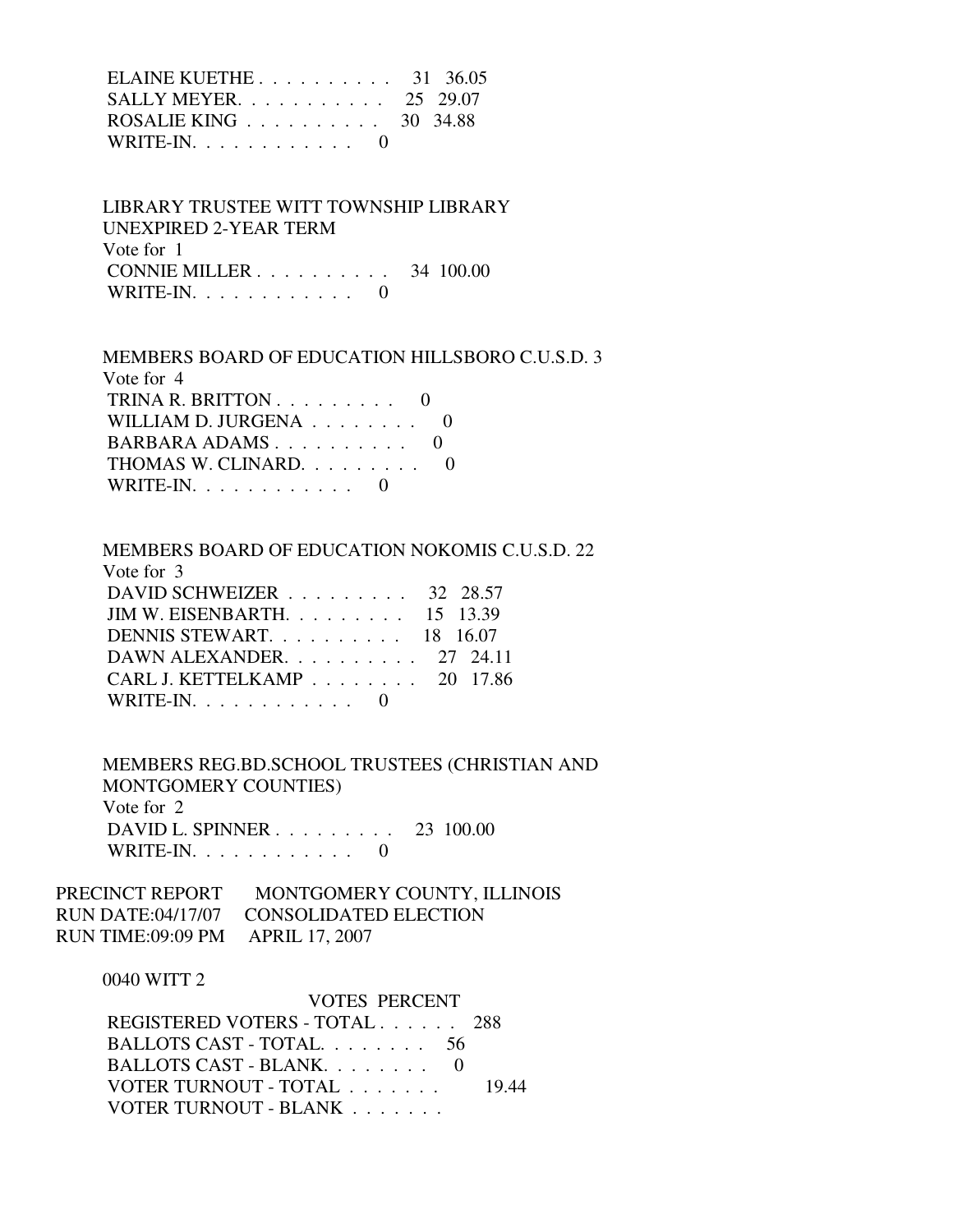TREASURER CITY OF WITT Vote for 1 JAY L. MARTIN (IND) . . . . . . . . 52 100.00 WRITE-IN.  $\ldots$  . . . . . . . . . 0

 ALDERMAN WITT WARD 1 Vote for 1 JAMES N. HADLEY (IND) . . . . . . . 1 100.00 WRITE-IN.  $\ldots$  . . . . . . . . . 0

 ALDERMAN WITT WARD 2 Vote for 1 MICHAEL E. DENBY (IND) . . . . . . . 27 100.00 WRITE-IN. . . . . . . . . . . . 0

# ALDERMAN WITT WARD 3

 Vote for 1 JASON K. HUGHES  $(IND)$ ....... 0 DAVID CLOYCE PEMBROKE (IND) . . . . . 8 33.33 MICHAEL LOWE (IND) . . . . . . . . 10 41.67 SCOTT A. MERANO (IND)  $\ldots \ldots \ldots$  6 25.00 WRITE-IN.  $\ldots$  . . . . . . . . 0

## ALDERMAN WITT WARD 1

 Vote for 1 RANDALL L. LOWE (IND) . . . . . . . 1 100.00 WRITE-IN.  $\ldots$  . . . . . . . . 0

# LIBRARY TRUSTEE WITT TOWNSHIP LIBRARY FULL 6 YEAR TERM

 Vote for 3 ELAINE KUETHE . . . . . . . . . . 41 29.08 SALLY MEYER. . . . . . . . . . . 51 36.17 ROSALIE KING . . . . . . . . . . 48 34.04 WRITE-IN. . . . . . . . . . . . . 1 .71

 LIBRARY TRUSTEE WITT TOWNSHIP LIBRARY UNEXPIRED 2-YEAR TERM Vote for 1 CONNIE MILLER . . . . . . . . . . 52 100.00 WRITE-IN. . . . . . . . . . . . 0

 MEMBERS BOARD OF EDUCATION HILLSBORO C.U.S.D. 3 Vote for 4 TRINA R. BRITTON . . . . . . . . . 46 29.30 WILLIAM D. JURGENA . . . . . . . . 35 22.29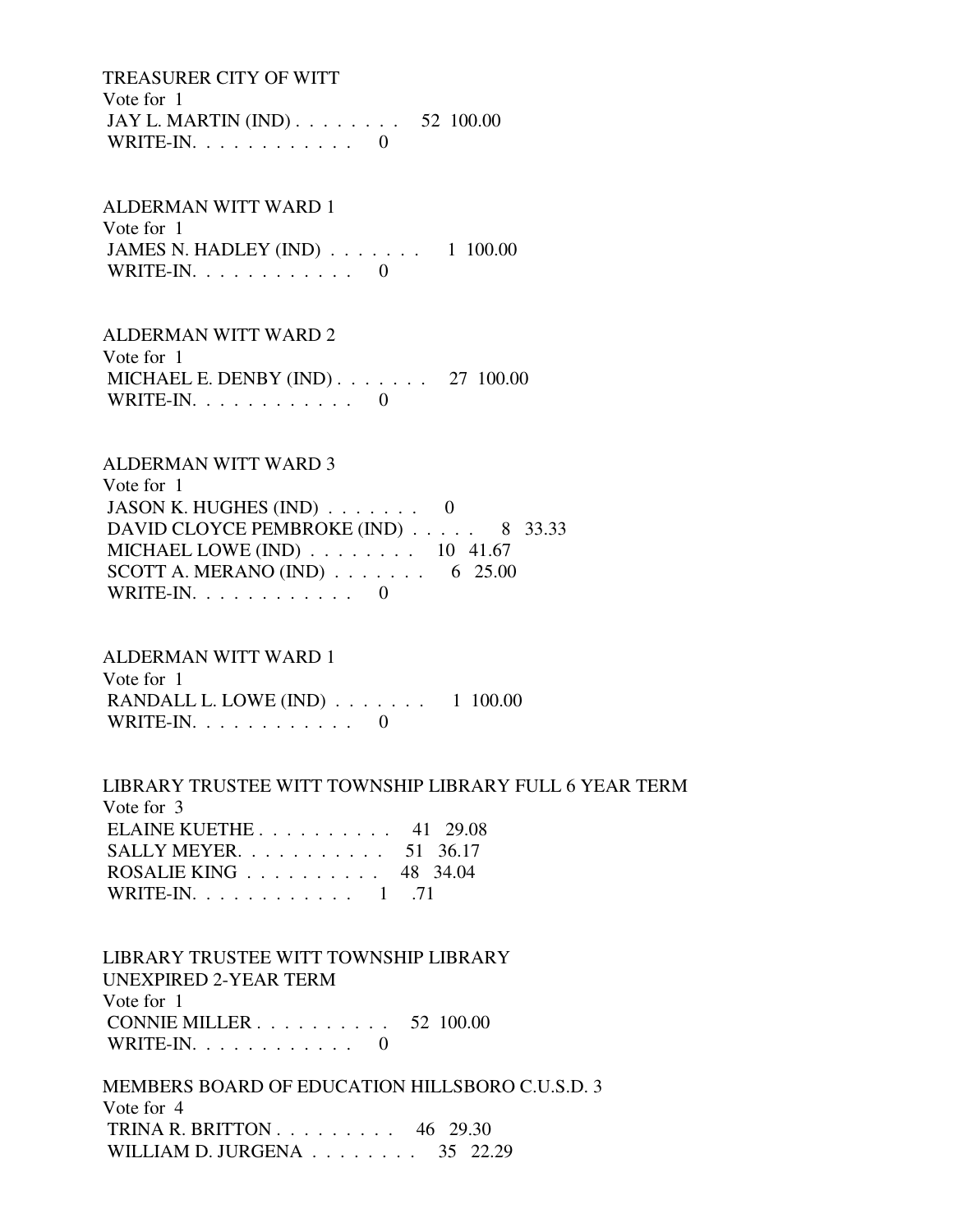BARBARA ADAMS . . . . . . . . . . 40 25.48 THOMAS W. CLINARD. . . . . . . . . 36 22.93 WRITE-IN.  $\ldots$  . . . . . . . . . 0

 MEMBERS BOARD OF EDUCATION NOKOMIS C.U.S.D. 22 Vote for 3 DAVID SCHWEIZER . . . . . . . . . 0 JIM W. EISENBARTH. . . . . . . . . 0 DENNIS STEWART. . . . . . . . . . 0 DAWN ALEXANDER. . . . . . . . . . 0 CARL J. KETTELKAMP . . . . . . . . 0 WRITE-IN.  $\ldots$  . . . . . . . . 0

 MEMBERS REG.BD.SCHOOL TRUSTEES (CHRISTIAN AND MONTGOMERY COUNTIES) Vote for 2 DAVID L. SPINNER . . . . . . . . . 42 100.00 WRITE-IN.  $\ldots$  . . . . . . . . . 0

| PRECINCT REPORT                  | MONTGOMERY COUNTY, ILLINOIS             |
|----------------------------------|-----------------------------------------|
|                                  | RUN DATE:04/17/07 CONSOLIDATED ELECTION |
| RUN TIME:09:09 PM APRIL 17, 2007 |                                         |

0041 WITT 3

 VOTES PERCENT REGISTERED VOTERS - TOTAL . . . . . . 372 BALLOTS CAST - TOTAL. . . . . . . . 95<br>BALLOTS CAST BLANK 1 105  $BAI$  I OTS CAST BLANK

| DALLUIS CASI - DLAINN $1 \quad 1.03$ |       |
|--------------------------------------|-------|
| VOTER TURNOUT - TOTAL                | 25.54 |
| VOTER TURNOUT - BLANK                | .27   |

TREASURER CITY OF WITT

 Vote for 1 JAY L. MARTIN (IND) . . . . . . . . 75 98.68 WRITE-IN. . . . . . . . . . . . 1 1.32

ALDERMAN WITT WARD 1

 Vote for 1 JAMES N. HADLEY (IND) . . . . . . . 8 100.00 WRITE-IN. . . . . . . . . . . . 0

ALDERMAN WITT WARD 3

 Vote for 1 JASON K. HUGHES (IND) . . . . . . . 3 3.85 DAVID CLOYCE PEMBROKE (IND) . . . . . 19 24.36 MICHAEL LOWE (IND) . . . . . . . . 38 48.72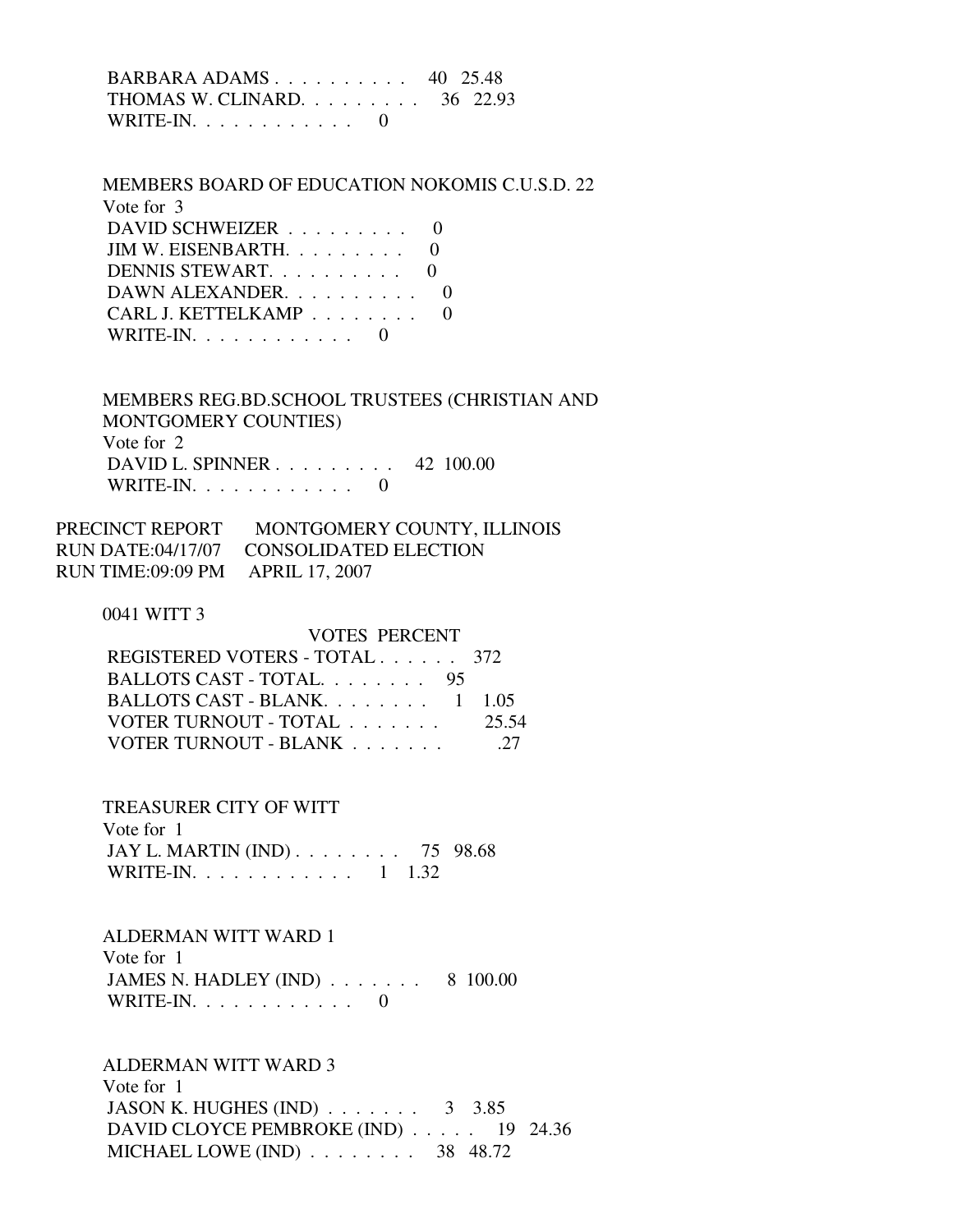SCOTT A. MERANO (IND) . . . . . . . 18 23.08  $WRITE-IN. \ldots \ldots \ldots$ 

 ALDERMAN WITT WARD 1 Vote for 1 RANDALL L. LOWE (IND) . . . . . . . 9 100.00 WRITE-IN.  $\ldots$  . . . . . . . . . 0

 LIBRARY TRUSTEE WITT TOWNSHIP LIBRARY FULL 6 YEAR TERM Vote for 3 ELAINE KUETHE . . . . . . . . . . 72 32.00 SALLY MEYER. . . . . . . . . . . 81 36.00 ROSALIE KING . . . . . . . . . . 72 32.00 WRITE-IN.  $\ldots$  . . . . . . . . . 0

 LIBRARY TRUSTEE WITT TOWNSHIP LIBRARY UNEXPIRED 2-YEAR TERM Vote for 1 CONNIE MILLER . . . . . . . . . . 75 100.00 WRITE-IN.  $\ldots$  . . . . . . . . . 0

 MEMBERS BOARD OF EDUCATION HILLSBORO C.U.S.D. 3 Vote for 4 TRINA R. BRITTON . . . . . . . . . 60 30.46 WILLIAM D. JURGENA . . . . . . . . 49 24.87 BARBARA ADAMS . . . . . . . . . . 43 21.83 THOMAS W. CLINARD. . . . . . . . . 44 22.34 WRITE-IN.  $\ldots$  . . . . . . . . . 1 .51

MEMBERS BOARD OF EDUCATION NOKOMIS C.U.S.D. 22

| Vote for 3                                                |  |
|-----------------------------------------------------------|--|
| DAVID SCHWEIZER                                           |  |
| JIM W. EISENBARTH. $\ldots$ 0                             |  |
| DENNIS STEWART. 0                                         |  |
| DAWN ALEXANDER                                            |  |
| CARL J. KETTELKAMP                                        |  |
| $\text{WRITE-IN.}\; \ldots \; \ldots \; \ldots \; \ldots$ |  |

 MEMBERS REG.BD.SCHOOL TRUSTEES (CHRISTIAN AND MONTGOMERY COUNTIES) Vote for 2 DAVID L. SPINNER . . . . . . . . . 55 98.21 WRITE-IN. . . . . . . . . . . . 1 1.79

PRECINCT REPORT MONTGOMERY COUNTY, ILLINOIS RUN DATE:04/17/07 CONSOLIDATED ELECTION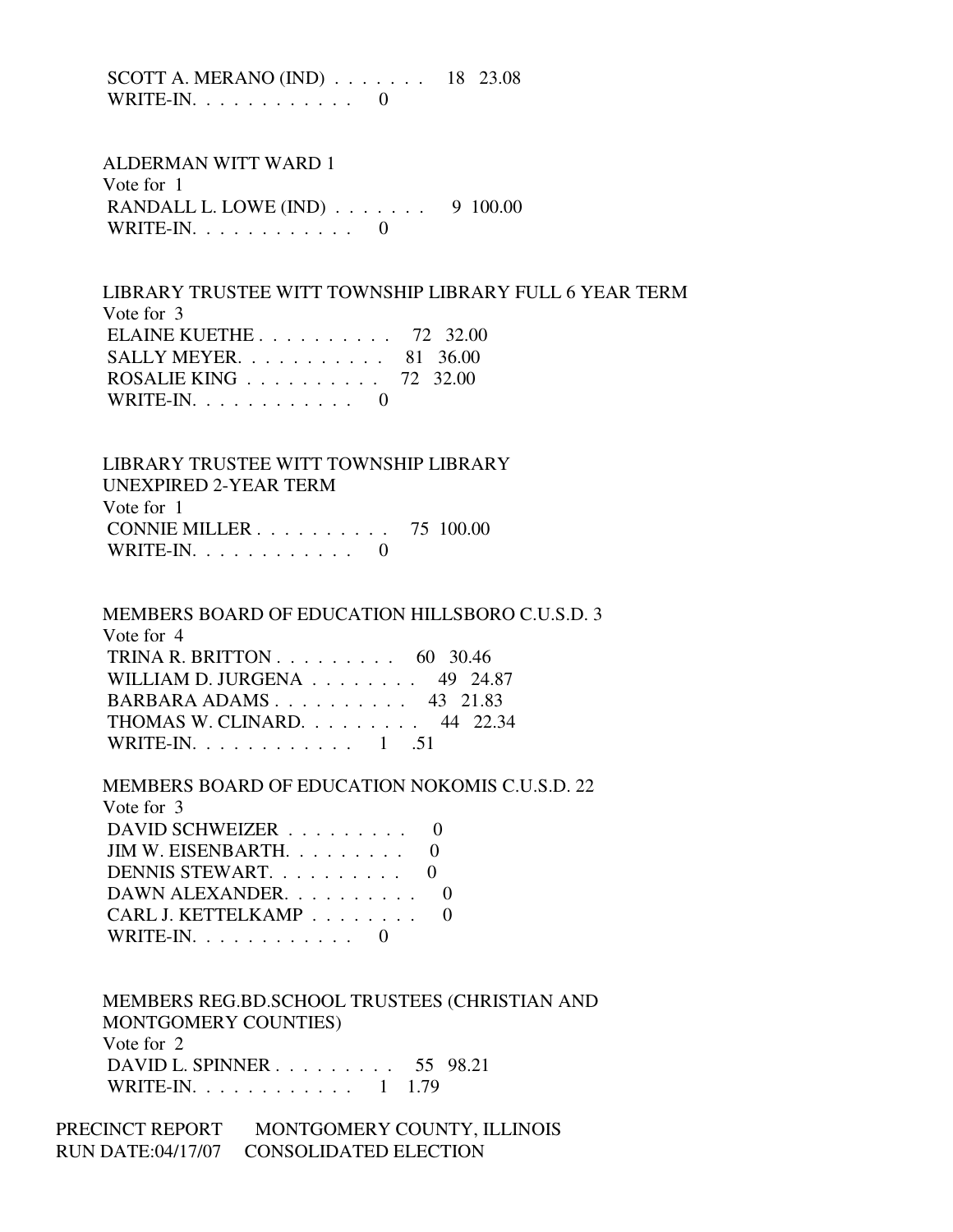### RUN TIME:09:09 PM APRIL 17, 2007

0042 ZANESVILLE

| <b>VOTES PERCENT</b>          |       |
|-------------------------------|-------|
| REGISTERED VOTERS - TOTAL 301 |       |
| BALLOTS CAST - TOTAL $36$     |       |
| BALLOTS CAST - BLANK. 0       |       |
| VOTER TURNOUT - TOTAL         | 11.96 |
| VOTER TURNOUT - BLANK         |       |

 VILLAGE TRUSTEE VILLAGE OF RAYMOND Vote for 3 JOE MARTIN (IND) . . . . . . . . . 2 40.00 ANDREA K. SUMMERS (IND). . . . . . . 2 40.00 SCOTT PINKSTON (IND).  $\ldots \ldots \ldots 1$  20.00 WRITE-IN. . . . . . . . . . . . 0

 PARK COMMISSIONER RAYMOND PARK DISTRICT Vote for 2 CARL WALCH . . . . . . . . . . . 2 66.67 VERNE L. PINKSTON. . . . . . . . . 1 33.33 WRITE-IN.  $\ldots$  . . . . . . . . . 0

 LIBRARY TRUSTEE DOYLE PUBLIC LIBRARY DISTRICT Vote for 3 RICHARD A. STEELE. . . . . . . . . 21 31.34 FRANCES M. BENNING . . . . . . . . 19 28.36 MARLA HERMAN . . . . . . . . . . 27 40.30 WRITE-IN. . . . . . . . . . . . 0

 MEMBERS BOARD OF EDUCATION PANHANDLE C.U.S.D. 2 UNEXPIRED 2-YR.TERM Vote for 1 JAMES M. ALLEN. . . . . . . . . . 19 100.00 WRITE-IN.  $\ldots$  . . . . . . . . 0

 MEMBERS BOARD OF EDUCATION LITCHFIELD C.U.S.D. 12 Vote for 4 ROB NICKERSON . . . . . . . . . . 0 STEPHANIE BLANKENSHIP . . . . . . . 0 JEFF SEABAUGH . . . . . . . . . . 1 33.33 WRITE-IN. . . . . . . . . . . . 2 66.67

 MEMBERS BOARD OF EDUCATION PANHANDLE C.U.S.D. 2 FULL 4-YEAR TERM